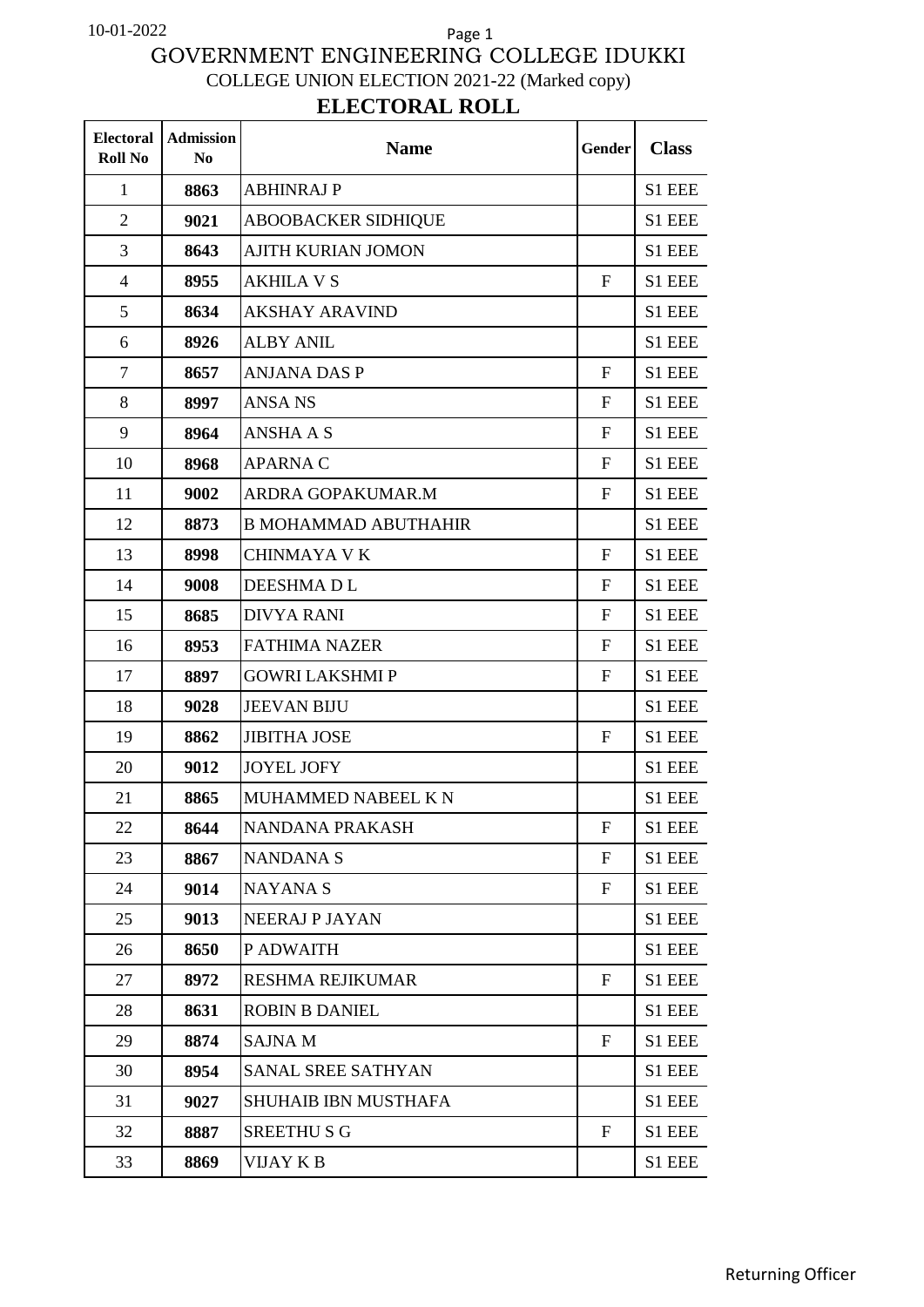## GOVERNMENT ENGINEERING COLLEGE IDUKKI

COLLEGE UNION ELECTION 2021-22 (Marked copy)

| <b>Electoral</b><br><b>Roll No</b> | <b>Admission</b><br>N <sub>0</sub> | <b>Name</b>                    | <b>Gender</b> | <b>Class</b> |
|------------------------------------|------------------------------------|--------------------------------|---------------|--------------|
| 34                                 | 8927                               | <b>ABHINANDA K C</b>           | F             | S1 ECE       |
| 35                                 | 8677                               | ADITHYA JAYAKUMAR              | F             | S1 ECE       |
| 36                                 | 8886                               | <b>ADITHYAN C KUMARAN</b>      |               | S1 ECE       |
| 37                                 | 8859                               | <b>AJAS MUHAMMED</b>           |               | S1 ECE       |
| 38                                 | 8990                               | <b>AKAMSHA SIBU</b>            | $\mathbf{F}$  | S1 ECE       |
| 39                                 | 8875                               | <b>ALAN CHERIAN</b>            |               | S1 ECE       |
| 40                                 | 8883                               | <b>ALIYA RAPHY</b>             | F             | S1 ECE       |
| 41                                 | 8870                               | <b>AMAL ROY</b>                |               | S1 ECE       |
| 42                                 | 8979                               | ANJANA A.U.                    | F             | S1 ECE       |
| 43                                 | 8854                               | ASHNA K. A.                    | F             | S1 ECE       |
| 44                                 | 8996                               | <b>ASWATHI SANU</b>            | F             | S1 ECE       |
| 45                                 | 8951                               | <b>ASWIN ANILKUMAR</b>         |               | S1 ECE       |
| 46                                 | 8882                               | AYSHATH NADEERA M.K.           | F             | S1 ECE       |
| 47                                 | 9000                               | FATHIMA HINA P.                | F             | S1 ECE       |
| 48                                 | 8856                               | <b>GAYATHRIC.</b>              | F             | S1 ECE       |
| 49                                 | 8841                               | <b>GAYATHRI SANTHOSH</b>       | F             | S1 ECE       |
| 50                                 | 8907                               | HAFEEF PARVESH M. P.           |               | S1 ECE       |
| 51                                 | 8816                               | <b>JANAKI JAYAJITH</b>         | $\mathbf F$   | S1 ECE       |
| 52                                 | 8646                               | <b>JEEVA BABU</b>              | F             | S1 ECE       |
| 53                                 | 8880                               | <b>K RAYEES KABEER</b>         |               | S1 ECE       |
| 54                                 | 8664                               | KARUN M. J.                    |               | S1 ECE       |
| 55                                 | 9016                               | <b>KEVIN BENTY</b>             |               | S1 ECE       |
| 56                                 | 8934                               | KHADEEJA SHADA K.              | F             | S1 ECE       |
| 57                                 | 8682                               | <b>KRISHNAPRIYA S.</b>         | F             | S1 ECE       |
| 58                                 | 8986                               | LAKSHMIPRIYA R.                | F             | S1 ECE       |
| 59                                 | 8947                               | MEENU B.M.                     | F             | S1 ECE       |
| 60                                 | 8924                               | MEGHA A.R.                     | $\mathbf F$   | S1 ECE       |
| 61                                 | 8952                               | NANDANA S. DEV                 | F             | S1 ECE       |
| 62                                 | 8857                               | PALLIPARAMBIL ATHUL JOE JOSEPH |               | S1 ECE       |
| 63                                 | 8818                               | PRASANTHY S.                   | F             | S1 ECE       |
| 64                                 | 8919                               | SANDRA N. B.                   | F             | S1 ECE       |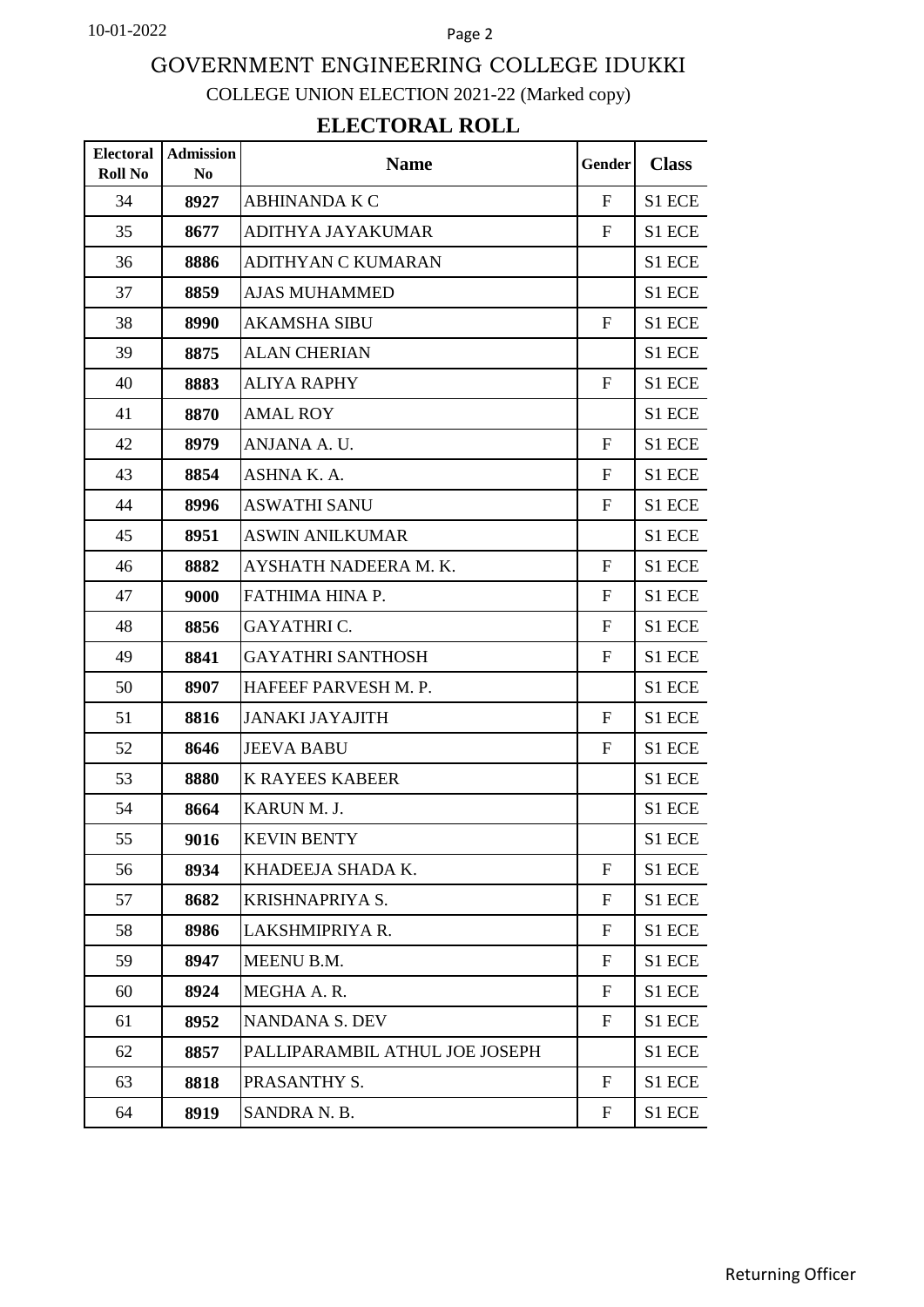### GOVERNMENT ENGINEERING COLLEGE IDUKKI

COLLEGE UNION ELECTION 2021-22 (Marked copy)

| <b>Electoral</b><br><b>Roll No</b> | <b>Admission</b><br>N <sub>0</sub> | <b>Name</b>            | <b>Gender</b> | <b>Class</b>       |
|------------------------------------|------------------------------------|------------------------|---------------|--------------------|
| 65                                 | 8697                               | <b>SANDRA SUNIL</b>    | $\mathbf F$   | S1 ECE             |
| 66                                 | 8669                               | SANJANA S.             | $\mathbf F$   | S1 ECE             |
| 67                                 | 8665                               | SIDDHARTH S.           |               | S1 ECE             |
| 68                                 | 8851                               | SIVAPRASAD P. P.       |               | S1 ECE             |
| 69                                 | 8848                               | SNEHACHITHRA A.        | $\mathbf F$   | S <sub>1</sub> ECE |
| 70                                 | 8920                               | SOUPARNIKA P.V.        | $\mathbf F$   | S1 ECE             |
| 71                                 | 8892                               | <b>SREEDEV SUNIL</b>   |               | S1 ECE             |
| 72                                 | 8961                               | <b>SREERAG V. P.</b>   |               | S1 ECE             |
| 73                                 | 8896                               | <b>SRUTHI S. KUMAR</b> | $\mathbf F$   | S1 ECE             |
| 74                                 | 8694                               | VIJAYASREE K.R.        | $\mathbf{F}$  | S1 ECE             |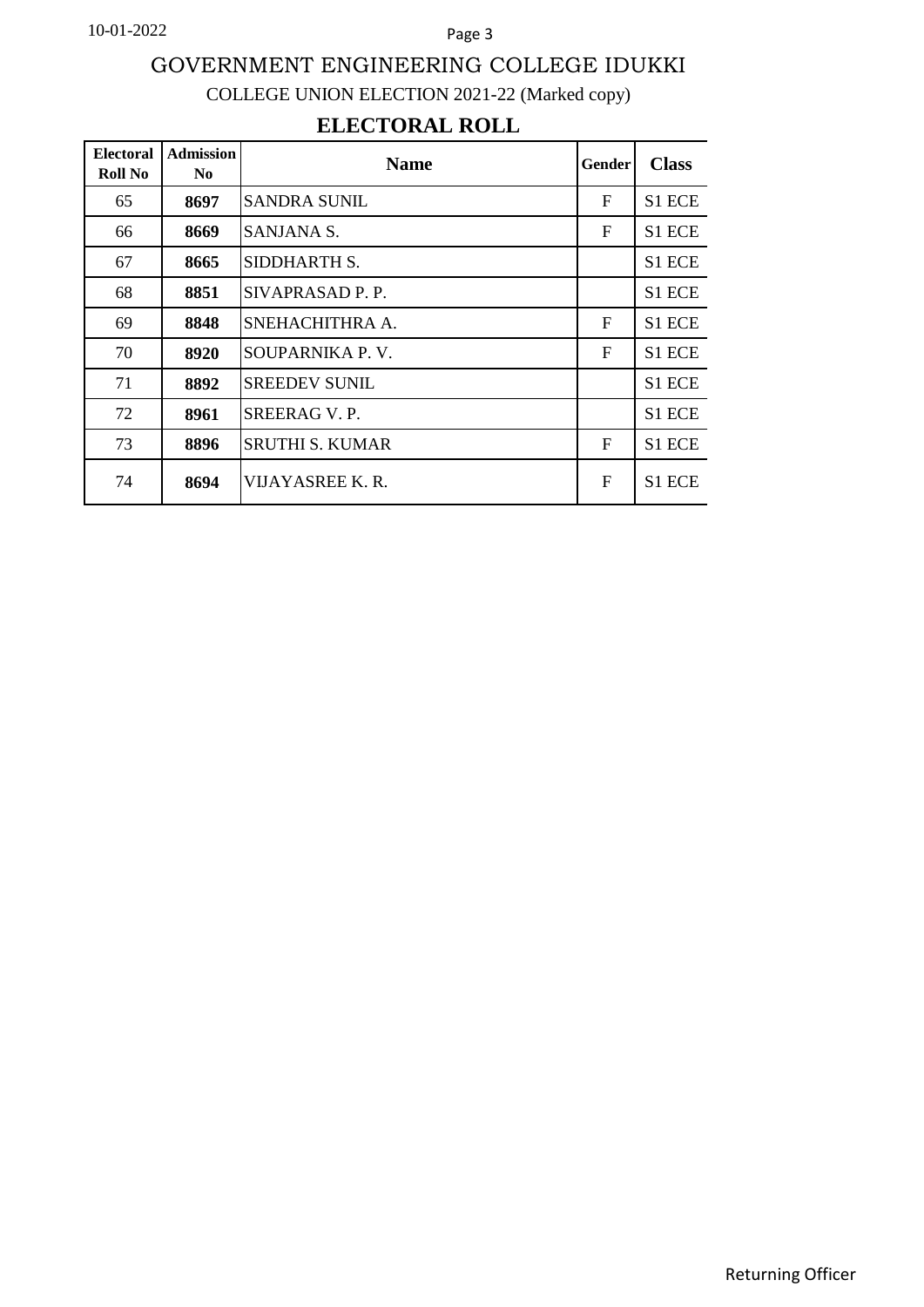COLLEGE UNION ELECTION 2021-22 (Marked copy)

#### **ELECTORAL ROLL**

| Electoral<br><b>Roll No</b> | <b>Admission</b><br>N <sub>0</sub> | <b>Name</b>                | Gender      | <b>Class</b> |
|-----------------------------|------------------------------------|----------------------------|-------------|--------------|
| 75                          | 8806                               | A HARIGOVIND               |             | S1 CSE       |
| 76                          | 8993                               | <b>ABEL JOHN</b>           |             | S1 CSE       |
| 77                          | 8800                               | <b>ABHIMANUE</b>           |             | S1 CSE       |
| 78                          | 8676                               | <b>ABITHA UDAYAN</b>       | F           | S1 CSE       |
| 79                          | 8846                               | <b>ADITHYAN G</b>          |             | S1 CSE       |
| 80                          | 8949                               | <b>ADITYA MANOJ</b>        |             | S1 CSE       |
| 81                          | 8994                               | AFRAH MOHAMMED KUNJU       | F           | S1 CSE       |
| 82                          | 8817                               | <b>AISWARYA KS</b>         | F           | S1 CSE       |
| 83                          | 9005                               | <b>AKHILA SURESH</b>       | F           | S1 CSE       |
| 84                          | 8636                               | ALEN JOSEPH JOHN           |             | S1 CSE       |
| 85                          | 8941                               | <b>ALRAHEENA AS</b>        | F           | S1 CSE       |
| 86                          | 9009                               | <b>ALWIN SHAJI</b>         |             | S1 CSE       |
| 87                          | 8811                               | <b>AMAL K U</b>            |             | S1 CSE       |
| 88                          | 9020                               | <b>AMALA B</b>             | F           | S1 CSE       |
| 89                          | 8774                               | AMITHA RADHAKRISHNAN       | F           | S1 CSE       |
| 90                          | 8793                               | <b>ANANDES</b>             |             | S1 CSE       |
| 91                          | 8810                               | ANANDU DINACHANDRAN        |             | S1 CSE       |
| 92                          | 8798                               | <b>ANCEL JOMON</b>         |             | S1 CSE       |
| 93                          | 8658                               | <b>ANDRIA FRADERICK</b>    | F           | S1 CSE       |
| 94                          | 8784                               | ANEX ANTONY                |             | S1 CSE       |
| 95                          | 8673                               | <b>ANUPRIYA P S</b>        | F           | S1 CSE       |
| 96                          | 8779                               | ARYA ASHOK                 | F           | S1 CSE       |
| 97                          | 8797                               | <b>ATUL KRISHNA</b>        |             | S1 CSE       |
| 98                          | 8957                               | <b>B VISHNU</b>            |             | S1 CSE       |
| 99                          | 9011                               | <b>BASIL VARGHESEKUTTY</b> |             | S1 CSE       |
| 100                         | 8840                               | <b>CHAITHANYA MENON</b>    | $\mathbf F$ | S1 CSE       |
| 101                         | 8837                               | <b>DEVADARSH BABU</b>      |             | S1 CSE       |
| 102                         | 8711                               | DEVIKA ANILKUMAR           | F           | S1 CSE       |
| 103                         | 8939                               | DEVNA MODY                 | F           | S1 CSE       |
| 104                         | 8885                               | DHARSHANA DAVIS            | F           | S1 CSE       |
| 105                         | 8808                               | ELIZABATH GIGI             | F           | S1 CSE       |
| 106                         | 8686                               | GAYATHRY CB                | F           | S1 CSE       |
| 107                         | 8820                               | <b>GOKUL R CHANDRAN</b>    |             | S1 CSE       |
| 108                         | 8642                               | <b>GOURINANDHAN M</b>      |             | S1 CSE       |
| 109                         | 8641                               | <b>GOURINATHAN M</b>       |             | S1 CSE       |

Returning Officer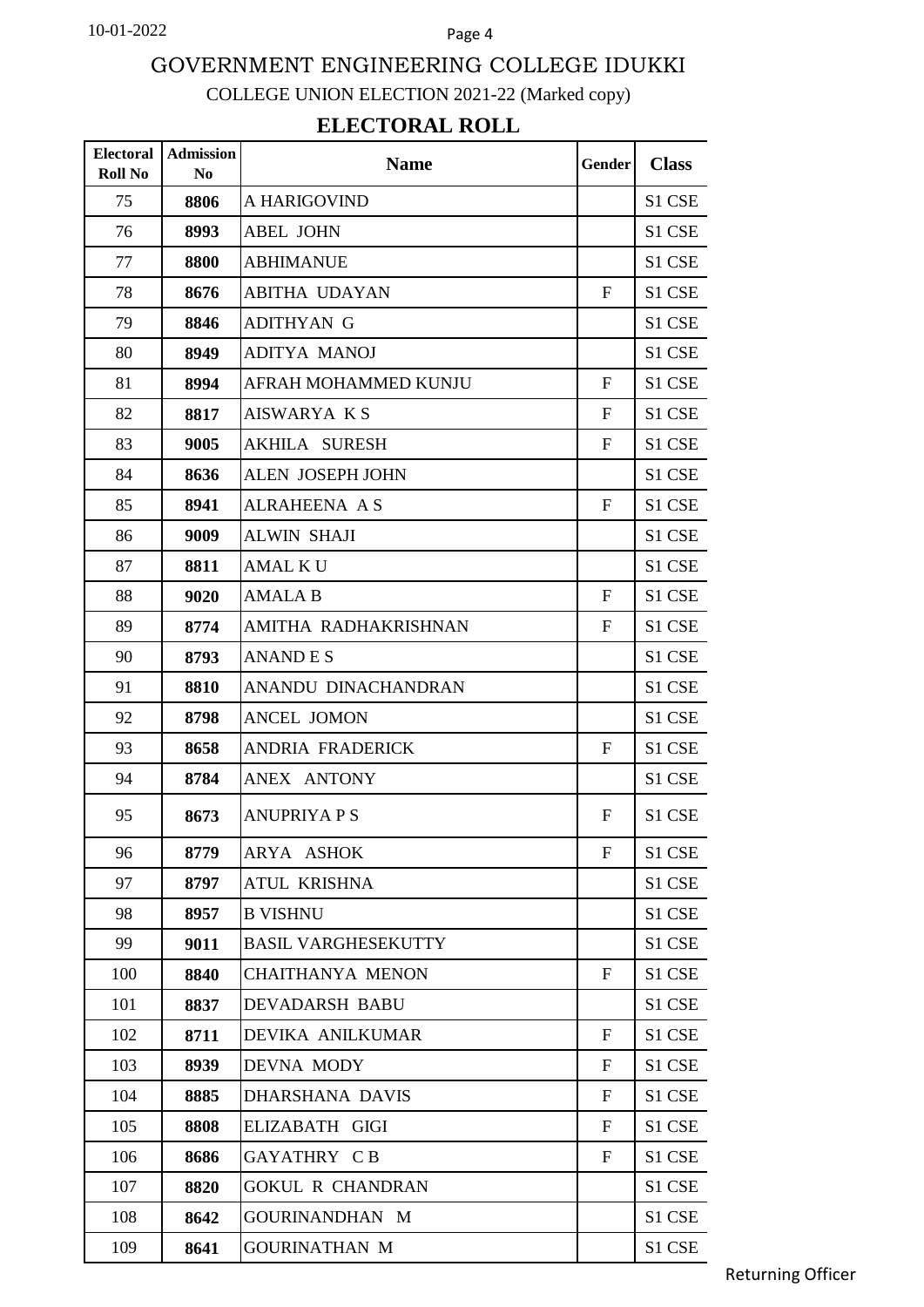COLLEGE UNION ELECTION 2021-22 (Marked copy)

| <b>Electoral</b><br><b>Roll No</b> | <b>Admission</b><br>N <sub>0</sub> | <b>Name</b>               | <b>Gender</b> | <b>Class</b> |
|------------------------------------|------------------------------------|---------------------------|---------------|--------------|
| 110                                | 9003                               | <b>HASHMI RASAK</b>       | F             | S1 CSE       |
| 111                                | 8786                               | <b>HITHA S MOHAN</b>      | F             | S1 CSE       |
| 112                                | 8928                               | <b>JIJO JOHNY</b>         |               | S1 CSE       |
| 113                                | 8935                               | KARTHIKA RAJU             | $\mathbf{F}$  | S1 CSE       |
| 114                                | 8822                               | <b>KSHETHRAKS</b>         | F             | S1 CSE       |
| 115                                | 9030                               | M ABITH                   |               | S1 CSE       |
| 116                                | 8921                               | M S SHILPA SHAJI          | F             | S1 CSE       |
| 117                                | 8942                               | <b>MARK CHOORAKAT</b>     |               | S1 CSE       |
| 118                                | 8943                               | <b>MARY SELIN P J</b>     | F             | S1 CSE       |
| 119                                | 8794                               | <b>MAVISHA V</b>          | F             | S1 CSE       |
| 120                                | 8901                               | MUHAMED BAASIL VALIYATTIL |               | S1 CSE       |
| 121                                | 8803                               | NANDANA B                 | $\mathbf{F}$  | S1 CSE       |
| 122                                | 8662                               | NARMADA GAYATHY T S       | F             | S1 CSE       |
| 123                                | 8912                               | PRANAV MOHAN              |               | S1 CSE       |
| 124                                | 8917                               | <b>REEBA SABU</b>         | $\mathbf F$   | S1 CSE       |
| 125                                | 8807                               | <b>RONA ROY</b>           | F             | S1 CSE       |
| 126                                | 8852                               | <b>RONIA K DONEE</b>      | F             | S1 CSE       |
| 127                                | 8728                               | <b>ROOPASREE V P</b>      | F             | S1 CSE       |
| 128                                | 9010                               | SABARI KANNAN KR          |               | S1 CSE       |
| 129                                | 8788                               | SANGEETH SAGARANKS        |               | S1 CSE       |
| 130                                | 8791                               | SAVIYA JOSHY              | F             | S1 CSE       |
| 131                                | 8900                               | SHIVADATH A               |               | S1 CSE       |
| 132                                | 8787                               | SIYA PP                   | $\mathbf{F}$  | S1 CSE       |
| 133                                | 8833                               | <b>SNEHA JAMES C</b>      | $\mathbf{F}$  | S1 CSE       |
| 134                                | 8802                               | SREELAKSHMI M NAIR        | F             | S1 CSE       |
| 135                                | 8690                               | SRUTHI RAMACHANDRAN NAIR  | F             | S1 CSE       |
| 136                                | 8861                               | SUPRIYA N                 | $\mathbf F$   | S1 CSE       |
| 137                                | 9026                               | <b>THAUFEEQ S</b>         |               | S1 CSE       |
| 138                                | 8891                               | TINU JOHNSON              |               | S1 CSE       |
| 139                                | 8819                               | <b>VEENUS JOSEY</b>       | $\mathbf F$   | S1 CSE       |
| 140                                | 8666                               | VISHNU V                  |               | S1 CSE       |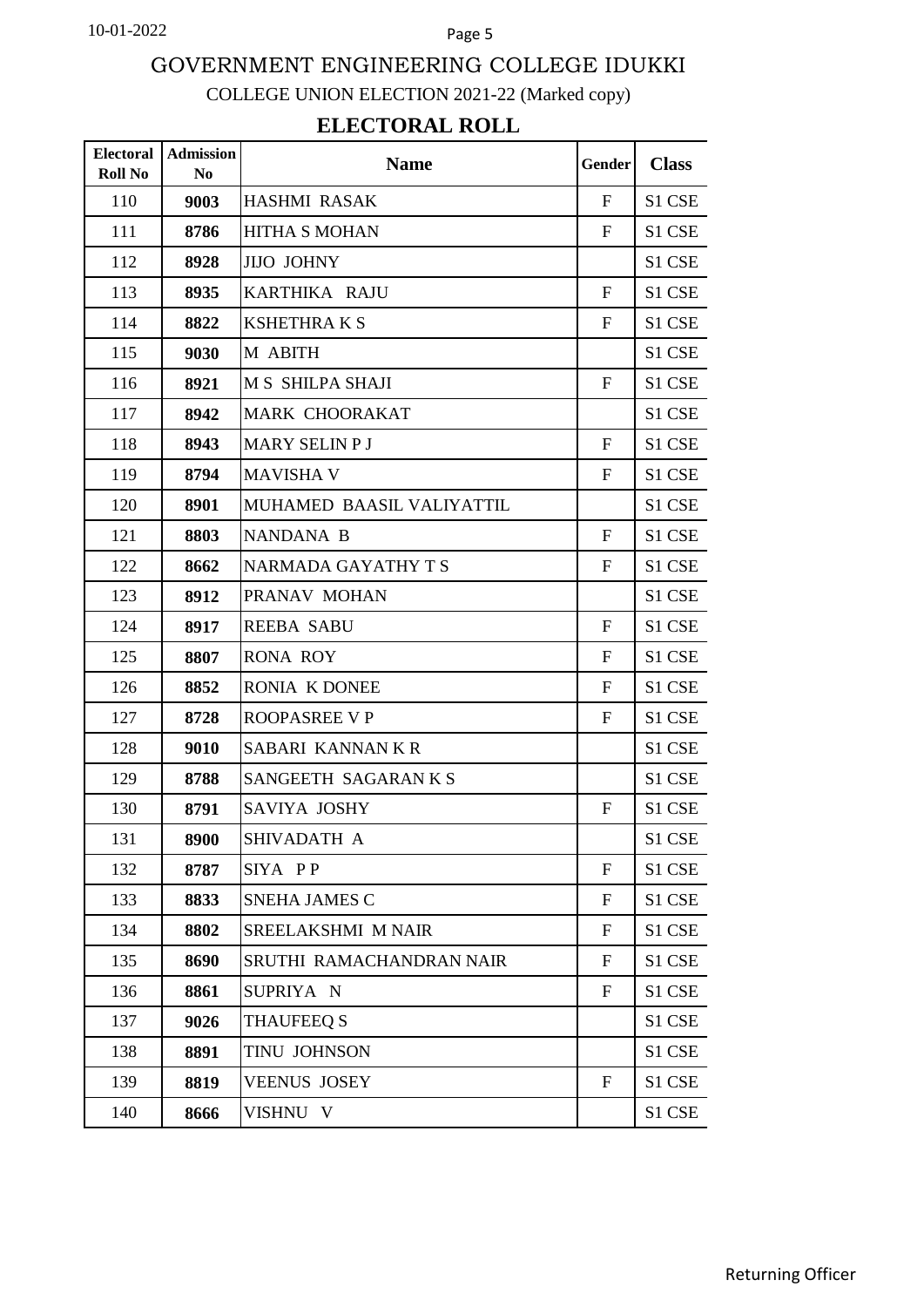COLLEGE UNION ELECTION 2021-22 (Marked copy)

| <b>Electoral</b><br><b>Roll No</b> | <b>Admission</b><br>N <sub>0</sub> | <b>Name</b>                | Gender                    | <b>Class</b>  |
|------------------------------------|------------------------------------|----------------------------|---------------------------|---------------|
| 141                                | 9015                               | <b>AARSHACP</b>            | F                         | S1 IT         |
| 142                                | 8735                               | <b>ABHINU SEKHAR LAL</b>   |                           | S1 IT         |
| 143                                | 8893                               | <b>ABHIRAMI K S</b>        | F                         | S1 IT         |
| 144                                | 8702                               | <b>ADITHYASS</b>           | $\mathbf{F}$              | S1 IT         |
| 145                                | 8739                               | <b>AJESH S DAVID</b>       |                           | S1 IT         |
| 146                                | 8956                               | <b>AKASH K K</b>           |                           | S1 IT         |
| 147                                | 8988                               | <b>AKSHARA BABU</b>        | F                         | S1 IT         |
| 148                                | 9018                               | <b>AMINA IR</b>            | $\mathbf{F}$              | S1 IT         |
| 149                                | 8645                               | ANJALI KRISHNA V R         | F                         | S1 IT         |
| 150                                | 8715                               | <b>ANJALY BABU</b>         | F                         | S1 IT         |
| 151                                | 8910                               | <b>ANSA A S</b>            | $\mathbf F$               | S1 IT         |
| 152                                | 8933                               | <b>ARCHANA LAKSHMI</b>     | $\mathbf{F}$              | S1 IT         |
| 153                                | 8904                               | <b>ARYA SATHEESH</b>       | F                         | S1 IT         |
| 154                                | 8877                               | <b>ARYA SURESH</b>         | F                         | S1 IT         |
| 155                                | 8640                               | <b>ATHULYA JOB</b>         | $\mathbf F$               | S1IT          |
| 156                                | 9022                               | <b>BILAL AHAMED P T</b>    |                           | S1 IT         |
| 157                                | 9006                               | <b>BISWAS SEKHAR</b>       |                           | S1 IT         |
| 158                                | 8987                               | <b>DENNA DAVIS</b>         | F                         | S1 IT         |
| 159                                | 8970                               | DEVADATHAN A               |                           | S1 IT         |
| 160                                | 8663                               | <b>DILSHAK</b>             | F                         | S1 IT         |
| 161                                | 8983                               | <b>DIYAMOL A P</b>         | F                         | S1 IT         |
| 162                                | 8895                               | DIYA P                     | F                         | S1 IT         |
| 163                                | 8698                               | <b>GAYATHRITS</b>          | $\mathbf{F}$              | S1 IT         |
| 164                                | 8744                               | <b>GOKUL HV</b>            |                           | S1 IT         |
| 165                                | 8884                               | HARIKRISHNAN V K           |                           | S1 IT         |
| 166                                | 8978                               | <b>HIBA IQBAL</b>          | F                         | S1 IT         |
| 167                                | 8992                               | <b>KEERTHANA V MENON</b>   | $\mathbf{F}$              | S1IT          |
| 168                                | 8959                               | <b>KRISHNENDU P DINESH</b> | $\mathbf{F}$              | S1 IT         |
| 169                                | 8905                               | <b>MEGHA RAJEEV P</b>      | $\mathbf F$               | S1IT          |
| 170                                | 9025                               | <b>MILAN SHIBU</b>         | $\mathbf F$               | S1IT          |
| 171                                | 8890                               | <b>SALAHUDHEEN</b>         |                           | $S1$ $\rm IT$ |
| 172                                | 8958                               | <b>SAVITHA G S</b>         | $\mathbf F$               | S1 IT         |
| 173                                | 8661                               | SHAHANA SHIRIN V T         | F                         | S1 IT         |
| 174                                | 8804                               | <b>SHARON BABY</b>         | $\boldsymbol{\mathrm{F}}$ | S1IT          |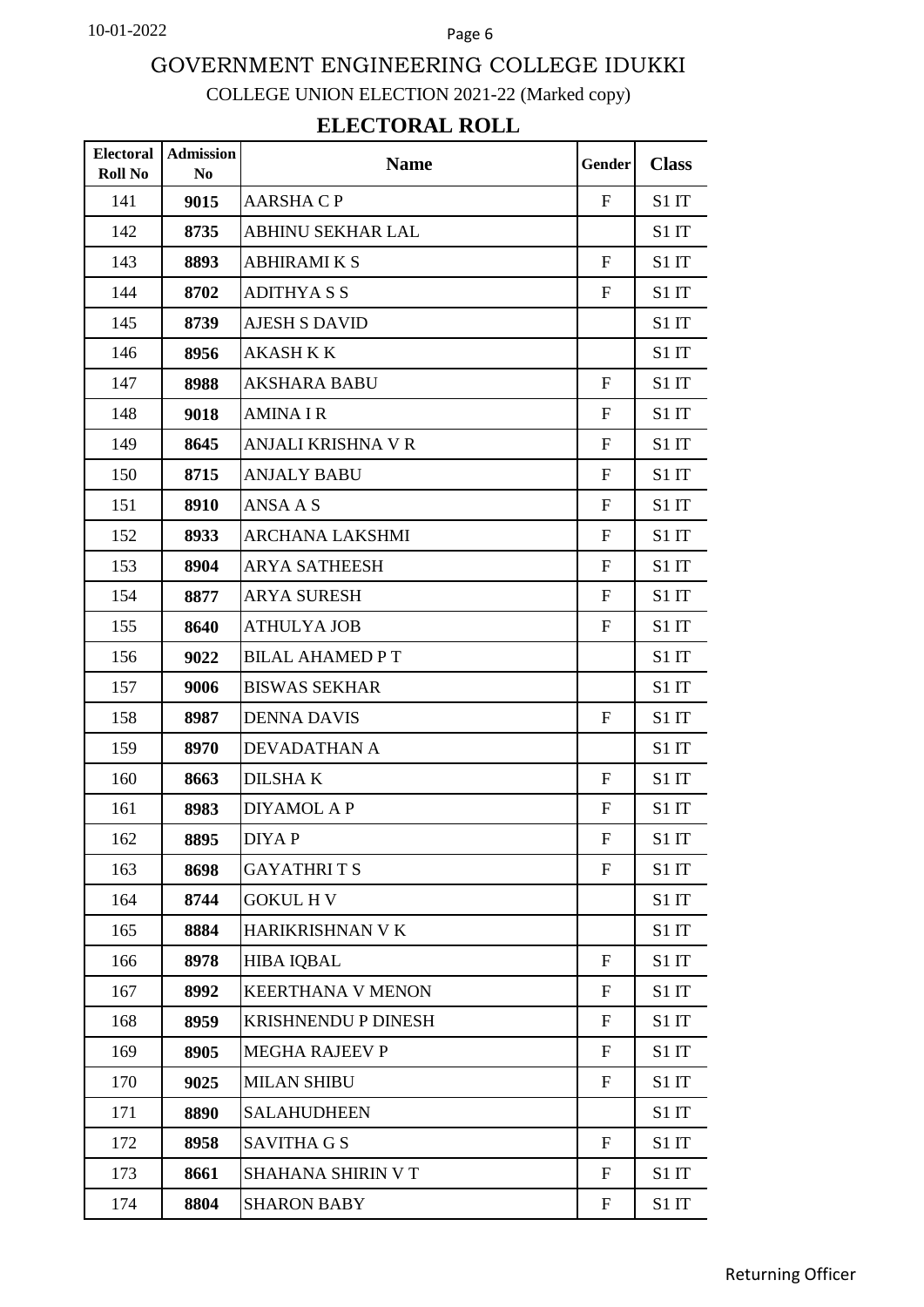## GOVERNMENT ENGINEERING COLLEGE IDUKKI

COLLEGE UNION ELECTION 2021-22 (Marked copy)

| <b>Electoral</b><br><b>Roll No</b> | <b>Admission</b><br>N <sub>0</sub> | <b>Name</b>               | <b>Gender</b> | <b>Class</b> |
|------------------------------------|------------------------------------|---------------------------|---------------|--------------|
| 175                                | 8982                               | <b>SIDHARTH S</b>         |               | S1 IT        |
| 176                                | 8930                               | <b>SONAMB</b>             | F             | S1 IT        |
| 177                                | 8729                               | <b>SUPUNYA SANTHOSH</b>   | F             | S1 IT        |
| 178                                | 8967                               | <b>SWATHI SURESH</b>      | F             | S1 IT        |
| 179                                | 9024                               | <b>T V VAISAKH</b>        |               | S1 IT        |
| 180                                | 9023                               | <b>VIGNESWER V</b>        |               | S1 IT        |
| 181                                | 8710                               | <b>VISHNU PRIYA SALIN</b> | F             | S1 IT        |
| 182                                | 8999                               | <b>WAZA NOSHIN T M</b>    | F             | S1 IT        |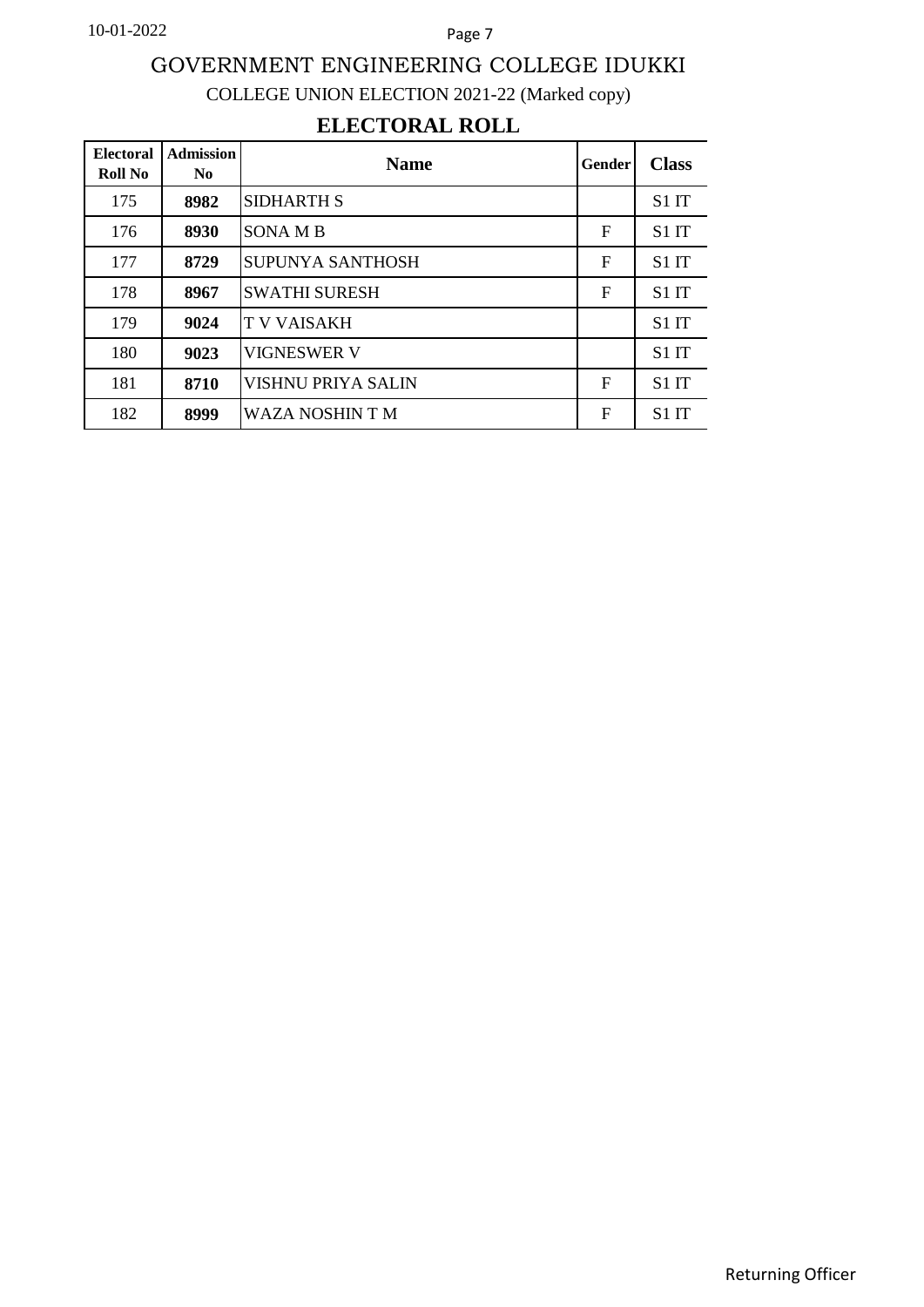### GOVERNMENT ENGINEERING COLLEGE IDUKKI

COLLEGE UNION ELECTION 2021-22 (Marked copy)

| <b>Electoral</b><br><b>Roll No</b> | <b>Admission</b><br>N <sub>0</sub> | <b>Name</b>                 | <b>Gender</b> | <b>Class</b> |
|------------------------------------|------------------------------------|-----------------------------|---------------|--------------|
| 183                                | 8969                               | <b>ABHIJITH Y</b>           |               | S1 ME        |
| 184                                | 8755                               | <b>ADITHYA S</b>            | $\mathbf F$   | S1 ME        |
| 185                                | 8776                               | <b>ADITHYANKR</b>           |               | S1 ME        |
| 186                                | 8938                               | <b>AJAYLAL A</b>            |               | S1 ME        |
| 187                                | 8739                               | <b>AJESH S DAVID</b>        |               | S1 ME        |
| 188                                | 8742                               | <b>AKASH J G</b>            |               | S1 ME        |
| 189                                | 8878                               | <b>ALSAJ NOUSHAD</b>        |               | S1 ME        |
| 190                                | 8853                               | <b>AMALH</b>                |               | S1 ME        |
| 191                                | 8871                               | ANU K SURESH                | $\mathbf{F}$  | S1 ME        |
| 192                                | 8740                               | <b>ARATHY B R</b>           | F             | S1 ME        |
| 193                                | 8747                               | <b>ARAVIND A</b>            |               | S1 ME        |
| 194                                | 8763                               | <b>AROMAL KP</b>            |               | S1 ME        |
| 195                                | 9019                               | <b>ASHMAL SIDHIK</b>        |               | S1 ME        |
| 196                                | 8915                               | <b>BHAGYALESKMI M S</b>     | F             | S1 ME        |
| 197                                | 8761                               | <b>BRAYAN SEBASTIAN</b>     |               | S1 ME        |
| 198                                | 8764                               | <b>DEVADATHANT D</b>        |               | S1 ME        |
| 199                                | 8743                               | <b>HARIKRISHNA B A</b>      |               | S1 ME        |
| 200                                | 8902                               | <b>HARIKRISHNAN P MOHAN</b> |               | S1 ME        |
| 201                                | 8889                               | HEMANTH A SHASHI KUMARAN    |               | S1 ME        |
| 202                                | 9007                               | MOHAMMED FARASAN T S        |               | S1 ME        |
| 203                                | 8973                               | MUHAMMAD ARIF N             |               | S1 ME        |
| 204                                | 8974                               | <b>NOBLE A F</b>            |               | S1 ME        |
| 205                                | 8749                               | <b>SISHAN K V</b>           |               | S1 ME        |
| 206                                | 8908                               | <b>SREESANTH S PRASAD</b>   |               | S1 ME        |
| 207                                | 9004                               | YADHUNATH DAUL K            |               | S1 ME        |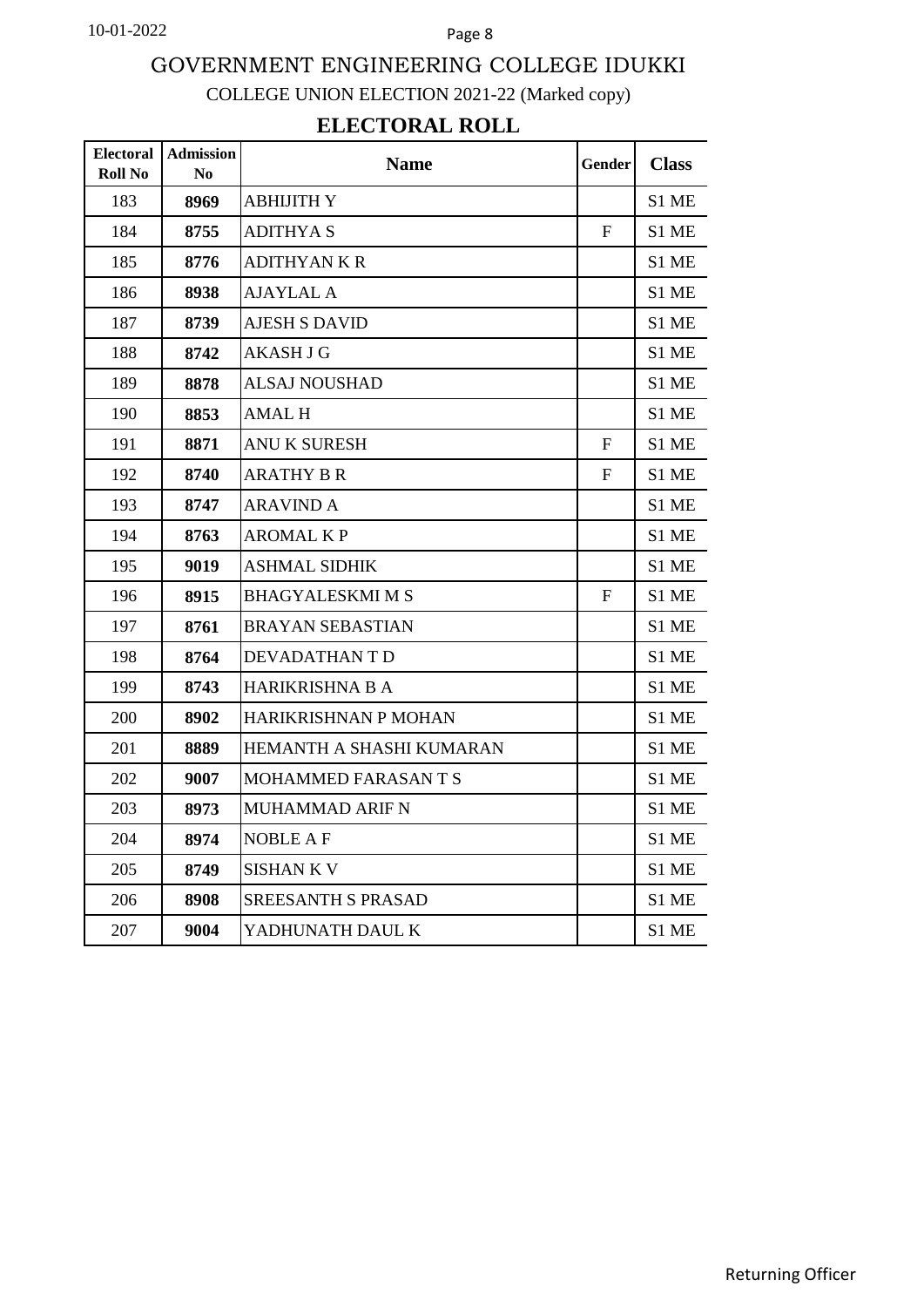COLLEGE UNION ELECTION 2021-22 (Marked copy)

| Electoral<br><b>Roll No</b> | <b>Admission</b><br>N <sub>0</sub> | <b>Name</b>                | Gender       | <b>Class</b> |
|-----------------------------|------------------------------------|----------------------------|--------------|--------------|
| 208                         | 9129                               | <b>RIDHIN JAYAN</b>        |              | S3 EEE       |
| 209                         | 8338                               | <b>ABHINAV P.</b>          |              | S3 EEE       |
| 210                         | 8337                               | AISWARYA SIVAN K.          | F            | S3 EEE       |
| 211                         | 8604                               | <b>AIWIN SIBY</b>          |              | S3 EEE       |
| 212                         | 8113                               | <b>AJIN VARGHESE</b>       |              | S3 EEE       |
| 213                         | 8383                               | AKSHAY KUMAR E. P.         |              | S3 EEE       |
| 214                         | 8296                               | ALEKH A.                   |              | S3 EEE       |
| 215                         | 8146                               | AMRITHA K. J.              | F            | S3 EEE       |
| 216                         | 8231                               | <b>ANIL THOMAS</b>         |              | S3 EEE       |
| 217                         | 8290                               | ANUSREE P.S.               | F            | S3 EEE       |
| 218                         | 8551                               | ARJITH C.                  |              | S3 EEE       |
| 219                         | 8396                               | <b>ASHLIN GEORGE C JOY</b> |              | S3 EEE       |
| 220                         | 8413                               | ASIF V.P.                  |              | S3 EEE       |
| 221                         | 8444                               | <b>ASWIN GANGAN</b>        |              | S3 EEE       |
| 222                         | 8325                               | <b>ATHUL BABU</b>          |              | S3 EEE       |
| 223                         | 8244                               | <b>BLESSY BIJU</b>         | F            | S3 EEE       |
| 224                         | 8549                               | DHEERAJ T.D.               |              | S3 EEE       |
| 225                         | 8426                               | DILSHANA T. M.             | $\mathbf F$  | S3 EEE       |
| 226                         | 8425                               | <b>GANESH S. S.</b>        |              | S3 EEE       |
| 227                         | 8541                               | HAFIZSAFWAN K.P.           |              | S3 EEE       |
| 228                         | 8585                               | HRIDIK V.                  |              | S3 EEE       |
| 229                         | 8586                               | KAVYA RAJ                  | F            | S3 EEE       |
| 230                         | 8576                               | <b>MANU MOHANDAS</b>       |              | S3 EEE       |
| 231                         | 8626                               | MEGHA J.                   | ${\bf F}$    | S3 EEE       |
| 232                         | 8573                               | MOHAMED RISHAL P.          |              | S3 EEE       |
| 233                         | 8295                               | NANDANA AJITHKUMAR         | F            | S3 EEE       |
| 234                         | 8579                               | NISHA SURESH KUMAR         | F            | S3 EEE       |
| 235                         | 8448                               | REVATHY REMANAN            | $\mathbf{F}$ | S3 EEE       |
| 236                         | 8315                               | <b>SANDRA JOJY</b>         | F            | S3 EEE       |
| 237                         | 8386                               | <b>SHILJA S</b>            | F            | S3 EEE       |
| 238                         | 8306                               | <b>SHILPA BABU</b>         | $\mathbf F$  | S3 EEE       |
| 239                         | 8282                               | SIDHARTHAN M.              |              | S3 EEE       |
| 240                         | 8376                               | SNEHA YESUDAS              | F            | S3 EEE       |
| 241                         | 8283                               | <b>SUVAKIN LOBO</b>        | F            | S3 EEE       |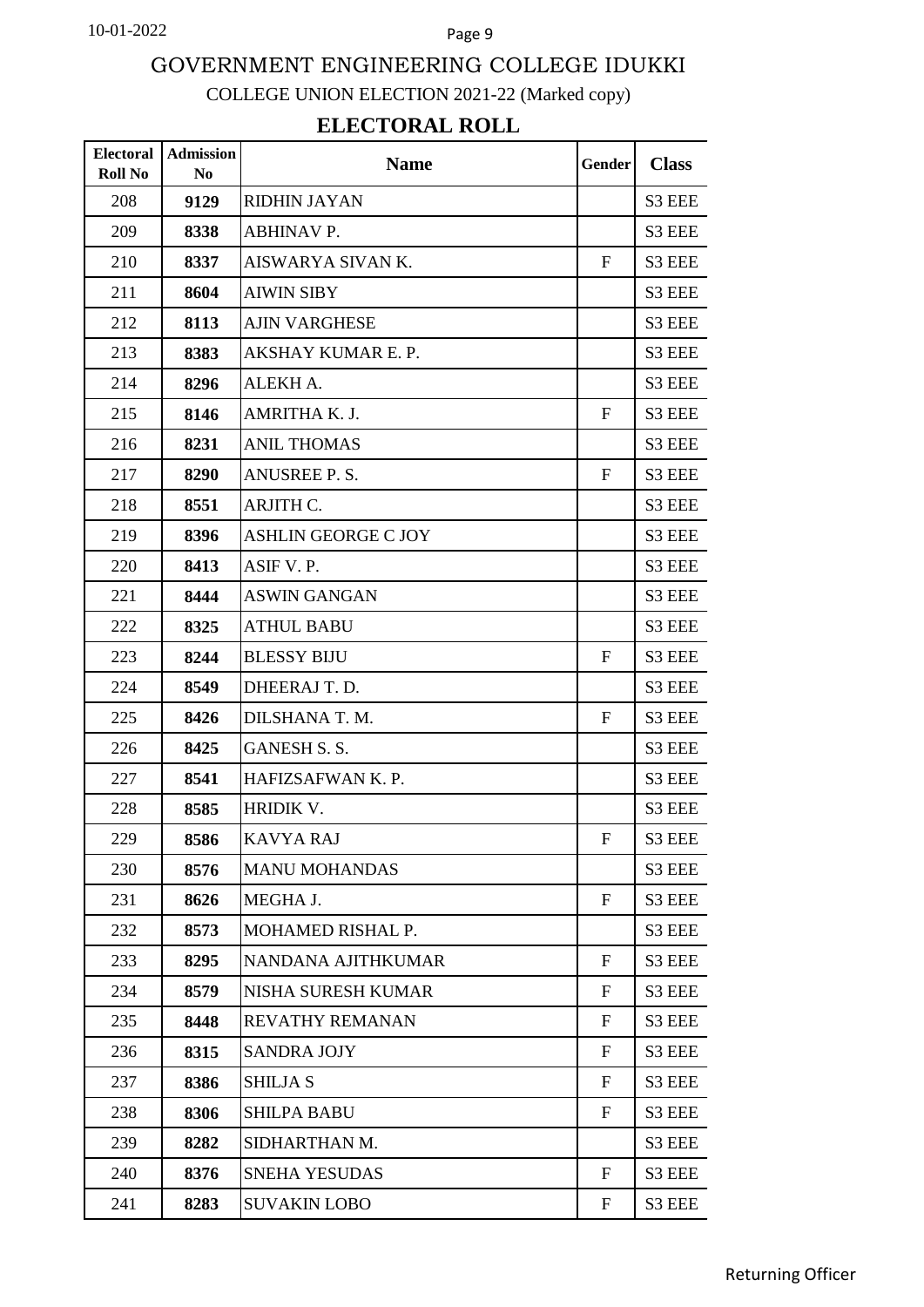## GOVERNMENT ENGINEERING COLLEGE IDUKKI

COLLEGE UNION ELECTION 2021-22 (Marked copy)

| <b>Electoral</b><br><b>Roll No</b> | <b>Admission</b><br>N <sub>0</sub> | <b>Name</b>             | Gender       | <b>Class</b> |
|------------------------------------|------------------------------------|-------------------------|--------------|--------------|
| 242                                | 8610                               | VINU B.                 |              | S3 EEE       |
| 243                                | 8445                               | VIVEK KRISHNA M.S.      |              | S3 EEE       |
| 244                                | 8588                               | VYSAKH S.               |              | S3 EEE       |
| 245                                | 9136                               | ABDUL SALAM P. K.       |              | S3 EEE       |
| 246                                | 9115                               | AJESH M. J.             |              | S3 EEE       |
| 247                                | 9101                               | AKHIL K.                |              | S3 EEE       |
| 248                                | 9111                               | AKSHAYA K.S.            | F            | S3 EEE       |
| 249                                | 9127                               | AMALSHA K.S.            |              | S3 EEE       |
| 250                                | 9105                               | AMARJITH K. R.          |              | S3 EEE       |
| 251                                | 9053                               | <b>AMRITA ANIL</b>      | F            | S3 EEE       |
| 252                                | 9120                               | <b>ANAKHA SURESH</b>    | F            | S3 EEE       |
| 253                                | 9049                               | ATHIRA K. J.            | $\mathbf{F}$ | S3 EEE       |
| 254                                | 9086                               | <b>AVINASH SUNIL</b>    |              | S3 EEE       |
| 255                                | 9032                               | AYANA. S. S.            | F            | S3 EEE       |
| 256                                | 9094                               | DEEPESH. P.V.           |              | S3 EEE       |
| 257                                | 9054                               | FATHIMA BEEVI A.        | $\mathbf{F}$ | S3 EEE       |
| 258                                | 9102                               | HARIKRISHNAN SURESH     |              | S3 EEE       |
| 259                                | 9061                               | HARIKRISHNAN T. R.      |              | S3 EEE       |
| 260                                | 9084                               | <b>JERIN JOY</b>        |              | S3 EEE       |
| 261                                | 9104                               | KALYANI S.              | $\mathbf{F}$ | S3 EEE       |
| 262                                | 9046                               | <b>KIRAN RAJ A.</b>     |              | S3 EEE       |
| 263                                | 9123                               | MANUVEL SUNNY           |              | S3 EEE       |
| 264                                | 9050                               | <b>MEGHA S BINU</b>     | $\mathbf{F}$ | S3 EEE       |
| 265                                | 9096                               | MOHAMMED MUNAVVAR M     |              | S3 EEE       |
| 266                                | 9135                               | NANDU P.S.              |              | S3 EEE       |
| 267                                | 9138                               | SANJAYSANKAR S.         |              | S3 EEE       |
| 268                                | 9108                               | SHIBIN A.C.             |              | S3 EEE       |
| 269                                | 9140                               | <b>SHIBIN K. GEORGE</b> |              | S3 EEE       |
| 270                                | 9124                               | SNEHA E.T.              | $\mathbf{F}$ | S3 EEE       |
| 271                                | 9074                               | SRIBINSHA M. P.         | F            | S3 EEE       |
| 272                                | 9133                               | <b>SUMAYYA PAREED</b>   | $\mathbf{F}$ | S3 EEE       |
| 273                                | 9126                               | VISHNU M. S.            |              | S3 EEE       |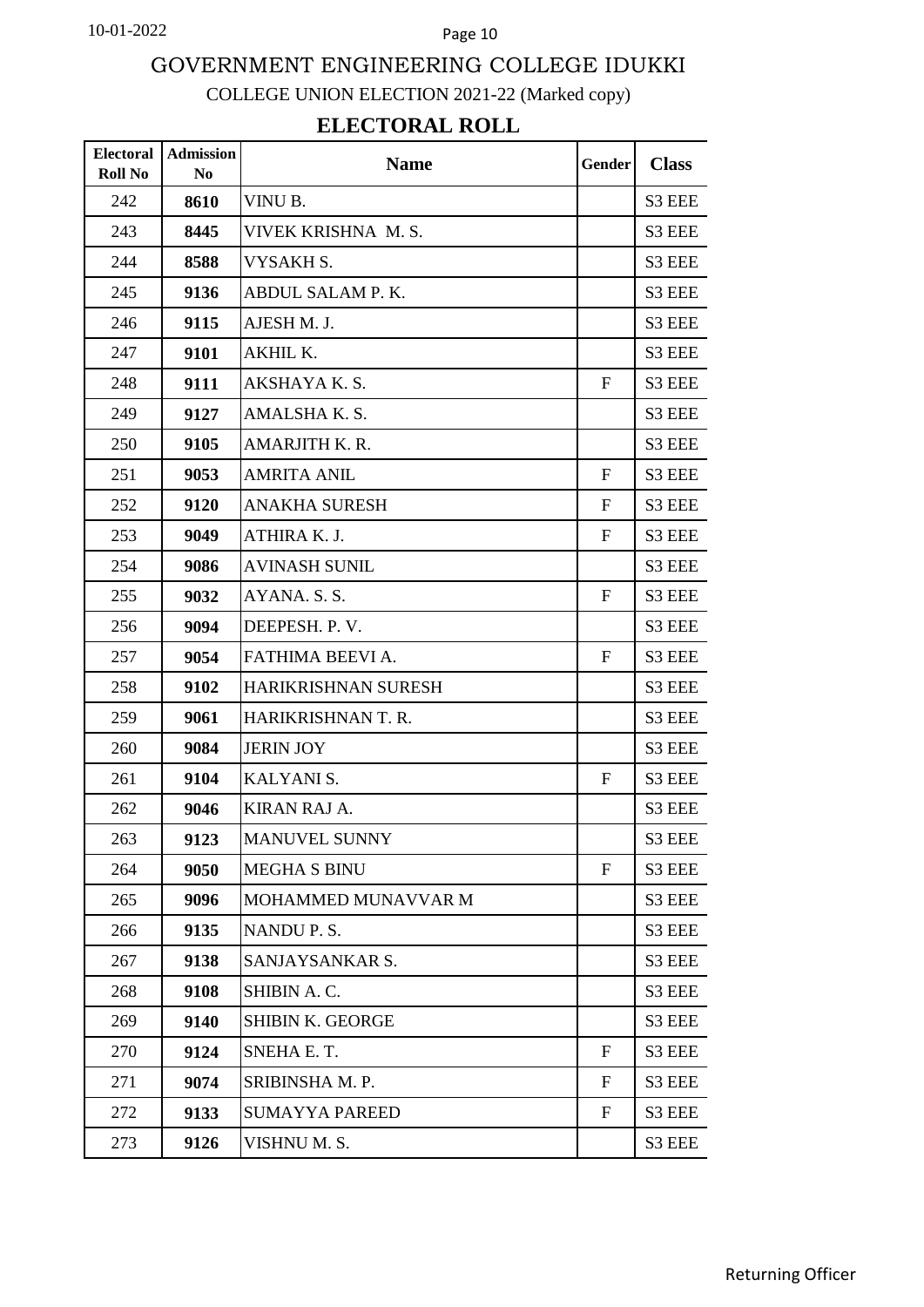## GOVERNMENT ENGINEERING COLLEGE IDUKKI

COLLEGE UNION ELECTION 2021-22 (Marked copy)

| <b>Electoral</b><br><b>Roll No</b> | <b>Admission</b><br>N <sub>0</sub> | <b>Name</b>                | <b>Gender</b> | <b>Class</b> |
|------------------------------------|------------------------------------|----------------------------|---------------|--------------|
| 274                                | 8539                               | <b>ABHIRAMI K P</b>        | $\mathbf{F}$  | S3 ECE       |
| 275                                | 8352                               | <b>ABHISHEK JOSHY</b>      |               | S3 ECE       |
| 276                                | 8329                               | <b>ADITHYA K JAYAN</b>     |               | S3 ECE       |
| 277                                | 8088                               | <b>AMAL SHAJI</b>          |               | S3 ECE       |
| 278                                | 8378                               | <b>AMEGHAR</b>             | F             | S3 ECE       |
| 279                                | 8252                               | <b>ANJANA VELAYUDHAN</b>   | F             | S3 ECE       |
| 280                                | 8152                               | ARDRA M                    | F             | S3 ECE       |
| 281                                | 8606                               | <b>ASLAM NASSAR</b>        |               | S3 ECE       |
| 282                                | 8349                               | <b>ASWIN SHIBU</b>         |               | S3 ECE       |
| 283                                | 8408                               | <b>ATHIRA A</b>            | F             | S3 ECE       |
| 284                                | 8436                               | <b>ATHUL P SANESH</b>      |               | S3 ECE       |
| 285                                | 8568                               | <b>BHAVYA KRISHNA</b>      | $\mathbf{F}$  | S3 ECE       |
| 286                                | 8350                               | DEVIDARSANA G S            | F             | S3 ECE       |
| 287                                | 8613                               | <b>DEVIKA S</b>            | F             | S3 ECE       |
| 288                                | 8313                               | <b>FASNA C</b>             | $\mathbf F$   | S3 ECE       |
| 289                                | 8572                               | <b>GOURITR</b>             | F             | S3 ECE       |
| 290                                | 8303                               | <b>GOUTHAMI GIREENDRAN</b> | F             | S3 ECE       |
| 291                                | 8127                               | <b>HAJARA ASHARUF</b>      | F             | S3 ECE       |
| 292                                | 8582                               | <b>HAMNA HINDH C</b>       | $\mathbf{F}$  | S3 ECE       |
| 293                                | 8558                               | <b>HANEEN ASGAR</b>        |               | S3 ECE       |
| 294                                | 8535                               | <b>HARIKRISHNAN V R</b>    |               | S3 ECE       |
| 295                                | 8379                               | <b>JESNA S</b>             | $\mathbf F$   | S3 ECE       |
| 296                                | 8620                               | <b>JOSEN SOYE</b>          |               | S3 ECE       |
| 297                                | 8532                               | <b>JYOTHILAKSHMI M B</b>   | F             | S3 ECE       |
| 298                                | 8355                               | <b>KARTHIKA K C</b>        | F             | S3 ECE       |
| 299                                | 8431                               | KAVYA K J                  | F             | S3 ECE       |
| 300                                | 8105                               | NANDANA K VINAYAN          | $\mathbf F$   | S3 ECE       |
| 301                                | 8603                               | <b>NIMAL S MENON</b>       |               | S3 ECE       |
| 302                                | 8375                               | <b>NITHIN SAJEEV</b>       |               | S3 ECE       |
| 303                                | 8571                               | <b>NUFAIS V P</b>          |               | S3 ECE       |
| 304                                | 8274                               | PREETHY A                  | $\mathbf{F}$  | S3 ECE       |
| 305                                | 8447                               | <b>ROHAN ROY</b>           |               | S3 ECE       |
| 306                                | 8547                               | <b>SAID ROSHAN K</b>       |               | S3 ECE       |
| 307                                | 8552                               | <b>SALU SURESH</b>         | $\mathbf F$   | S3 ECE       |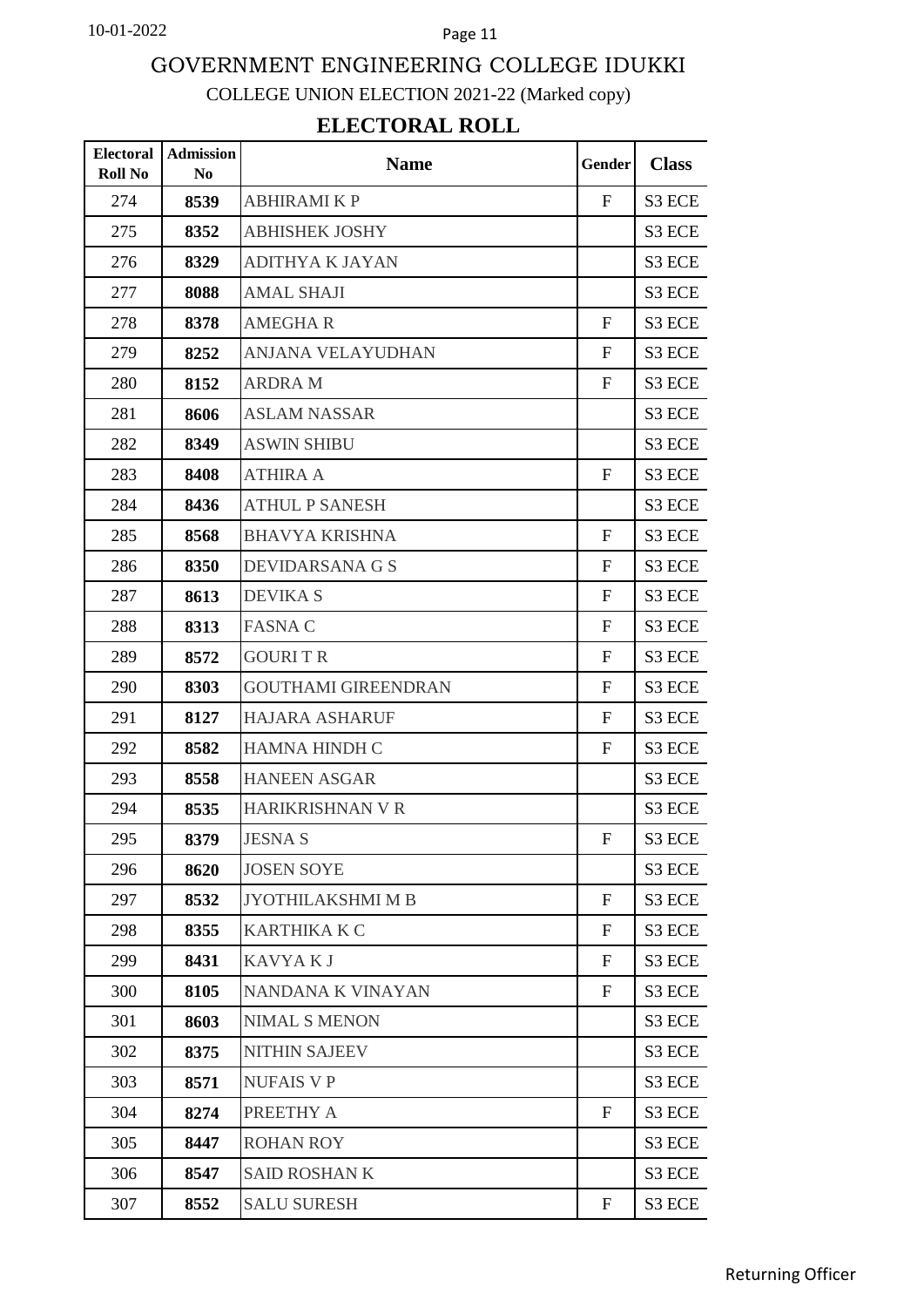COLLEGE UNION ELECTION 2021-22 (Marked copy)

| <b>Electoral</b><br><b>Roll No</b> | <b>Admission</b><br>N <sub>0</sub> | <b>Name</b>              | Gender       | <b>Class</b> |
|------------------------------------|------------------------------------|--------------------------|--------------|--------------|
| 308                                | 8534                               | <b>SHRINGA K M</b>       | F            | S3 ECE       |
| 309                                | 8567                               | <b>SUMAYYA BANGALATH</b> | F            | S3 ECE       |
| 310                                | 8614                               | <b>SWATHY K BABURAJ</b>  | F            | S3 ECE       |
| 311                                | 8369                               | <b>SYAMJITH P</b>        |              | S3 ECE       |
| 312                                | 8081                               | VISHNU VIKRAMAN          |              | S3 ECE       |
| 313                                | 8429                               | <b>VISMAYA P</b>         | F            | S3 ECE       |
| 314                                | 9121                               | <b>AJITH T M</b>         |              | S3 ECE       |
| 315                                | 9122                               | <b>ALAKA K M</b>         | $\mathbf{F}$ | S3 ECE       |
| 316                                | 9076                               | <b>ATHIRA K R</b>        | F            | S3 ECE       |
| 317                                | 9109                               | ATHUL KRISHNA ML         |              | S3 ECE       |
| 318                                | 9110                               | <b>DILSHANA N</b>        | F            | S3 ECE       |
| 319                                | 9137                               | <b>EMMANUEL JULIAN</b>   |              | S3 ECE       |
| 320                                | 9088                               | <b>GOPISH GOPI K P</b>   |              | S3 ECE       |
| 321                                | 9071                               | <b>JEES ANTONY T J</b>   |              | S3 ECE       |
| 322                                | 9142                               | <b>KAVYA V</b>           | $\mathbf{F}$ | S3 ECE       |
| 323                                | 9100                               | <b>KRISHNA K R</b>       | F            | S3 ECE       |
| 324                                | 9116                               | MUHAMMAD MUSTHAFA        |              | S3 ECE       |
| 325                                | 9067                               | <b>NUHMAN JASEEL A P</b> |              | S3 ECE       |
| 326                                | 9128                               | PRAVEENA A O             | F            | S3 ECE       |
| 327                                | 9060                               | SOORAJ SUDHAKARAN        |              | S3 ECE       |
| 328                                | 9139                               | <b>SUJITHA KN</b>        | F            | S3 ECE       |
| 329                                | 9040                               | SYAMJIN M                |              | S3 ECE       |
| 330                                | 9079                               | UNNIMAYA L               | F            | S3 ECE       |
| 331                                | 9078                               | <b>VIBHU V S</b>         |              | S3 ECE       |
| 332                                | 9044                               | VISHNU K P               |              | S3 ECE       |
| 333                                | 9106                               | VISWAJITH M              |              | S3 ECE       |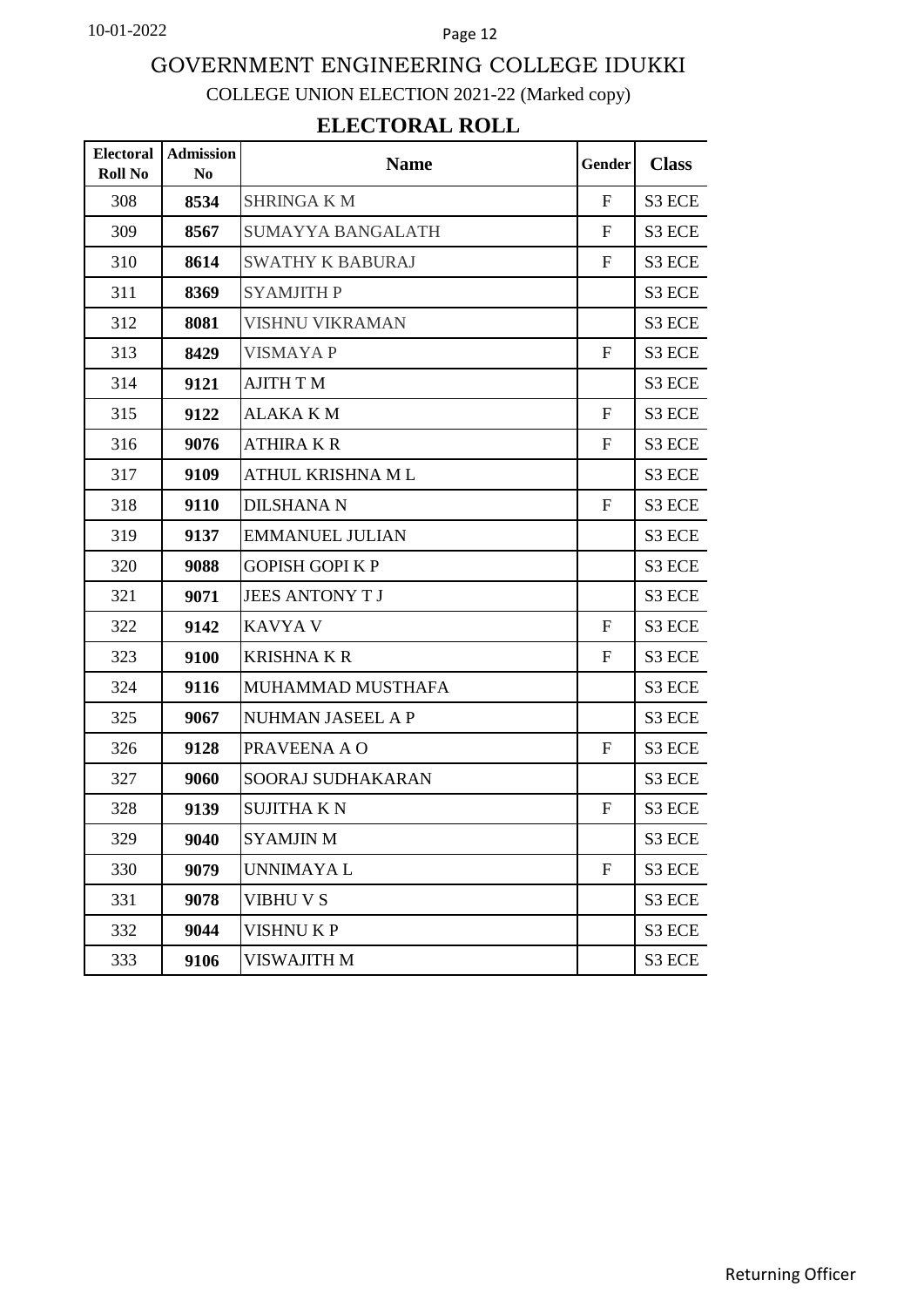## GOVERNMENT ENGINEERING COLLEGE IDUKKI

COLLEGE UNION ELECTION 2021-22 (Marked copy)

| <b>Electoral</b><br><b>Roll No</b> | <b>Admission</b><br>N <sub>0</sub> | <b>Name</b>             | <b>Gender</b> | <b>Class</b>                   |
|------------------------------------|------------------------------------|-------------------------|---------------|--------------------------------|
| 334                                | 8442                               | <b>ABHIJITH RAJESH</b>  |               | S3 CSE                         |
| 335                                | 8174                               | <b>ABHIRAM N S</b>      |               | S3 CSE                         |
| 336                                | 8117                               | <b>ADITHYAN P</b>       |               | S3 CSE                         |
| 337                                | 8130                               | <b>AISWARYA</b>         | $\mathbf{F}$  | S3 CSE                         |
| 338                                | 8324                               | <b>AJITH JOSEPH K A</b> |               | S3 CSE                         |
| 339                                | 8385                               | <b>AKARSH PRAVEEN</b>   |               | S3 CSE                         |
| 340                                | 8624                               | ALAKANANDA S AIKULATH   | F             | S3 CSE                         |
| 341                                | 8278                               | <b>ALAN BIJU</b>        |               | S3 CSE                         |
| 342                                | 8373                               | <b>AMBIKA PS</b>        | F             | S3 CSE                         |
| 343                                | 8251                               | <b>AMITHA K P</b>       | F             | S3 CSE                         |
| 344                                | 8086                               | <b>AMITHA U</b>         | F             | S3 CSE                         |
| 345                                | 8389                               | <b>ANAGHAR</b>          | $\mathbf{F}$  | S3 CSE                         |
| 346                                | 8085                               | <b>ANAGHARS</b>         | F             | S <sub>3</sub> C <sub>SE</sub> |
| 347                                | 8209                               | <b>ANAKHA BOSE</b>      | F             | S3 CSE                         |
| 348                                | 8392                               | <b>ANJALI M M</b>       | $\mathbf F$   | S3 CSE                         |
| 349                                | 8106                               | <b>ANJANA KRISHNAN</b>  | $\mathbf{F}$  | S3 CSE                         |
| 350                                | 8221                               | <b>ANURAG C DAS</b>     |               | S3 CSE                         |
| 351                                | 8537                               | <b>ANUSREE V</b>        | F             | S3 CSE                         |
| 352                                | 8248                               | <b>ARJUN JAYAPAL</b>    |               | S3 CSE                         |
| 353                                | 8293                               | <b>ARUNG</b>            |               | S3 CSE                         |
| 354                                | 8276                               | <b>ATHIRA V S</b>       | F             | S3 CSE                         |
| 355                                | 8172                               | AVINASH K B             |               | S <sub>3</sub> C <sub>SE</sub> |
| 356                                | 8238                               | DEVANANDANA T S         | F             | S3 CSE                         |
| 357                                | 8555                               | <b>DHAHEEN RAHMAN P</b> |               | S3 CSE                         |
| 358                                | 8374                               | <b>DILJITH P A</b>      |               | S3 CSE                         |
| 359                                | 8410                               | <b>FATHIMA S</b>        | F             | S3 CSE                         |
| 360                                | 8401                               | <b>GAUTHAM S</b>        |               | S3 CSE                         |
| 361                                | 8554                               | <b>GLADWIN SANTHOSH</b> |               | S3 CSE                         |
| 362                                | 8423                               | HAFIS MUHAMMED T K      |               | S3 CSE                         |
| 363                                | 8370                               | HARIKRISHNAN C J        |               | S3 CSE                         |
| 364                                | 8141                               | HASHIM SHARAF C         |               | S3 CSE                         |
| 365                                | 8391                               | <b>HEMANTH AK</b>       |               | S3 CSE                         |
| 366                                | 8237                               | <b>JANCY RAJU</b>       | $\mathbf F$   | S3 CSE                         |
| 367                                | 8531                               | <b>JERIN JAMES</b>      |               | S3 CSE                         |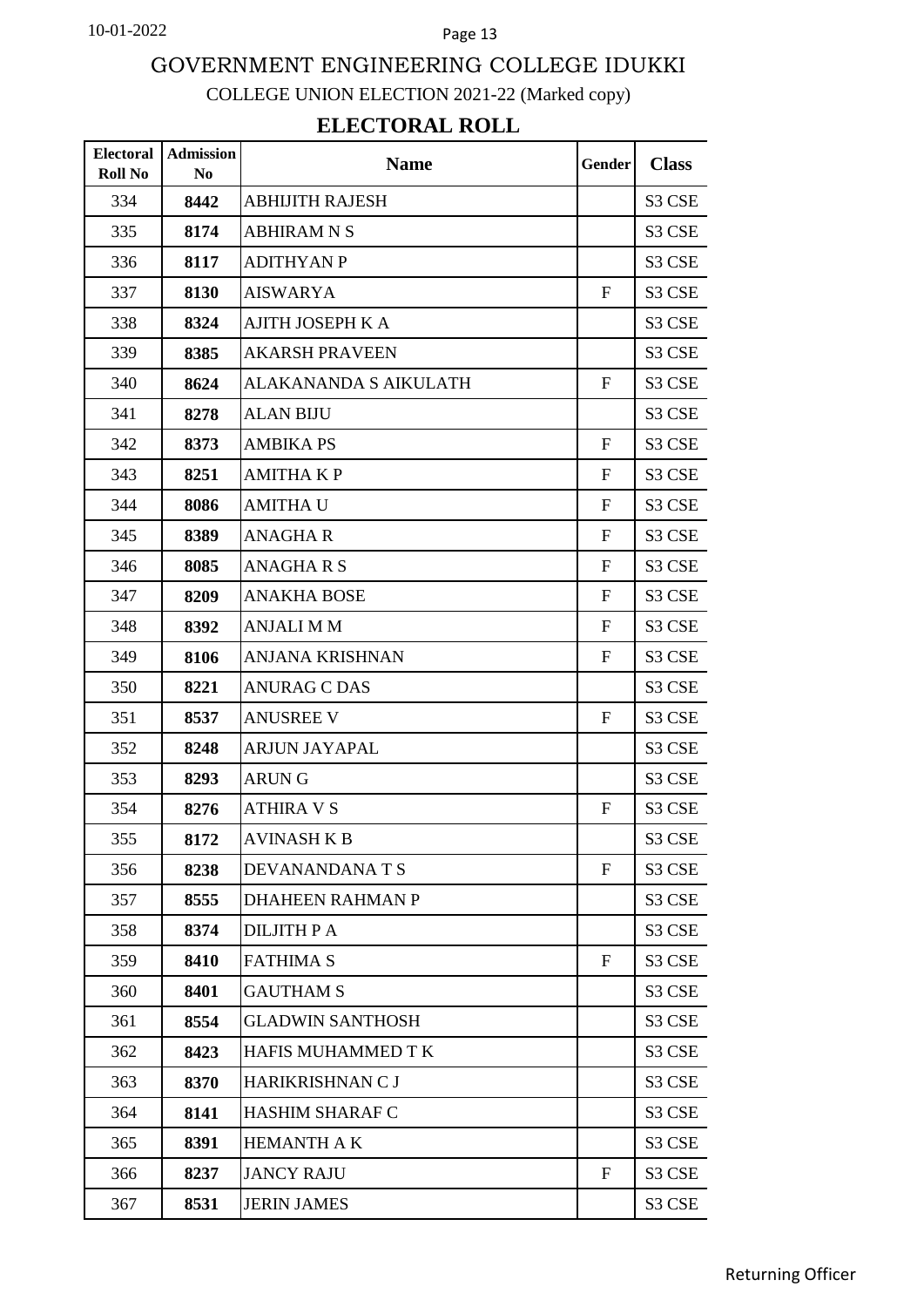## GOVERNMENT ENGINEERING COLLEGE IDUKKI

COLLEGE UNION ELECTION 2021-22 (Marked copy)

| <b>Electoral</b><br><b>Roll No</b> | <b>Admission</b><br>N <sub>0</sub> | <b>Name</b>              | Gender       | <b>Class</b>       |
|------------------------------------|------------------------------------|--------------------------|--------------|--------------------|
| 368                                | 8120                               | <b>JERIN PAUL</b>        |              | S <sub>3</sub> CSE |
| 369                                | 8124                               | <b>JITHIN SHAJI</b>      |              | S3 CSE             |
| 370                                | 8405                               | <b>JITHU JOHAN JOSE</b>  |              | S3 CSE             |
| 371                                | 8330                               | <b>KAVYAPP</b>           | $\mathbf{F}$ | S3 CSE             |
| 372                                | 8197                               | <b>LAKSHMI S</b>         | F            | S3 CSE             |
| 373                                | 8249                               | <b>LEKSHMI SURESH</b>    | F            | S <sub>3</sub> CSE |
| 374                                | 8344                               | <b>MIDHUN NIRMAL</b>     |              | S3 CSE             |
| 375                                | 8321                               | <b>NANDANA SHIBU</b>     | $\mathbf{F}$ | S3 CSE             |
| 376                                | 8101                               | <b>NEBIN VITUS ROY</b>   |              | S3 CSE             |
| 377                                | 8216                               | <b>NIBY VIJAYAN</b>      | $\mathbf{F}$ | S3 CSE             |
| 378                                | 8399                               | <b>RAHUL CHANDRAN</b>    |              | S3 CSE             |
| 379                                | 8153                               | <b>RATHUL KRISHNAN R</b> |              | S3 CSE             |
| 380                                | 8229                               | SAFEEDHA M K             | F            | S3 CSE             |
| 381                                | 8498                               | <b>SALVI HANNA JOHN</b>  | F            | S <sub>3</sub> CSE |
| 382                                | 8089                               | <b>SANDRAPS</b>          | F            | S3 CSE             |
| 383                                | 8414                               | <b>SARATH BALU</b>       |              | S3 CSE             |
| 384                                | 8184                               | <b>SARATH KRISHNA P</b>  |              | S3 CSE             |
| 385                                | 8194                               | <b>SHALINI VINOD</b>     | $\mathbf F$  | S3 CSE             |
| 386                                | 8570                               | <b>SHIBIN K K</b>        |              | S3 CSE             |
| 387                                | 8169                               | <b>SHILPA MODI</b>       | $\mathbf{F}$ | S3 CSE             |
| 388                                | 8553                               | <b>SREEKRIPA K</b>       | $\mathbf F$  | S3 CSE             |
| 389                                | 8463                               | VAISHNAVI DA             | F            | S3 CSE             |
| 390                                | 8342                               | VAISHNAV VIJAYAN         |              | S3 CSE             |
| 391                                | 8316                               | <b>VINOY RAJ J</b>       |              | S3 CSE             |
| 392                                | 8304                               | VYSHNAV K K              |              | S3 CSE             |
| 393                                | 9090                               | <b>AISWARYA K.C</b>      | F            | S3 CSE             |
| 394                                | 9042                               | <b>ASWANTH K</b>         |              | S3 CSE             |
| 395                                | 9144                               | <b>JOMON JOHNY</b>       |              | S3 CSE             |
| 396                                | 9091                               | PRINCE V JOY             |              | S3 CSE             |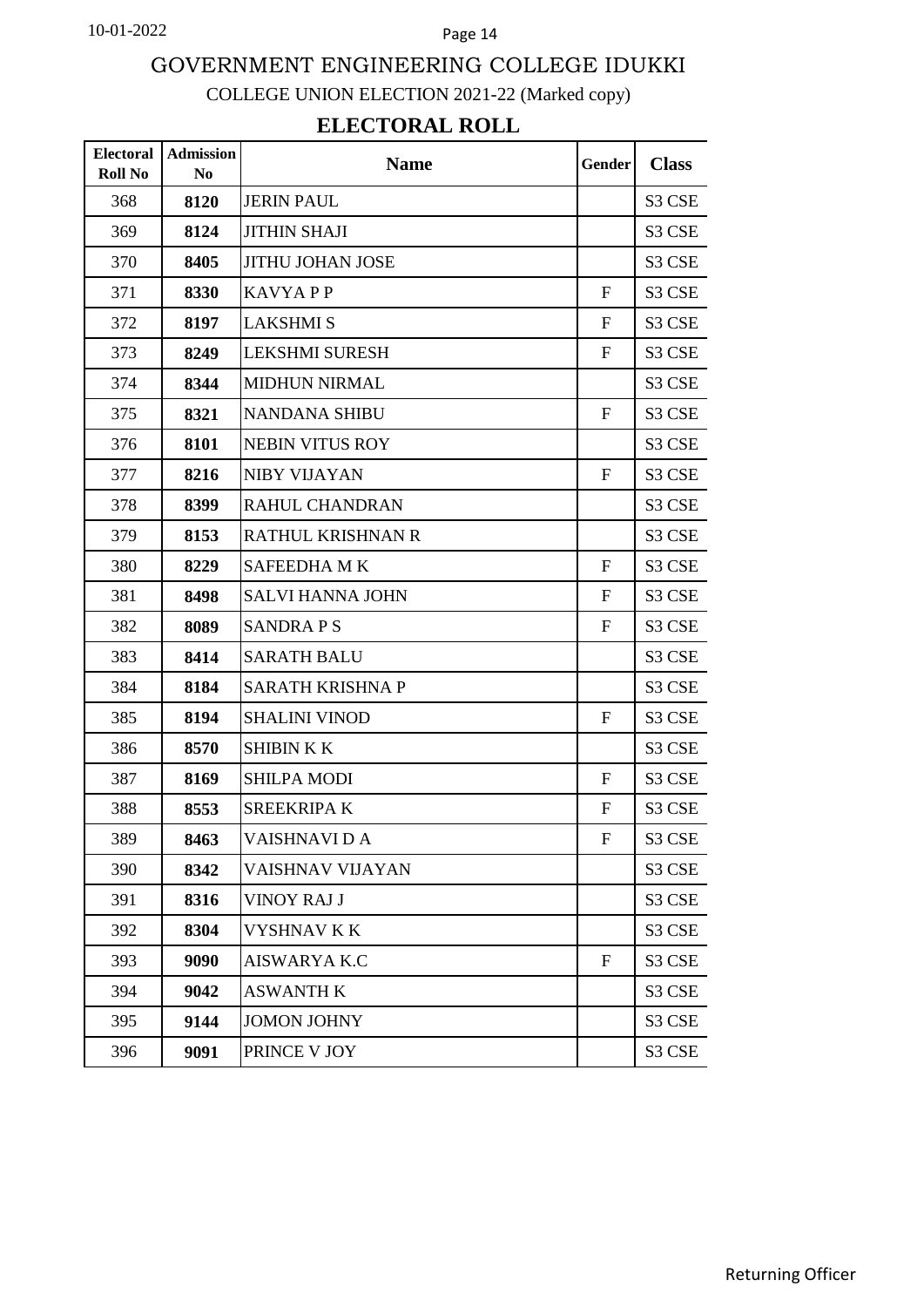## GOVERNMENT ENGINEERING COLLEGE IDUKKI

COLLEGE UNION ELECTION 2021-22 (Marked copy)

| <b>Electoral</b><br><b>Roll No</b> | <b>Admission</b><br>N <sub>0</sub> | <b>Name</b>                  | <b>Gender</b> | <b>Class</b>      |
|------------------------------------|------------------------------------|------------------------------|---------------|-------------------|
| 397                                | 8619                               | ADITHYAKRISHNA V             |               | S3IT              |
| 398                                | 8394                               | <b>AFSANAMS</b>              | F             | S3IT              |
| 399                                | 8536                               | <b>AISHA MOL</b>             | F             | S3IT              |
| 400                                | 8339                               | <b>AJNAPM</b>                | F             | S3IT              |
| 401                                | 8284                               | <b>AKSHAI A K</b>            |               | S3 IT             |
| 402                                | 8495                               | <b>AKSHAY KUMAR P</b>        |               | S3IT              |
| 403                                | 8494                               | <b>AMAL AUGUSTINE M</b>      |               | S3IT              |
| 404                                | 8371                               | AMALENDHU ANILKUMAR          | $\mathbf{F}$  | S3IT              |
| 405                                | 8430                               | <b>ANCY SHIBU V</b>          | F             | S3 IT             |
| 406                                | 8302                               | <b>ANJANA A R</b>            | F             | S3IT              |
| 407                                | 8381                               | <b>ARCHA BIJU</b>            | F             | S3IT              |
| 408                                | 8358                               | <b>AROMALJITH SASEENDRAN</b> |               | S <sub>3</sub> IT |
| 409                                | 8180                               | <b>ARVIN JOESTUS</b>         |               | S3IT              |
| 410                                | 8250                               | <b>ARYA RAMAKRISHNAN</b>     | F             | S <sub>3</sub> IT |
| 411                                | 8499                               | <b>ASWATHY R</b>             | F             | S3IT              |
| 412                                | 8627                               | <b>BASIL BABU</b>            |               | S3 IT             |
| 413                                | 8609                               | <b>BASIL NIMMY</b>           |               | S3IT              |
| 414                                | 8608                               | <b>CINTA SUSAN SABU</b>      |               | S <sub>3</sub> IT |
| 415                                | 8333                               | <b>EMA S THAMPY</b>          | F             | S3IT              |
| 416                                | 8605                               | <b>FLEMINA P S</b>           | F             | S3IT              |
| 417                                | 8398                               | <b>GOPIKAMJ</b>              | F             | S3IT              |
| 418                                | 8361                               | <b>INDHUCHOODAN S P</b>      |               | S3 IT             |
| 419                                | 8346                               | <b>JYOTHYLEKSHMI K J</b>     | F             | S3IT              |
| 420                                | 8360                               | <b>MAHESWARI S M</b>         | F             | S3IT              |
| 421                                | 8451                               | <b>MINHA SAMAD K</b>         | F             | S3IT              |
| 422                                | 8356                               | MOHAMMED IHTHISHAM N K       |               | S3IT              |
| 423                                | 8616                               | <b>NAJID</b>                 |               | S3IT              |
| 424                                | 8351                               | <b>NANDHANAP</b>             | F             | S3IT              |
| 425                                | 8617                               | <b>NEETHUPV</b>              | F             | S3IT              |
| 426                                | 8309                               | POOJA SAJEEVAN K K           | F             | S3IT              |
| 427                                | 8587                               | PRIYASHATK                   | $\mathbf{F}$  | S3 IT             |
| 428                                | 8416                               | <b>RINSHA SHARIN P</b>       | F             | S3 IT             |
| 429                                | 8607                               | <b>SALWANK</b>               |               | S3IT              |
| 430                                | 8380                               | <b>SANKEERTH MP</b>          |               | S3 IT             |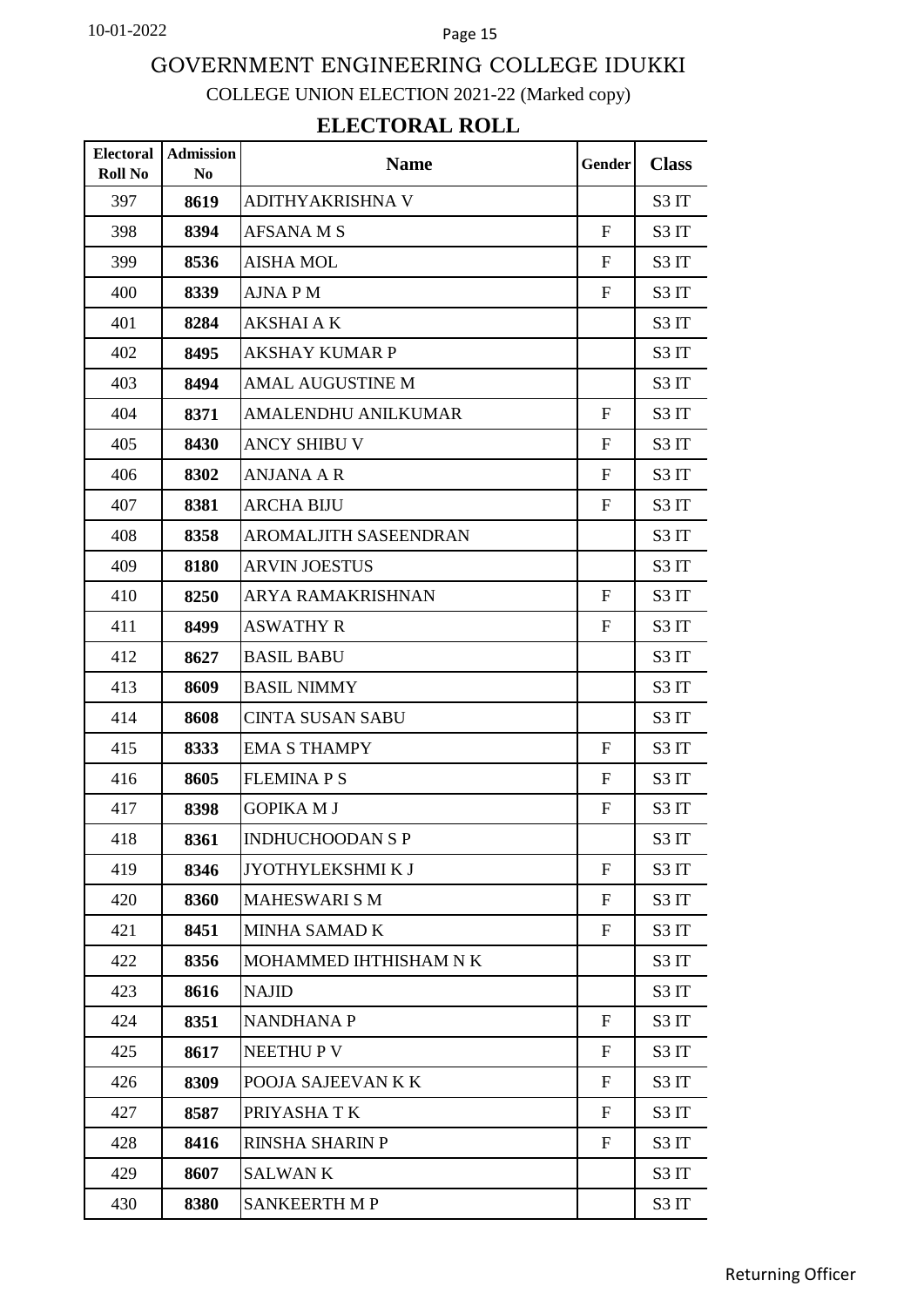### GOVERNMENT ENGINEERING COLLEGE IDUKKI

COLLEGE UNION ELECTION 2021-22 (Marked copy)

| <b>Roll No</b> | <b>Electoral   Admission</b><br>$\mathbf{N_0}$ | <b>Name</b>              | <b>Gender</b> | <b>Class</b>      |
|----------------|------------------------------------------------|--------------------------|---------------|-------------------|
| 431            | 8533                                           | <b>SARATH SREEDHAR J</b> |               | S <sub>3</sub> IT |
| 432            | 8415                                           | <b>SHEGIN ISMAIL A P</b> | F             | S <sub>3</sub> IT |
| 433            | 8275                                           | <b>SILPAPS</b>           | $\mathbf F$   | S3 IT             |
| 434            | 8334                                           | <b>SREYA SUBRAMANIAN</b> | F             | S <sub>3</sub> IT |
| 435            | 8093                                           | <b>SWATHY STANLEY</b>    | F             | S <sub>3</sub> IT |
| 436            | 8419                                           | THEERTHA D               | F             | S <sub>3</sub> IT |
| 437            | 8544                                           | <b>VAISHAKP</b>          |               | S <sub>3</sub> IT |
| 438            | 8566                                           | <b>VIJITH S</b>          |               | S <sub>3</sub> IT |
| 439            | 8336                                           | VISAK RAJ S PANICKER     |               | S3IT              |
| 440            | 8563                                           | VISHNU C N               |               | S3IT              |
| 441            | 8611                                           | VISMAYA K M              | $\mathbf{F}$  | S <sub>3</sub> IT |
| 442            | 8493                                           | YASIDA V                 | F             | S <sub>3</sub> IT |
| 443            | 9033                                           | <b>ANANDHUKJ</b>         |               | S <sub>3</sub> IT |
| 444            | 9112                                           | <b>ANANDURAJ</b>         |               | S3 IT             |
| 445            | 9056                                           | <b>ANN CATHARIN</b>      | $\mathbf{F}$  | S <sub>3</sub> IT |
| 446            | 9089                                           | <b>ATHIRAPP</b>          | F             | S <sub>3</sub> IT |
| 447            | 9093                                           | <b>JIBIN C B</b>         |               | S <sub>3</sub> IT |
| 448            | 9092                                           | <b>JIFNIPK</b>           | $\mathbf{F}$  | S <sub>3</sub> IT |
| 449            | 9125                                           | <b>JOEL SAJI O</b>       |               | S <sub>3</sub> IT |
| 450            | 9103                                           | MOHAMMED RISHAD K M      |               | S <sub>3</sub> IT |
| 451            | 9119                                           | MUHAMMED IBRAHIM KHADAR  |               | S <sub>3</sub> IT |
| 452            | 9118                                           | <b>TOM JOSE</b>          |               | S <sub>3</sub> IT |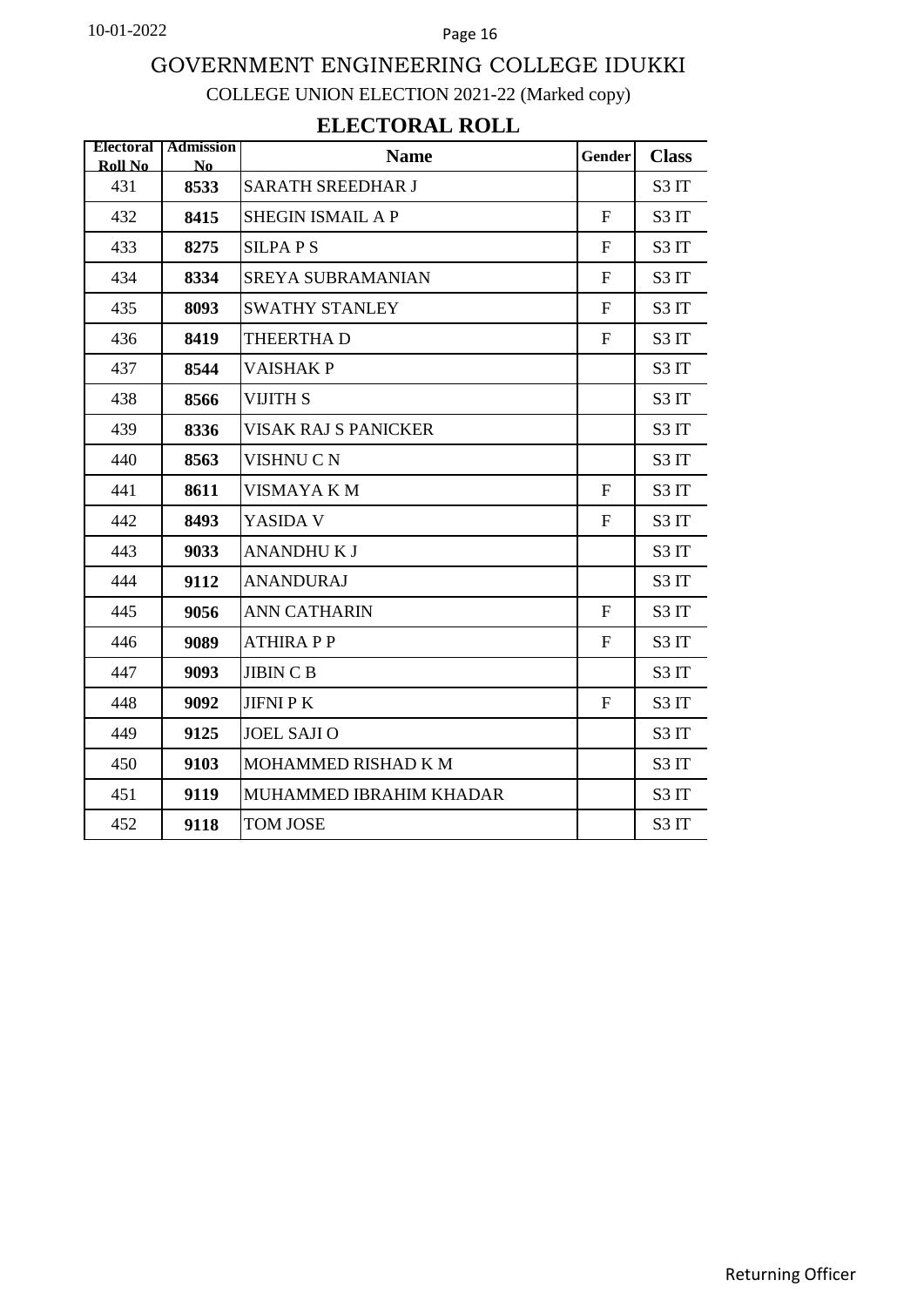## GOVERNMENT ENGINEERING COLLEGE IDUKKI

COLLEGE UNION ELECTION 2021-22 (Marked copy)

| <b>Electoral</b><br><b>Roll No</b> | <b>Admission</b><br>N <sub>0</sub> | <b>Name</b>                 | <b>Gender</b> | <b>Class</b> |
|------------------------------------|------------------------------------|-----------------------------|---------------|--------------|
| 453                                | 8348                               | <b>AASHIK PUSHPAN</b>       |               | S3 ME        |
| 454                                | 8433                               | <b>ABHIMANYU J S</b>        |               | S3 ME        |
| 455                                | 8294                               | <b>ABIRAJ R</b>             |               | S3 ME        |
| 456                                | 8557                               | <b>ADIL T</b>               |               | S3 ME        |
| 457                                | 8428                               | ADUL KRISHNA M              |               | S3 ME        |
| 458                                | 8422                               | <b>ADWAITH A</b>            |               | S3 ME        |
| 459                                | 8087                               | <b>AJAY JACOB</b>           |               | S3 ME        |
| 460                                | 8367                               | <b>AJAY KRISHNA V B</b>     |               | S3 ME        |
| 461                                | 8207                               | <b>AKASH SANTHOSH</b>       |               | S3 ME        |
| 462                                | 8382                               | <b>AKHILTD</b>              |               | S3 ME        |
| 463                                | 8122                               | <b>ALEN THOMAS LUKOSE</b>   |               | S3 ME        |
| 464                                | 8388                               | <b>AMAL SURESH</b>          |               | S3 ME        |
| 465                                | 8530                               | <b>ANAND M</b>              |               | S3 ME        |
| 466                                | 8628                               | <b>ANAND S</b>              |               | S3 ME        |
| 467                                | 8280                               | <b>ANANDU ASHOK</b>         |               | S3 ME        |
| 468                                | 8326                               | ANANTHA KRISHNAN C G        |               | S3 ME        |
| 469                                | 8245                               | <b>ANOOPSS</b>              |               | S3 ME        |
| 470                                | 8091                               | <b>ANTONY KJ</b>            |               | S3 ME        |
| 471                                | 8578                               | <b>ANUPAMA S</b>            | F             | S3 ME        |
| 472                                | 8157                               | <b>ANURAGS</b>              |               | S3 ME        |
| 473                                | 8323                               | <b>APARNAK</b>              | $\mathbf F$   | S3 ME        |
| 474                                | 8128                               | <b>ARUNS</b>                |               | S3 ME        |
| 475                                | 8615                               | <b>ASHBIN MATHEW</b>        |               | S3 ME        |
| 476                                | 8387                               | <b>ASHIK B</b>              |               | S3 ME        |
| 477                                | 8409                               | ASMITHA MARIYA MARTIN       | F             | S3 ME        |
| 478                                | 8362                               | ATHUL KRISHNA M A           |               | S3 ME        |
| 479                                | 8559                               | <b>CYRIL GEORGE</b>         |               | S3 ME        |
| 480                                | 8301                               | <b>GRACIOUS GIJO</b>        |               | S3 ME        |
| 481                                | 8365                               | <b>HRISHIKESH P R</b>       |               | S3 ME        |
| 482                                | 8424                               | <b>JAYAPRIYA CK</b>         | $\mathbf F$   | S3 ME        |
| 483                                | 8618                               | <b>JOEL LORANCE</b>         |               | S3 ME        |
| 484                                | 8332                               | <b>KARTHIK BALAKRISHNAN</b> |               | S3 ME        |
| 485                                | 8621                               | <b>MATHEW JOHNSON</b>       |               | S3 ME        |
| 486                                | 8432                               | <b>MOHAMMED AHNAS</b>       |               | S3 ME        |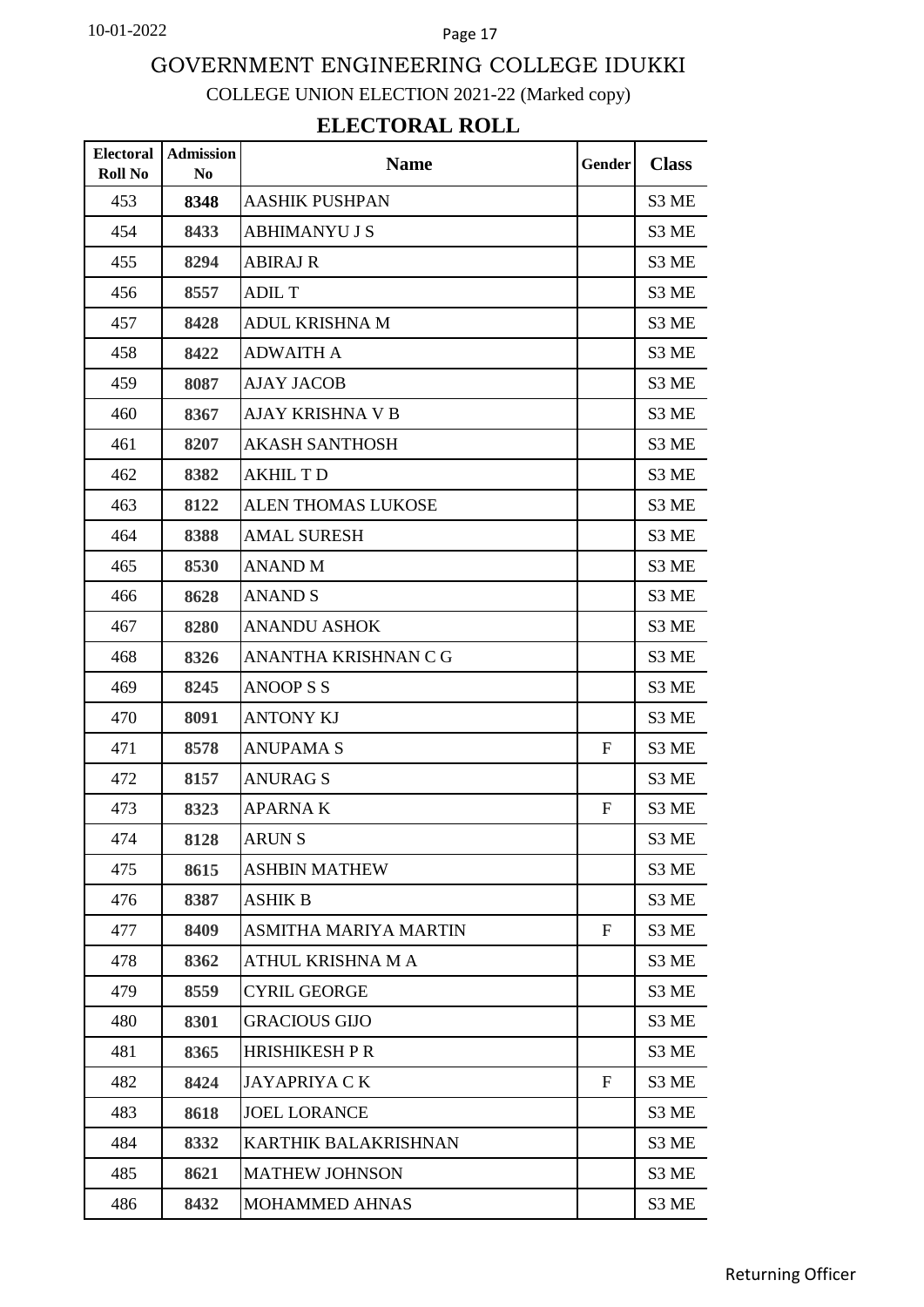## GOVERNMENT ENGINEERING COLLEGE IDUKKI

COLLEGE UNION ELECTION 2021-22 (Marked copy)

| <b>Electoral</b><br><b>Roll No</b> | <b>Admission</b><br>N <sub>0</sub> | <b>Name</b>             | Gender | <b>Class</b>      |
|------------------------------------|------------------------------------|-------------------------|--------|-------------------|
| 487                                | 8542                               | MOHAMMED NOORUL AMEEN K |        | S <sub>3</sub> ME |
| 488                                | 8359                               | <b>NAVYA S BALAJI</b>   | F      | S <sub>3</sub> ME |
| 489                                | 8300                               | <b>NIKITA RANJIT</b>    | F      | S3 ME             |
| 490                                | 8574                               | <b>NIZAM ADIL P</b>     |        | S3 ME             |
| 491                                | 8347                               | <b>SEN SOJAN</b>        |        | S3 ME             |
| 492                                | 8437                               | <b>SONA SANJEEV</b>     | F      | S3 ME             |
| 493                                | 8159                               | <b>SREEDAS S</b>        |        | S3 ME             |
| 494                                | 8220                               | SREEVINAYAK V S         |        | S3 ME             |
| 495                                | 8158                               | VISHNU PRAKASH          |        | S3 ME             |
| 496                                | 8143                               | VISHNU SHAJI            |        | S3 ME             |
| 497                                | 8950                               | <b>EDWIN CIBI</b>       |        | S3 ME             |
| 498                                | 9130                               | ABHAY KRISHNA J S       |        | S3 ME             |
| 499                                | 9098                               | <b>AKSHAY SIVAN</b>     |        | S3 ME             |
| 500                                | 9034                               | AMAN ANS                |        | S3 ME             |
| 501                                | 9041                               | <b>ARJUN VS</b>         |        | S3 ME             |
| 502                                | 9051                               | <b>BHAGATH K ASOKAN</b> |        | S3 ME             |
| 503                                | 9062                               | <b>CHANDHUKM</b>        |        | S3 ME             |
| 504                                | 9048                               | <b>DENNY K JAIS</b>     |        | S3 ME             |
| 505                                | 9059                               | <b>DIPIN S BABU</b>     |        | S3 ME             |
| 506                                | 9097                               | <b>GAUTHAM CG</b>       |        | S3 ME             |
| 507                                | 9082                               | HEMANTH RADHAKRISHNAN   |        | S3 ME             |
| 508                                | 9132                               | LIBIN JOHN              |        | S3 ME             |
| 509                                | 9107                               | PRANAV THAMPI           |        | S3 ME             |
| 510                                | 9134                               | RAHULKRISHNA OR         |        | S3 ME             |
| 511                                | 9143                               | <b>SALMAN N</b>         |        | S3 ME             |
| 512                                | 9131                               | SHARAN SASIDHARAN       |        | S3 ME             |
| 513                                | 9141                               | <b>SHARON N B</b>       |        | S3 ME             |
| 514                                | 9087                               | SIDHARTH V              |        | S3 ME             |
| 515                                | 9036                               | SIDHARTH MENON K        |        | S3 ME             |
| 516                                | 9083                               | SINLA.C.S               |        | S3 ME             |
| 517                                | 9145                               | VISHNU N                |        | S3 ME             |
| 518                                | 9099                               | VISHNU NJ               |        | S3 ME             |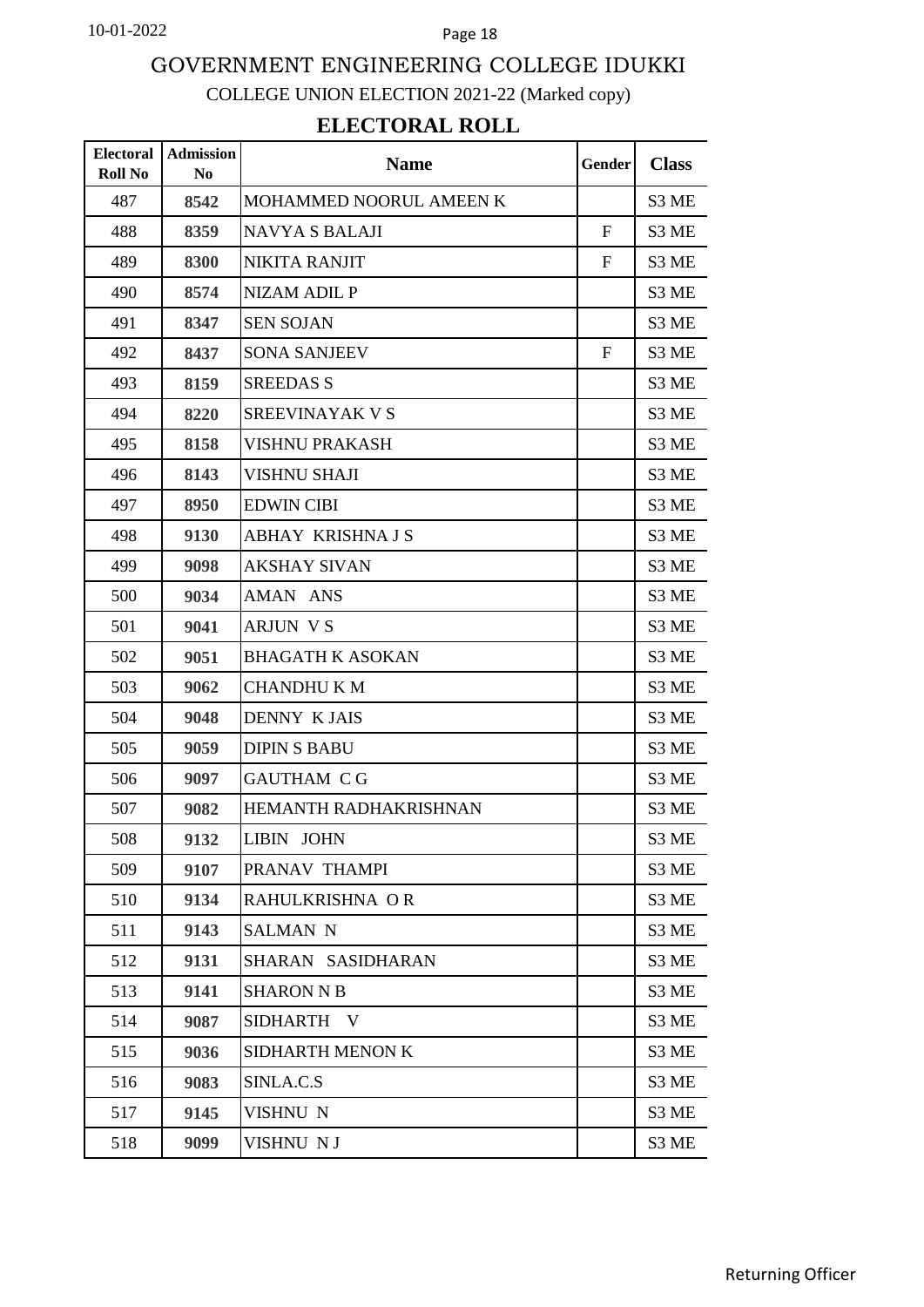## GOVERNMENT ENGINEERING COLLEGE IDUKKI

COLLEGE UNION ELECTION 2021-22 (Marked copy)

| <b>Electoral</b><br><b>Roll No</b> | <b>Admission</b><br>N <sub>0</sub> | <b>Name</b>              | <b>Gender</b> | <b>Class</b> |
|------------------------------------|------------------------------------|--------------------------|---------------|--------------|
| 519                                | 8052                               | ABHIRAM KRISHNA R        |               | S5 EEE       |
| 520                                | 7840                               | <b>ABIL GOVIND R</b>     |               | S5 EEE       |
| 521                                | 7844                               | <b>ADHIL FARHAN T M</b>  |               | S5 EEE       |
| 522                                | 7853                               | <b>ADITHYA RAMESAN</b>   | $\mathbf{F}$  | S5 EEE       |
| 523                                | 8000                               | <b>ADITHYASS</b>         | F             | S5 EEE       |
| 524                                | 7888                               | <b>AFSAL</b>             |               | S5 EEE       |
| 525                                | 8014                               | <b>AKASH S</b>           |               | S5 EEE       |
| 526                                | 7744                               | <b>AKHILA M S</b>        | $\mathbf{F}$  | S5 EEE       |
| 527                                | 7876                               | <b>ALEETA ANTONY</b>     | F             | S5 EEE       |
| 528                                | 8048                               | <b>ALTHAFK J</b>         |               | S5 EEE       |
| 529                                | 7646                               | <b>ANJANA A S</b>        | F             | S5 EEE       |
| 530                                | 7907                               | <b>ARSHIDHA C</b>        | $\mathbf{F}$  | S5 EEE       |
| 531                                | 7656                               | <b>ARYALS</b>            | F             | S5 EEE       |
| 532                                | 7862                               | <b>ARYAPK</b>            | F             | S5 EEE       |
| 533                                | 8032                               | <b>BHAVYA R KRISHNAN</b> | $\mathbf{F}$  | S5 EEE       |
| 534                                | 8057                               | <b>BLAZE JOY A</b>       | $\mathbf{F}$  | S5 EEE       |
| 535                                | 7937                               | <b>CHRISTO BABU</b>      |               | S5 EEE       |
| 536                                | 7997                               | DEVAK C                  |               | S5 EEE       |
| 537                                | 8023                               | DEVI KRISHNA V S         | $\mathbf{F}$  | S5 EEE       |
| 538                                | 7724                               | <b>FIBIYA JOSEPH</b>     | $\mathbf{F}$  | S5 EEE       |
| 539                                | 7999                               | <b>GAYATHRI SUVARNAN</b> | F             | S5 EEE       |
| 540                                | 7697                               | GOPIKA CHANDRAN          | F             | S5 EEE       |
| 541                                | 7891                               | <b>HARIDAS P M</b>       |               | S5 EEE       |
| 542                                | 7824                               | <b>IJAZ MUHAMMED</b>     |               | S5 EEE       |
| 543                                | 8039                               | <b>KEERTHIS</b>          | F             | S5 EEE       |
| 544                                | 7881                               | <b>KIRAN KUMAR C K</b>   |               | S5 EEE       |
| 545                                | 7689                               | <b>LEKSHMI SAJI</b>      | $\mathbf{F}$  | S5 EEE       |
| 546                                | 8016                               | <b>LORAINE FRANCIS</b>   | F             | S5 EEE       |
| 547                                | 8060                               | <b>MEGHAR</b>            | F             | S5 EEE       |
| 548                                | 7912                               | <b>MEHNU M B</b>         | F             | S5 EEE       |
| 549                                | 8002                               | MUHAMMAD FAWAS K         |               | S5 EEE       |
| 550                                | 8062                               | MUHEMMAD RADFAN K        |               | S5 EEE       |
| 551                                | 7846                               | NANDAGOPA SACHIN TK      |               | S5 EEE       |
| 552                                | 7838                               | <b>NIKHIL S</b>          |               | S5 EEE       |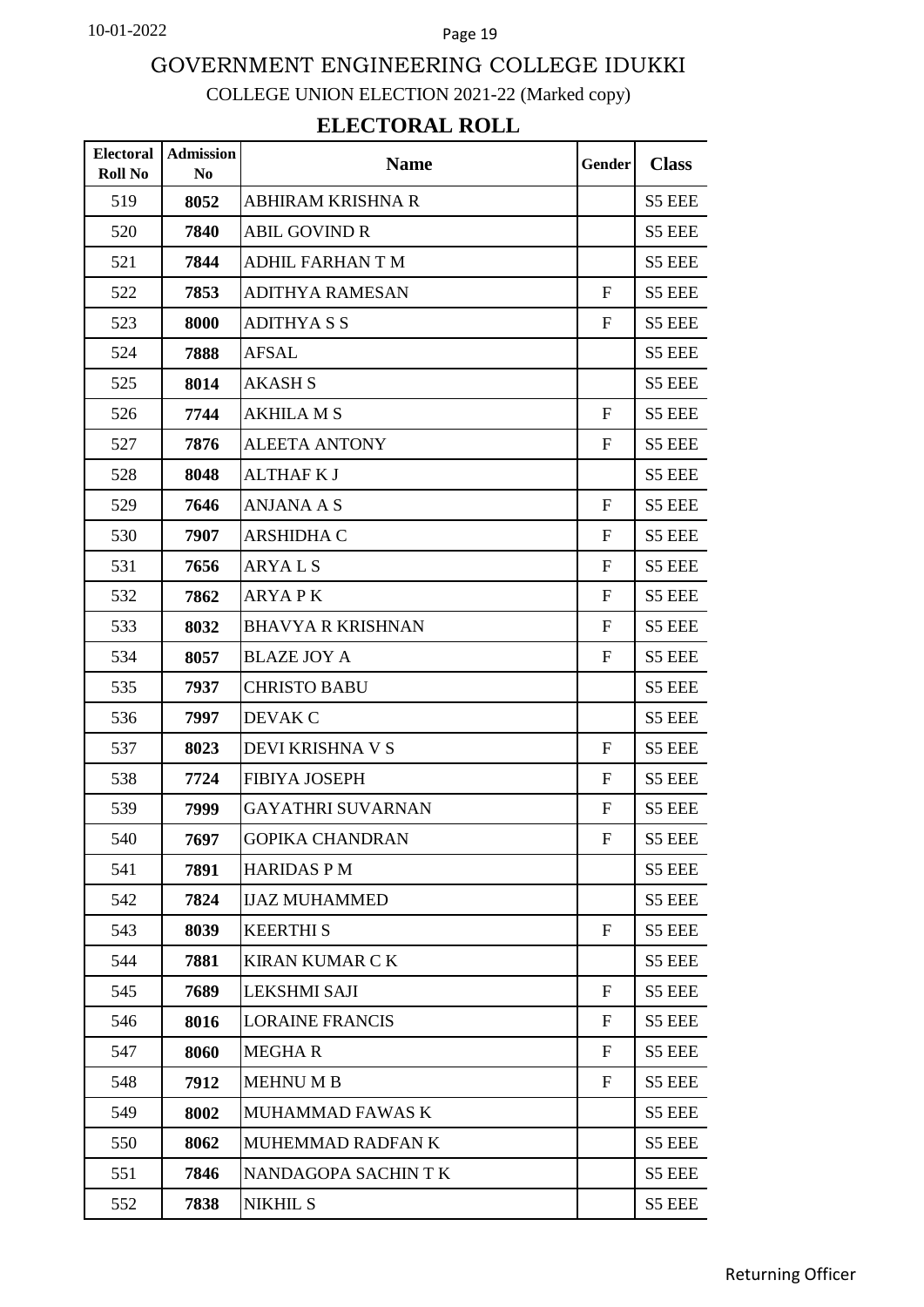## GOVERNMENT ENGINEERING COLLEGE IDUKKI

COLLEGE UNION ELECTION 2021-22 (Marked copy)

| <b>Electoral</b><br><b>Roll No</b> | <b>Admission</b><br>N <sub>0</sub> | <b>Name</b>               | Gender       | <b>Class</b> |
|------------------------------------|------------------------------------|---------------------------|--------------|--------------|
| 553                                | 7730                               | A PARTHASARADHY           |              | S5 EEE       |
| 554                                | 8055                               | <b>PRANAV G</b>           |              | S5 EEE       |
| 555                                | 8046                               | <b>RABEEH PM</b>          |              | S5 EEE       |
| 556                                | 7889                               | <b>RANJANA M</b>          | $\mathbf{F}$ | S5 EEE       |
| 557                                | 7719                               | <b>RESHMA J</b>           | F            | S5 EEE       |
| 558                                | 7899                               | <b>ROHITH V R</b>         |              | S5 EEE       |
| 559                                | 7910                               | SARIKA SASI V S           | F            | S5 EEE       |
| 560                                | 7848                               | <b>SHAHAD ISLAM N</b>     |              | S5 EEE       |
| 561                                | 7811                               | <b>SHILPA SAJI</b>        | F            | S5 EEE       |
| 562                                | 7681                               | <b>SIDHARTH BABU</b>      |              | S5 EEE       |
| 563                                | 7938                               | <b>SNEHAAS</b>            | F            | S5 EEE       |
| 564                                | 7879                               | <b>SNEHAPV</b>            | F            | S5 EEE       |
| 565                                | 8036                               | <b>SNEHA S</b>            | F            | S5 EEE       |
| 566                                | 7860                               | <b>SURYAR</b>             |              | S5 EEE       |
| 567                                | 8003                               | THEERTHA K P              | F            | S5 EEE       |
| 568                                | 7793                               | VAISAKH P V               |              | S5 EEE       |
| 569                                | 7905                               | VAISHNAVI M S             | F            | S5 EEE       |
| 570                                | 7769                               | VIDHYA S                  | F            | S5 EEE       |
| 571                                | 8459                               | <b>AKHILA BABU</b>        | $\mathbf F$  | S5 EEE       |
| 572                                | 8457                               | <b>AKSHAY C</b>           |              | S5 EEE       |
| 573                                | 8622                               | <b>ALAN TOM</b>           |              | S5 EEE       |
| 574                                | 8522                               | ANKUR K MOHAN             |              | S5 EEE       |
| 575                                | 8458                               | <b>ARJUNSN</b>            |              | S5 EEE       |
| 576                                | 8507                               | <b>ARYA SURESH S</b>      | $\mathbf F$  | S5 EEE       |
| 577                                | 8512                               | ATHULKRISHNA K S          |              | S5 EEE       |
| 578                                | 8455                               | <b>AZIF KAREEM T P</b>    |              | S5 EEE       |
| 579                                | 8484                               | <b>KRISHNA PRASAD A K</b> |              | S5 EEE       |
| 580                                | 8513                               | MOHAMMED MUSTHAFA P       |              | S5 EEE       |
| 581                                | 8505                               | NIYUKTHA NARAYANAN T      | F            | S5 EEE       |
| 582                                | 8456                               | <b>RESHMA SURESH</b>      | F            | S5 EEE       |
| 583                                | 8496                               | <b>SANAKH SUSHEEL</b>     |              | S5 EEE       |
| 584                                | 8516                               | <b>SEBIN JOSEPH E</b>     |              | S5 EEE       |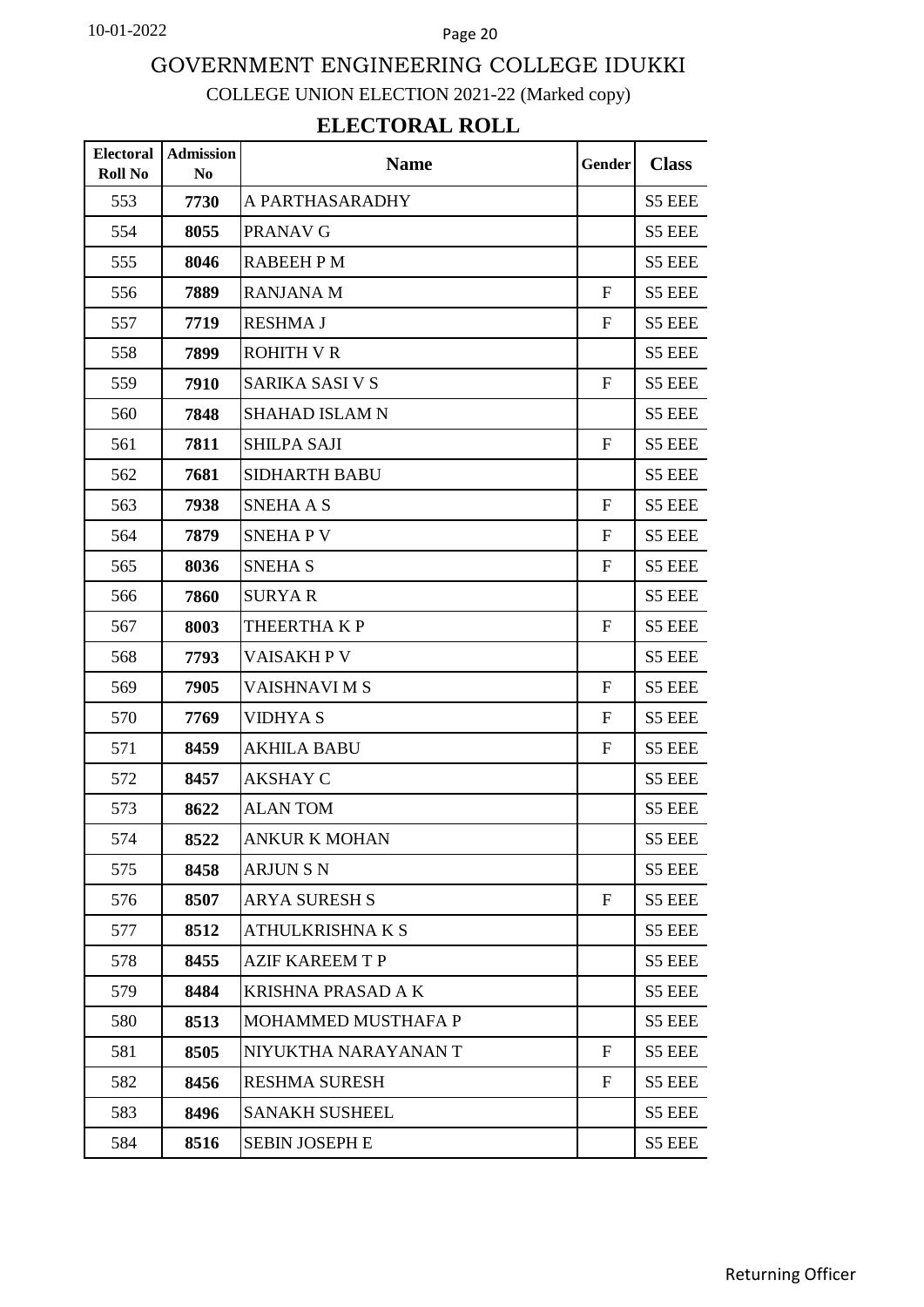## GOVERNMENT ENGINEERING COLLEGE IDUKKI

COLLEGE UNION ELECTION 2021-22 (Marked copy)

| <b>Electoral</b><br><b>Roll No</b> | <b>Admission</b><br>N <sub>0</sub> | <b>Name</b>                   | Gender       | <b>Class</b> |
|------------------------------------|------------------------------------|-------------------------------|--------------|--------------|
| 585                                | 7970                               | <b>ABHIRAMI B S</b>           | $\mathbf F$  | S5 ECE       |
| 586                                | 8063                               | <b>ABHIRAMI KL</b>            | F            | S5 ECE       |
| 587                                | 8050                               | <b>ADITHYAMS</b>              | F            | S5 ECE       |
| 588                                | 7875                               | <b>AJMAL FAYIZ</b>            |              | S5 ECE       |
| 589                                | 7813                               | <b>ALEX RAPHEL M</b>          |              | S5 ECE       |
| 590                                | 7562                               | <b>ALFIYAKS</b>               | F            | S5 ECE       |
| 591                                | 7868                               | <b>AMBILIPRIYA S</b>          | $\mathbf F$  | S5 ECE       |
| 592                                | 7903                               | <b>ANAGHAP</b>                | $\mathbf{F}$ | S5 ECE       |
| 593                                | 7921                               | ANJANA JAYARAMAN              | $\mathbf F$  | S5 ECE       |
| 594                                | 8071                               | <b>ANNA AGUSTINE</b>          | F            | S5 ECE       |
| 595                                | 8004                               | ANUPAMA SUBRAMANIAN           | $\mathbf{F}$ | S5 ECE       |
| 596                                | 7563                               | <b>ARDRASS</b>                | $\mathbf F$  | S5 ECE       |
| 597                                | 7836                               | <b>ARJUNO</b>                 |              | S5 ECE       |
| 598                                | 8027                               | <b>ARUN C</b>                 |              | S5 ECE       |
| 599                                | 7566                               | <b>ARYA RAJESH</b>            | $\mathbf F$  | S5 ECE       |
| 600                                | 7936                               | <b>ATHULYAS</b>               | $\mathbf F$  | S5 ECE       |
| 601                                | 7944                               | <b>DELAN V S</b>              |              | S5 ECE       |
| 602                                | 7609                               | <b>DIVYA DANIEL</b>           | F            | S5 ECE       |
| 603                                | 7792                               | <b>FATHIMA NASRIN</b>         | $\mathbf F$  | S5 ECE       |
| 604                                | 7747                               | <b>FATHIMA ROOBY P</b>        | $\mathbf F$  | S5 ECE       |
| 605                                | 7874                               | FEMITHA FAROOQ M              | $\mathbf F$  | S5 ECE       |
| 606                                | 7572                               | <b>GOKUL PRAKASH</b>          |              | S5 ECE       |
| 607                                | 7940                               | HARIKRISHNAN K                |              | S5 ECE       |
| 608                                | 8017                               | <b>HASEEB HAMZA ALI</b>       |              | S5 ECE       |
| 609                                | 8012                               | <b>INDRAJITH UNNIKRISHNAN</b> |              | S5 ECE       |
| 610                                | 7943                               | <b>JINTO JOSE</b>             |              | S5 ECE       |
| 611                                | 7817                               | <b>JYOTHIKA JAYAN</b>         | $\mathbf{F}$ | S5 ECE       |
| 612                                | 8049                               | LAKSHMINANDANA V A            | F            | S5 ECE       |
| 613                                | 8033                               | <b>LIYA TREESA PHILIP</b>     | F            | S5 ECE       |
| 614                                | 8068                               | MOHAMMED FARZIND M            |              | S5 ECE       |
| 615                                | 8013                               | MOHAMMED RIHAS PY             |              | S5 ECE       |
| 616                                | 7777                               | <b>NEHAN</b>                  | $\mathbf{F}$ | S5 ECE       |
| 617                                | 7871                               | NEYASKRISHNA P V              |              | S5 ECE       |
| 618                                | 7916                               | NIKHITHA A A                  | $\mathbf F$  | S5 ECE       |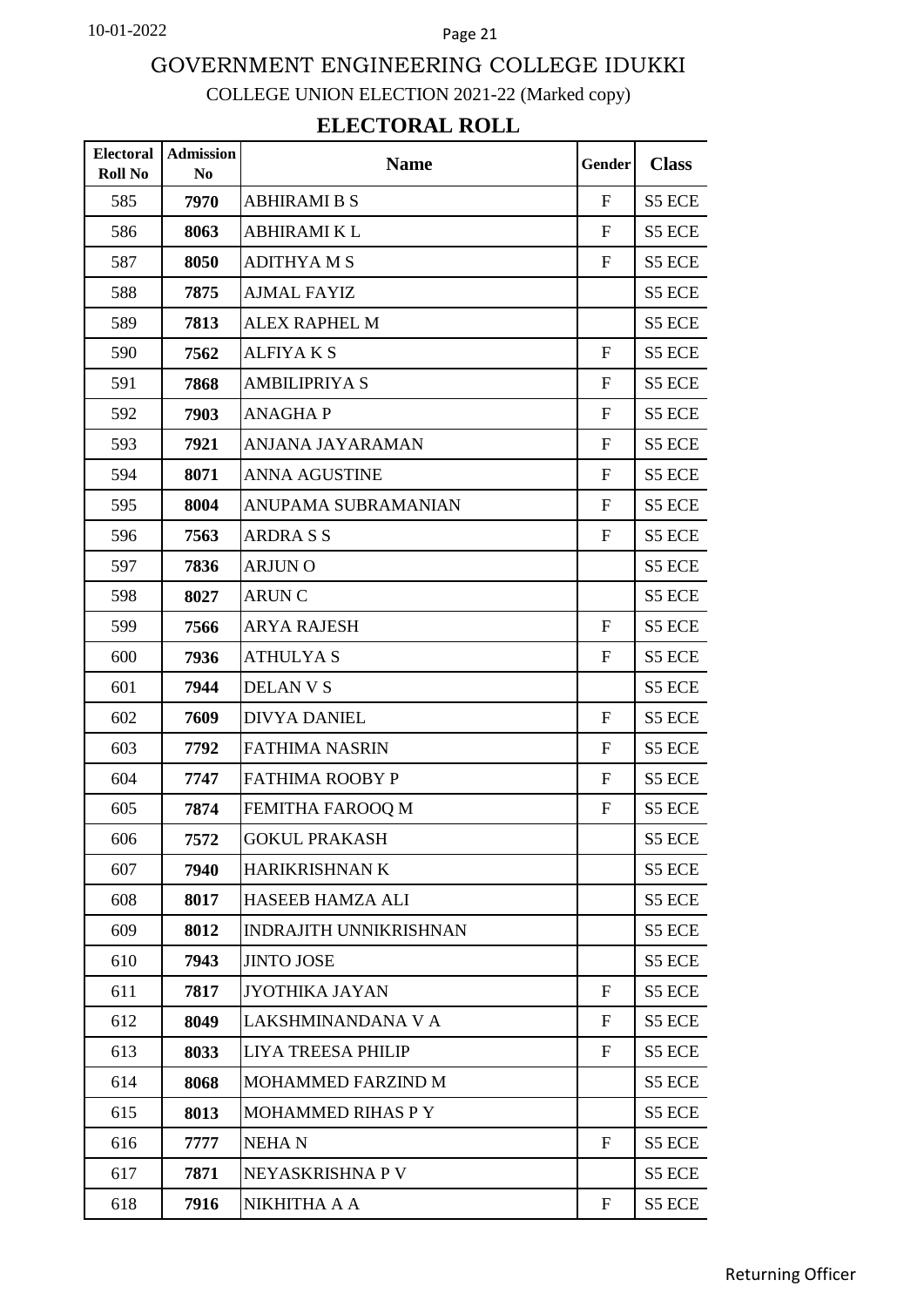## GOVERNMENT ENGINEERING COLLEGE IDUKKI

COLLEGE UNION ELECTION 2021-22 (Marked copy)

| <b>Electoral</b><br><b>Roll No</b> | <b>Admission</b><br>N <sub>0</sub> | <b>Name</b>               | Gender       | <b>Class</b> |
|------------------------------------|------------------------------------|---------------------------|--------------|--------------|
| 619                                | 7774                               | NITHA SHAHUL              | $\mathbf F$  | S5 ECE       |
| 620                                | 7735                               | NITHIN MOHAN              |              | S5 ECE       |
| 621                                | 8041                               | PRITHVY RAJ P             |              | S5 ECE       |
| 622                                | 8073                               | <b>RAKESH B R</b>         |              | S5 ECE       |
| 623                                | 7791                               | <b>SAFANA ME</b>          | $\mathbf F$  | S5 ECE       |
| 624                                | 7996                               | <b>SALMAN SHAMSUDHEEN</b> |              | S5 ECE       |
| 625                                | 7797                               | SANGEETHATS               | F            | S5 ECE       |
| 626                                | 7816                               | SEETHALAKSHMI K A         | $\mathbf{F}$ | S5 ECE       |
| 627                                | 7557                               | <b>S M MUHAMMED AZHAR</b> |              | S5 ECE       |
| 628                                | 7953                               | SONA A V                  | $\mathbf{F}$ | S5 ECE       |
| 629                                | 7570                               | SREELAKSHMIPG             | F            | S5 ECE       |
| 630                                | 7861                               | <b>SREYADAST</b>          | $\mathbf{F}$ | S5 ECE       |
| 631                                | 7957                               | <b>SUSANTHIKA DEVI S</b>  | $\mathbf F$  | S5 ECE       |
| 632                                | 7660                               | <b>TINA MARY PEREIRA</b>  | F            | S5 ECE       |
| 633                                | 7807                               | <b>VAISHNAVI</b>          | F            | S5 ECE       |
| 634                                | 7738                               | <b>VARSHASS</b>           | $\mathbf F$  | S5 ECE       |
| 635                                | 8480                               | <b>AKHILA A</b>           | $\mathbf{F}$ | S5 ECE       |
| 636                                | 8596                               | <b>AMALAL</b>             | F            | S5 ECE       |
| 637                                | 8460                               | <b>ANJANA V</b>           | $\mathbf{F}$ | S5 ECE       |
| 638                                | 8503                               | <b>ANOOPS</b>             |              | S5 ECE       |
| 639                                | 8511                               | <b>ANUROOP A</b>          |              | S5 ECE       |
| 640                                | 8592                               | <b>JASIMPA</b>            |              | S5 ECE       |
| 641                                | 8514                               | <b>JIBIN S S</b>          |              | S5 ECE       |
| 642                                | 8473                               | <b>JUSTIN SAJI</b>        |              | S5 ECE       |
| 643                                | 8527                               | MUHAMMED RAIES T A        |              | S5 ECE       |
| 644                                | 8510                               | <b>NISSAM BASHEER</b>     |              | S5 ECE       |
| 645                                | 8515                               | <b>SOWMINIC</b>           | $\mathbf F$  | S5 ECE       |
| 646                                | 8471                               | <b>SWETHA SASIKUMAR</b>   | $\mathbf F$  | S5 ECE       |
| 647                                | 8481                               | VIDHYA C V                | F            | S5 ECE       |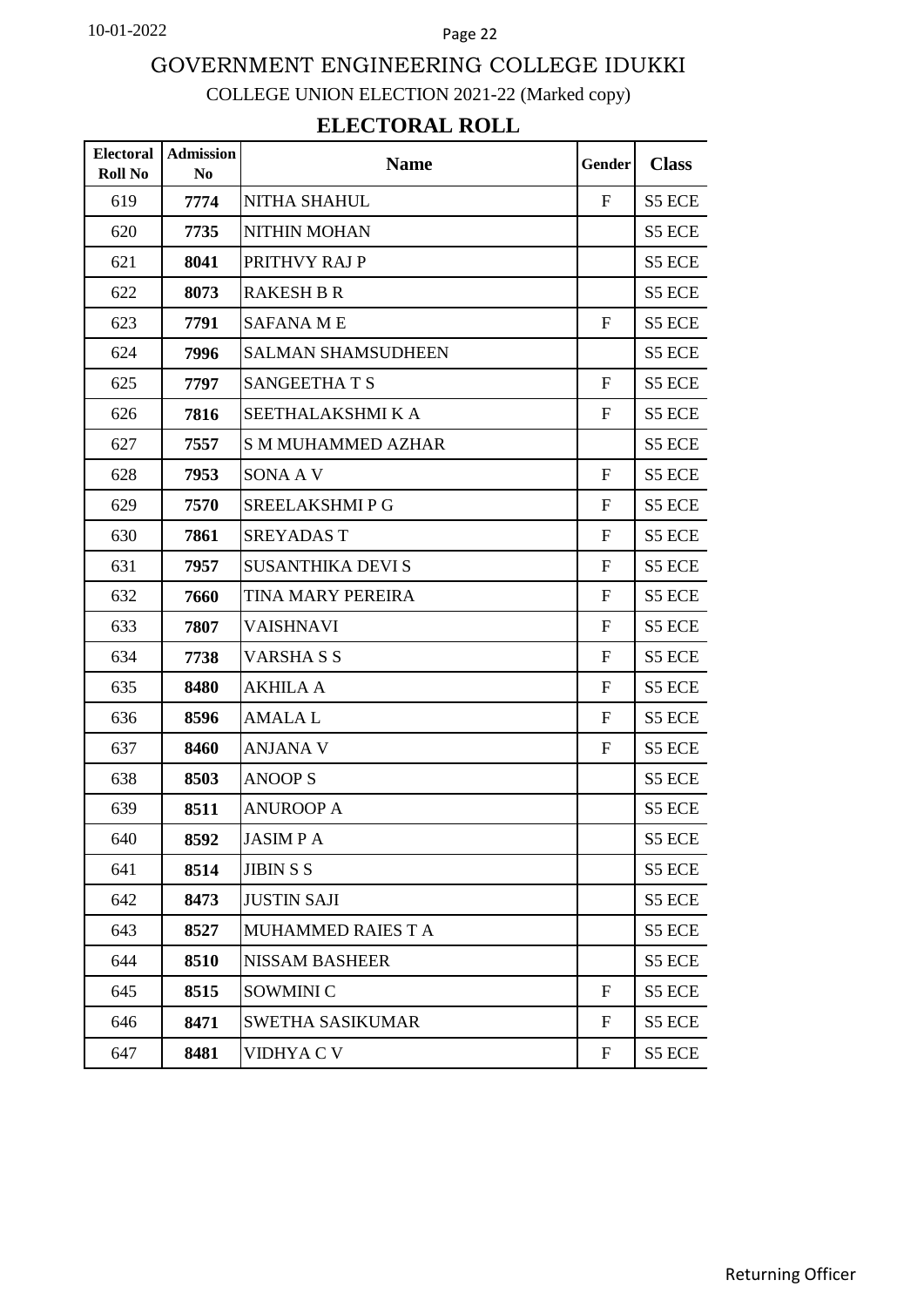## GOVERNMENT ENGINEERING COLLEGE IDUKKI

COLLEGE UNION ELECTION 2021-22 (Marked copy)

| <b>Electoral</b><br><b>Roll No</b> | <b>Admission</b><br>N <sub>0</sub> | <b>Name</b>                  | <b>Gender</b> | <b>Class</b> |
|------------------------------------|------------------------------------|------------------------------|---------------|--------------|
| 648                                | 7795                               | <b>ABDUL BASITH A</b>        |               | S5 CSE       |
| 649                                | 7812                               | <b>ADHILA ABOOBAKAR</b>      | F             | S5 CSE       |
| 650                                | 7870                               | <b>ADIL S</b>                |               | S5 CSE       |
| 651                                | 7898                               | <b>ADITHYAKS</b>             | $\mathbf F$   | S5 CSE       |
| 652                                | 7619                               | <b>ADITHYE P SATHEESH</b>    |               | S5 CSE       |
| 653                                | 7909                               | <b>AFNAN A</b>               | $\mathbf F$   | S5 CSE       |
| 654                                | 7832                               | <b>AKSHAY AN</b>             |               | S5 CSE       |
| 655                                | 7661                               | <b>AKSHAY M R</b>            |               | S5 CSE       |
| 656                                | 7574                               | ANJANA GEETHU SALIM          | F             | S5 CSE       |
| 657                                | 7588                               | <b>ANJANA MP</b>             | F             | S5 CSE       |
| 658                                | 7828                               | <b>ANJU CATHERINE P M</b>    | F             | S5 CSE       |
| 659                                | 7601                               | <b>ANN RENI ROY</b>          | $\mathbf{F}$  | S5 CSE       |
| 660                                | 7696                               | <b>ANTONY GODWIN S</b>       |               | S5 CSE       |
| 661                                | 7624                               | <b>ARJUN P REMASH</b>        |               | S5 CSE       |
| 662                                | 7713                               | <b>ARUNCS</b>                |               | S5 CSE       |
| 663                                | 7575                               | <b>ARWELL ANTONY RODRIGS</b> |               | S5 CSE       |
| 664                                | 8037                               | <b>ATHULYA SHAJI</b>         | F             | S5 CSE       |
| 665                                | 7945                               | <b>CHRISTINA SUSAN JACOB</b> | F             | S5 CSE       |
| 666                                | 7959                               | <b>CHRISTY P VINOD</b>       |               | S5 CSE       |
| 667                                | 7717                               | <b>DEVIKA K BABU</b>         | $\mathbf{F}$  | S5 CSE       |
| 668                                | 8015                               | <b>DILSHAD A</b>             |               | S5 CSE       |
| 669                                | 7765                               | FAHIM RAHMAN M               |               | S5 CSE       |
| 670                                | 7726                               | <b>GOKUL P THANKACHAN</b>    |               | S5 CSE       |
| 671                                | 7857                               | <b>GOUTHAM KRISHNA S</b>     |               | S5 CSE       |
| 672                                | 7859                               | <b>HRIDYAPV</b>              | $\mathbf{F}$  | S5 CSE       |
| 673                                | 7614                               | <b>JANAJITH D</b>            |               | S5 CSE       |
| 674                                | 7569                               | <b>JARVIN BAI J</b>          |               | S5 CSE       |
| 675                                | 8030                               | <b>JIJA J S</b>              | $\mathbf{F}$  | S5 CSE       |
| 676                                | 7600                               | <b>KARTHIK P G</b>           |               | S5 CSE       |
| 677                                | 7993                               | <b>LINTO MATHEWS</b>         |               | S5 CSE       |
| 678                                | 7632                               | <b>MERIN SEFERIN M</b>       | $\mathbf{F}$  | S5 CSE       |
| 679                                | 7892                               | <b>MISHMA THOMAS</b>         | $\mathbf{F}$  | S5 CSE       |
| 680                                | 7843                               | MOHAMMED ASHIQUE V T         |               | S5 CSE       |
| 681                                | 7667                               | <b>MUDHASSIR NAZAR</b>       |               | S5 CSE       |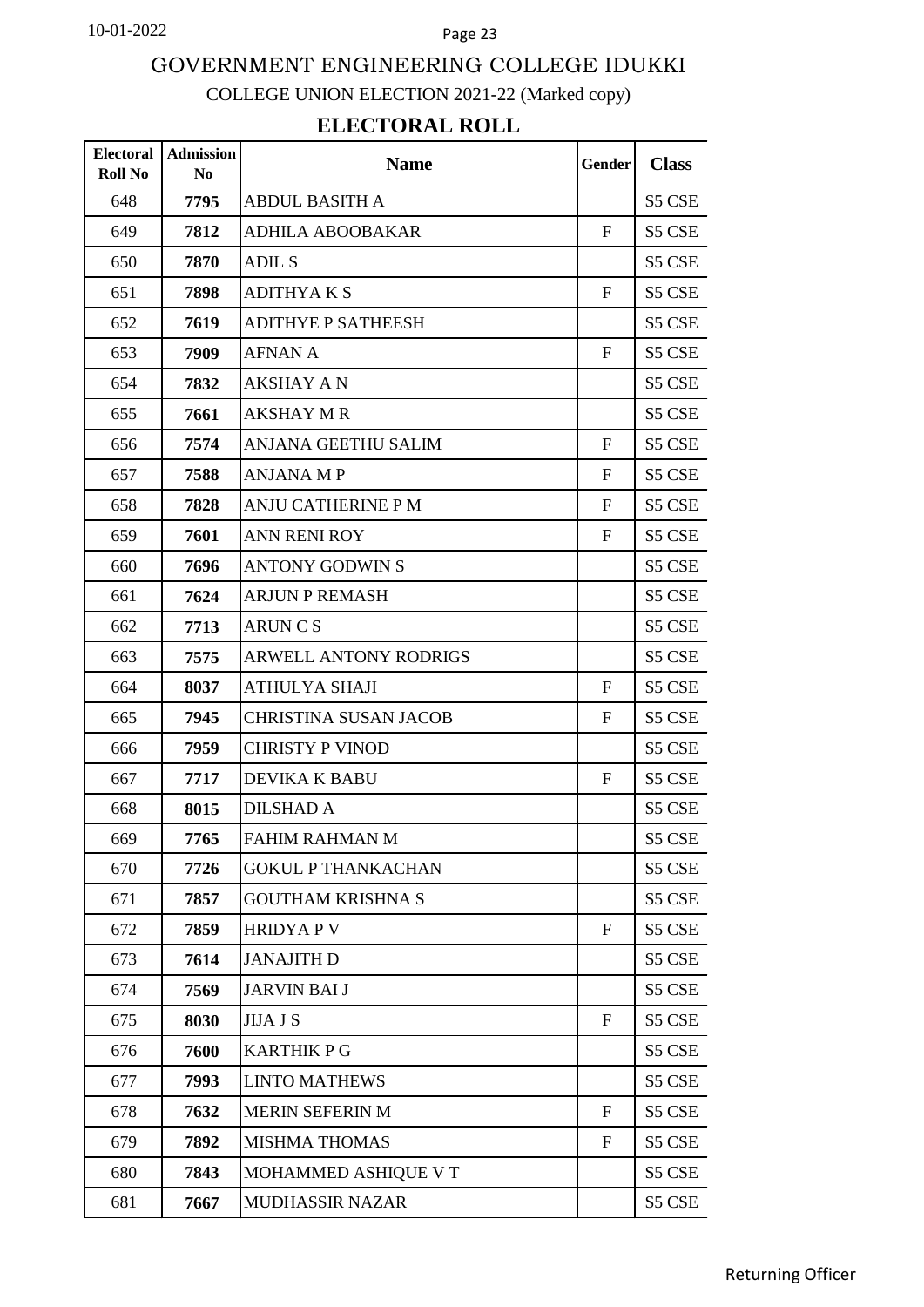## GOVERNMENT ENGINEERING COLLEGE IDUKKI

COLLEGE UNION ELECTION 2021-22 (Marked copy)

| <b>Electoral</b><br><b>Roll No</b> | <b>Admission</b><br>N <sub>0</sub> | <b>Name</b>                | <b>Gender</b> | <b>Class</b> |
|------------------------------------|------------------------------------|----------------------------|---------------|--------------|
| 682                                | 7758                               | MUHAMMAD SHAS K T          |               | S5 CSE       |
| 683                                | 7867                               | MUHAMMED FAHEEM SHAMSUDEEN |               | S5 CSE       |
| 684                                | 8043                               | MUHAMMED FARHAN P          |               | S5 CSE       |
| 685                                | 7960                               | MUHAMMED MUFLIH K          |               | S5 CSE       |
| 686                                | 7591                               | <b>NEERAJ P PRAVEEN</b>    |               | S5 CSE       |
| 687                                | 7671                               | <b>NIKHIL MANOJ</b>        |               | S5 CSE       |
| 688                                | 8005                               | <b>NIVYATP</b>             | $\mathbf{F}$  | S5 CSE       |
| 689                                | 7621                               | PRANAV RAJ K R             |               | S5 CSE       |
| 690                                | 7642                               | <b>RITHIK S</b>            |               | S5 CSE       |
| 691                                | 7640                               | <b>ROBIN RAJ</b>           |               | S5 CSE       |
| 692                                | 7951                               | <b>SADIYA SUNEER</b>       | F             | S5 CSE       |
| 693                                | 7613                               | <b>SANGEETHAD</b>          | F             | S5 CSE       |
| 694                                | 8018                               | SANJAYAN N                 |               | S5 CSE       |
| 695                                | 7590                               | <b>SANJAY PV</b>           |               | S5 CSE       |
| 696                                | 7615                               | <b>SAVIO SUNNY</b>         |               | S5 CSE       |
| 697                                | 7622                               | <b>SILPA PRASAD</b>        | F             | S5 CSE       |
| 698                                | 7884                               | <b>SIVAPRASADE</b>         |               | S5 CSE       |
| 699                                | 7690                               | <b>SNEHA S SAJEEV</b>      | F             | S5 CSE       |
| 700                                | 7618                               | <b>SRADHA</b>              | $\mathbf{F}$  | S5 CSE       |
| 701                                | 7830                               | <b>SREERAHUL R</b>         |               | S5 CSE       |
| 702                                | 7808                               | SRUTHY VINAYAN             | F             | S5 CSE       |
| 703                                | 8047                               | <b>S SIVANI</b>            | F             | S5 CSE       |
| 704                                | 7856                               | <b>SUJI DAS U S</b>        | F             | S5 CSE       |
| 705                                | 8010                               | <b>SYAMILIAS</b>           | F             | S5 CSE       |
| 706                                | 7915                               | VISHNU BHARATH             |               | S5 CSE       |
| 707                                | 8519                               | <b>ANAGHA HARIDAS P V</b>  | F             | S5 CSE       |
| 708                                | 8500                               | <b>ATHIRAK</b>             | $\mathbf F$   | S5 CSE       |
| 709                                | 8508                               | <b>FARIS KP</b>            |               | S5 CSE       |
| 710                                | 8497                               | <b>GREESHMA V M</b>        | $\mathbf{F}$  | S5 CSE       |
| 711                                | 8502                               | <b>NESIA E A</b>           | $\mathbf F$   | S5 CSE       |
| 712                                | 8453                               | UMMU HABEEBA P P           | F             | S5 CSE       |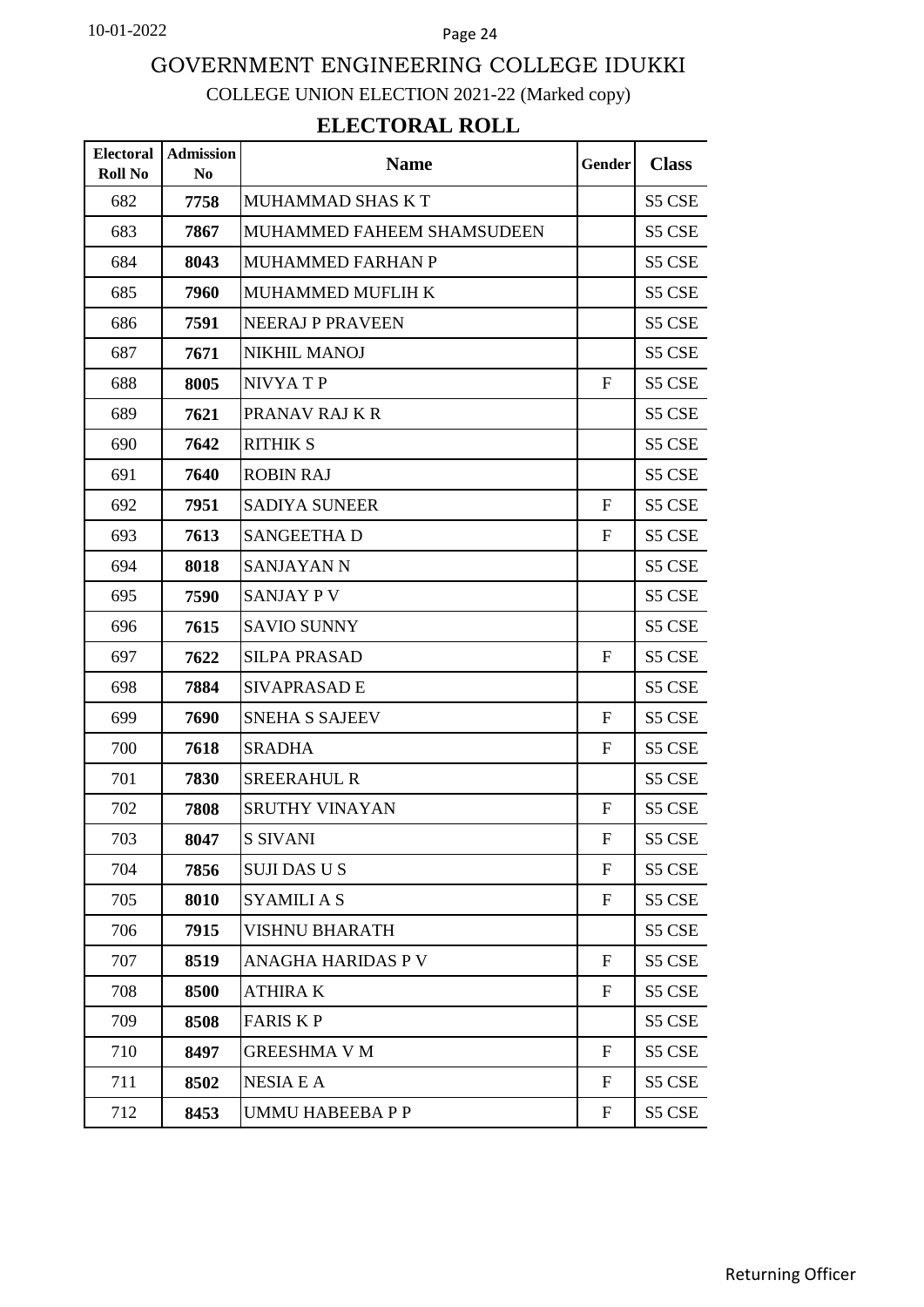## GOVERNMENT ENGINEERING COLLEGE IDUKKI

COLLEGE UNION ELECTION 2021-22 (Marked copy)

| <b>Electoral</b><br><b>Roll No</b> | <b>Admission</b><br>N <sub>0</sub> | <b>Name</b>               | Gender      | <b>Class</b> |
|------------------------------------|------------------------------------|---------------------------|-------------|--------------|
| 713                                | 7885                               | <b>ABHISHEK M</b>         |             | S5 IT        |
| 714                                | 7778                               | <b>ADHITHYA P.T</b>       | F           | S5 IT        |
| 715                                | 7864                               | <b>AISWARYAPS</b>         | F           | S5 IT        |
| 716                                | 8008                               | <b>ALBERT M BINCE</b>     |             | S5 IT        |
| 717                                | 7872                               | <b>ANANDHU N V</b>        |             | S5 IT        |
| 718                                | 8066                               | <b>ANANTHU.S</b>          |             | S5 IT        |
| 719                                | 7855                               | ANARGHA.M                 | F           | S5 IT        |
| 720                                | 8076                               | <b>ANITTA ANTONY</b>      | F           | S5 IT        |
| 721                                | 7586                               | <b>ANJALI AUGESTIN</b>    | F           | S5 IT        |
| 722                                | 7956                               | <b>ANJITHA NAIR</b>       | F           | S5 IT        |
| 723                                | 7756                               | <b>ANU RAJEEV</b>         | F           | S5 IT        |
| 724                                | 7949                               | <b>APARNA.S</b>           | F           | S5 IT        |
| 725                                | 7594                               | <b>ARJUN PM</b>           |             | S5 IT        |
| 726                                | 8009                               | <b>ASHIKA.K</b>           | F           | S5 IT        |
| 727                                | 8056                               | <b>ASRAYAMP</b>           | F           | S5 IT        |
| 728                                | 7633                               | <b>ASWIN PRASAD K R</b>   |             | S5 IT        |
| 729                                | 8061                               | <b>ATHUL BABU</b>         |             | S5 IT        |
| 730                                | 7806                               | <b>DEVIKA U</b>           | F           | S5 IT        |
| 731                                | 8044                               | DEVISREE CHANDHANA, K. S. | F           | S5 IT        |
| 732                                | 8040                               | <b>FATHIMA N K</b>        | F           | S5 IT        |
| 733                                | 7801                               | GEETHU SUBRAMANYAN. C     | F           | S5 IT        |
| 734                                | 8077                               | <b>GOKUL KRISHNA</b>      |             | S5 IT        |
| 735                                | 7865                               | <b>GOUTHAM S K</b>        |             | S5 IT        |
| 736                                | 8045                               | <b>JACOB DON VINCENT</b>  |             | S5 IT        |
| 737                                | 7917                               | <b>KAVYA DAS</b>          | F           | S5 IT        |
| 738                                | 7803                               | <b>KRISHNA C</b>          | F           | S5 IT        |
| 739                                | 7851                               | <b>MANU KIRAN S</b>       |             | S5 IT        |
| 740                                | 7963                               | MOHAMED NABEEL T          |             | S5 IT        |
| 741                                | 8020                               | MUHAMMAD ASHIQ            |             | S5 IT        |
| 742                                | 8069                               | MUHAMMAD SHAKHEEB         |             | S5 IT        |
| 743                                | 7595                               | MUHAMMED ASHIK A          |             | S5 IT        |
| 744                                | 8078                               | MUHAMMED NIYAS OK         |             | S5 IT        |
| 745                                | 7849                               | <b>NANDAKISHOR A K</b>    |             | S5 IT        |
| 746                                | 8026                               | <b>NANDANA SHINE</b>      | $\mathbf F$ | S5IT         |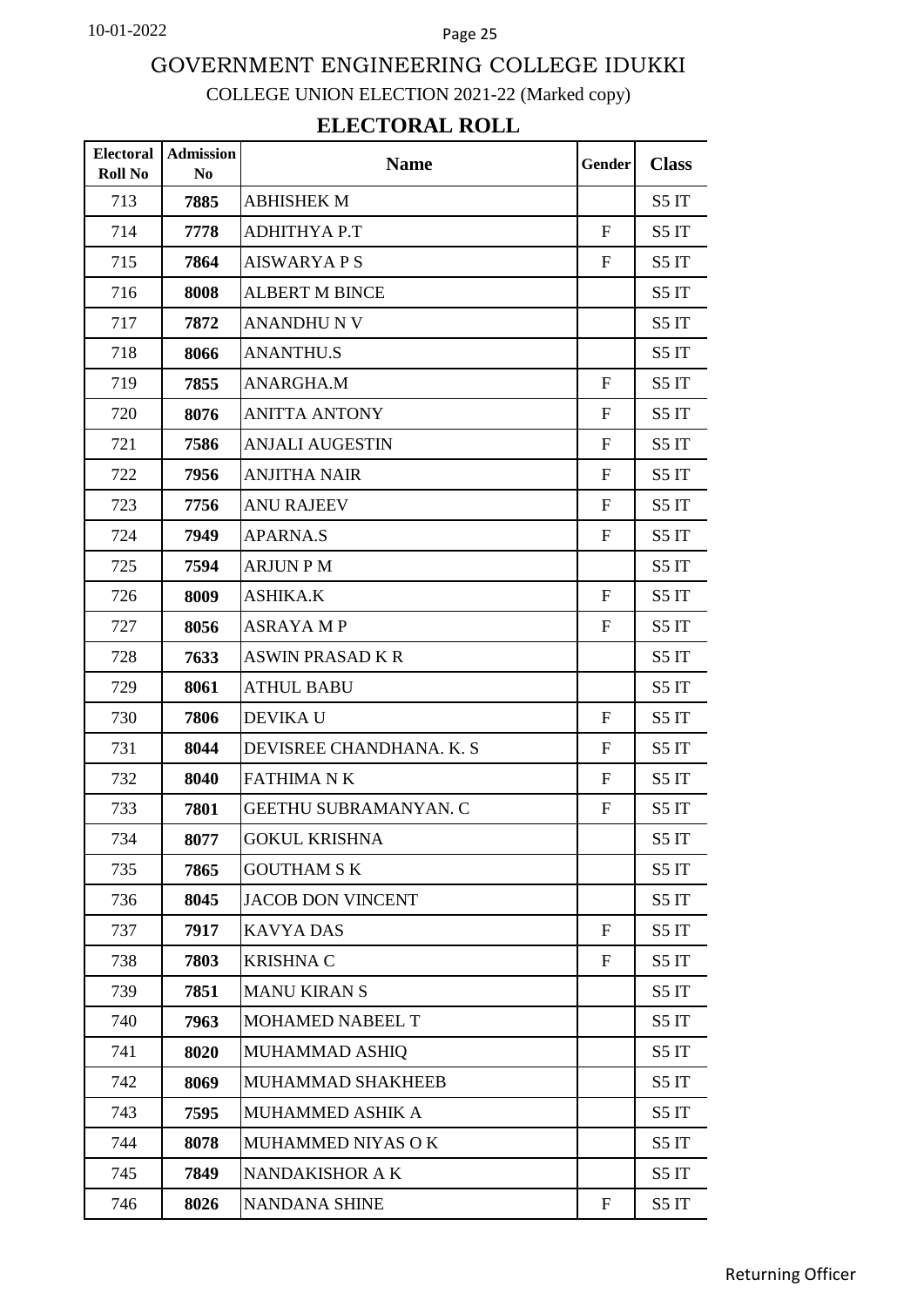COLLEGE UNION ELECTION 2021-22 (Marked copy)

| <b>Electoral</b><br><b>Roll No</b> | <b>Admission</b><br>N <sub>0</sub> | <b>Name</b>              | Gender       | <b>Class</b> |
|------------------------------------|------------------------------------|--------------------------|--------------|--------------|
| 747                                | 7809                               | NAVMI. P. A              | $\mathbf{F}$ | S5 IT        |
| 748                                | 8034                               | <b>NIHAL THAPPI</b>      |              | S5 IT        |
| 749                                | 7568                               | <b>NIRANJANA K</b>       | F            | S5 IT        |
| 750                                | 7779                               | <b>NOURIN C</b>          | $\mathbf{F}$ | S5 IT        |
| 751                                | 7783                               | <b>RAHUL R</b>           |              | S5 IT        |
| 752                                | 7804                               | <b>RESHMA MURALI</b>     | $\mathbf{F}$ | S5 IT        |
| 753                                | 8028                               | <b>SHABANA K M</b>       | $\mathbf{F}$ | S5 IT        |
| 754                                | 7863                               | <b>SHAMEEMUL HAQUE P</b> |              | S5 IT        |
| 755                                | 8064                               | <b>SHILJA BABU</b>       | $\mathbf{F}$ | S5 IT        |
| 756                                | 8031                               | <b>SIVANANDHA M S</b>    | F            | S5 IT        |
| 757                                | 7800                               | THANU G KRISHNA K        | $\mathbf{F}$ | S5 IT        |
| 758                                | 7918                               | <b>UMMU HABEEBA P P</b>  | $\mathbf{F}$ | S5 IT        |
| 759                                | 7995                               | <b>VISHNUDAS V</b>       |              | S5 IT        |
| 760                                | 7542                               | MUHAMMED SINAN P K       |              | S5 IT        |
| 761                                | 8589                               | <b>ABDUL RASHID M K</b>  |              | S5 IT        |
| 762                                | 8528                               | <b>ADITHYA SAJI</b>      | $\mathbf F$  | S5 IT        |
| 763                                | 8477                               | <b>AFSAL A S</b>         |              | S5 IT        |
| 764                                | 8529                               | <b>ANANDUPM</b>          |              | S5 IT        |
| 765                                | 8601                               | <b>ANENA M</b>           | $\mathbf{F}$ | S5 IT        |
| 766                                | 8521                               | <b>ANJALIPK</b>          | F            | S5 IT        |
| 767                                | 8593                               | <b>APARNATB</b>          | $\mathbf F$  | S5 IT        |
| 768                                | 8518                               | ARUN BABU K              |              | S5 IT        |
| 769                                | 8526                               | <b>ATHULRAJ B</b>        |              | S5 IT        |
| 770                                | 8599                               | HARSHA. T. V             | $\mathbf F$  | S5 IT        |
| 771                                | 8598                               | <b>JAISON VARGHESE</b>   |              | S5 IT        |
| 772                                | 8602                               | <b>MILAN M GEORFIN</b>   | $\mathbf F$  | S5 IT        |
| 773                                | 8590                               | <b>MUSAVVIR SIDHQ</b>    |              | S5 IT        |
| 774                                | 8520                               | <b>REVATHY S</b>         | $\mathbf{F}$ | S5 IT        |
| 775                                | 8597                               | SAJIN A J                |              | S5 IT        |
| 776                                | 8595                               | SARANYA RAMACHANDRAN     | $\mathbf F$  | S5 IT        |
| 777                                | 8600                               | <b>SHARON FRANCIS</b>    |              | S5 IT        |
| 778                                | 8594                               | <b>SOJAN</b>             | $\mathbf{F}$ | S5 IT        |
| 779                                | 8525                               | <b>SRUTHY S</b>          | $\mathbf F$  | S5 IT        |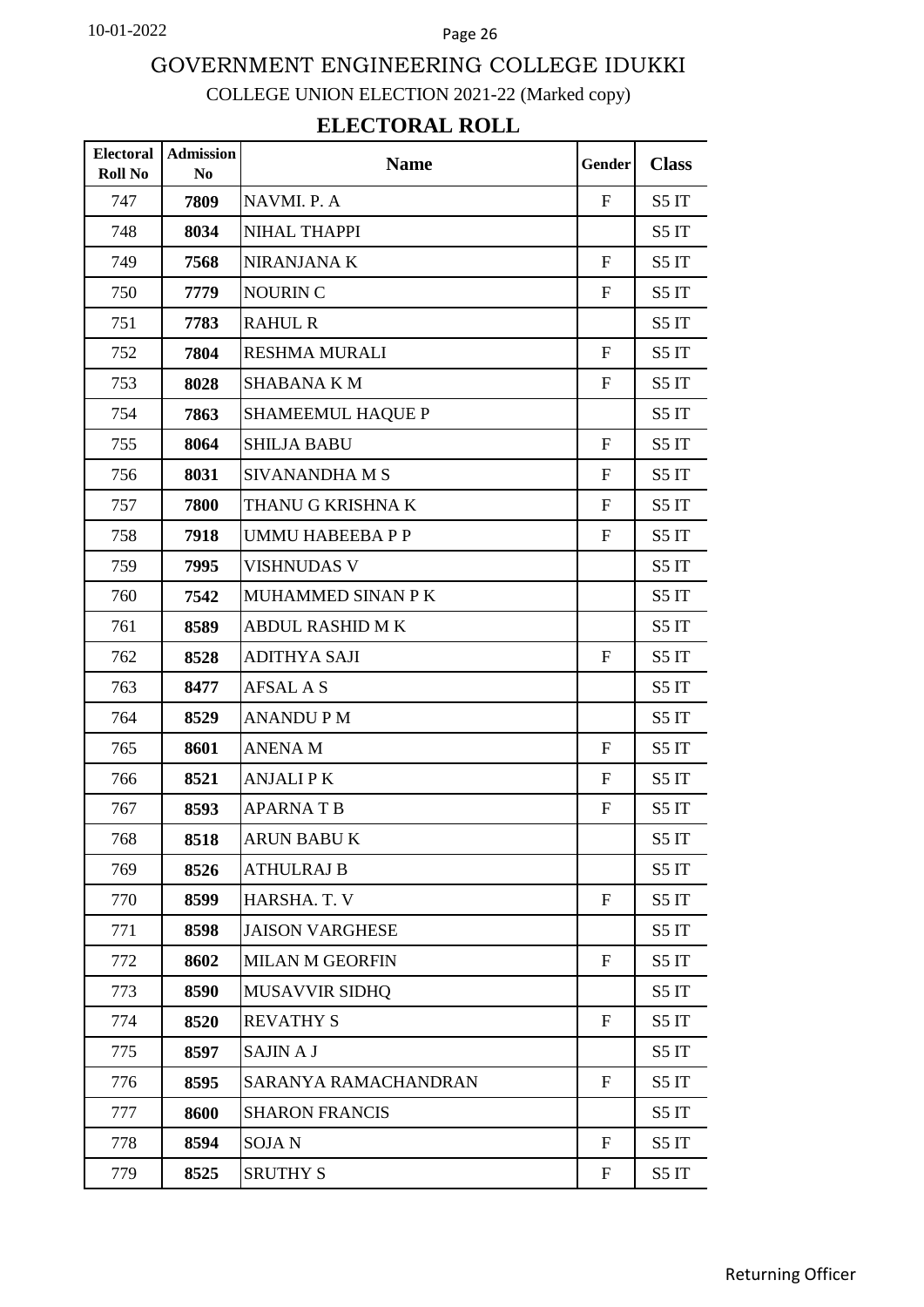## GOVERNMENT ENGINEERING COLLEGE IDUKKI

COLLEGE UNION ELECTION 2021-22 (Marked copy)

| <b>Electoral</b><br><b>Roll No</b> | <b>Admission</b><br>N <sub>0</sub> | <b>Name</b>                        | Gender       | <b>Class</b> |
|------------------------------------|------------------------------------|------------------------------------|--------------|--------------|
| 780                                | 7798                               | <b>ABHINAV ANIL</b>                |              | S5 ME        |
| 781                                | 7823                               | <b>ABHIRAM SABU</b>                |              | S5 ME        |
| 782                                | 7854                               | <b>ABIPM</b>                       |              | S5 ME        |
| 783                                | 7837                               | <b>ABIJITH V M</b>                 |              | S5 ME        |
| 784                                | 8011                               | <b>ABU SUHAIL IQBAL</b>            |              | S5 ME        |
| 785                                | 8058                               | <b>ACHU KULANGARA</b>              |              | S5 ME        |
| 786                                | 8059                               | <b>ADHIL EASA</b>                  |              | S5 ME        |
| 787                                | 7841                               | <b>ADITYA</b>                      |              | S5 ME        |
| 788                                | 7878                               | <b>AJITH K A</b>                   |              | S5 ME        |
| 789                                | 8067                               | <b>AKHIL KRISHNA N R</b>           |              | S5 ME        |
| 790                                | 7902                               | <b>AKSHAY SURESH</b>               |              | S5 ME        |
| 791                                | 8054                               | <b>AKSHAYKUMAR K V</b>             |              | S5 ME        |
| 792                                | 8079                               | <b>ALFAS U</b>                     |              | S5 ME        |
| 793                                | 7794                               | <b>AMAL A S</b>                    |              | S5 ME        |
| 794                                | 7948                               | <b>AMITHAB T V</b>                 |              | S5 ME        |
| 795                                | 8024                               | <b>ANEESH BAIJU</b>                |              | S5 ME        |
| 796                                | 7946                               | <b>ANURUDH GOPAN G</b>             |              | S5 ME        |
| 797                                | 7677                               | <b>ANUSREE K S</b>                 | $\mathbf{F}$ | S5 ME        |
| 798                                | 7669                               | <b>ARJUNS</b>                      |              | S5 ME        |
| 799                                | 8006                               | <b>ARSHAD SAHEER P P</b>           |              | S5 ME        |
| 800                                | 8001                               | ARYA VALSAN                        | F            | S5 ME        |
| 801                                | 7998                               | ASHFAK HABEEB                      |              | S5 ME        |
| 802                                | 7895                               | <b>ASHIK N R</b>                   |              | S5 ME        |
| 803                                | 8065                               | <b>ASWINT VIJAY</b>                |              | S5 ME        |
| 804                                | 7679                               | <b>ASWIN UTHAMAN</b>               |              | S5 ME        |
| 805                                | 7764                               | <b>ATHUL AJAI</b>                  |              | S5 ME        |
| 806                                | 8035                               | DEEKSHIT H DAS                     |              | S5 ME        |
| 807                                | 7710                               | <b>GOPIKA VIJAYAN</b>              | $\mathbf{F}$ | S5 ME        |
| 808                                | 7691                               | <b>GOURY R</b>                     | $\mathbf F$  | S5 ME        |
| 809                                | 7714                               | <b>HRITHUKESH S</b>                |              | S5 ME        |
| 810                                | 7914                               | <b>JOEL BABU</b>                   |              | S5 ME        |
| 811                                | 7785                               | <b>JOSEPH SAVIO ANTONY ARAKKAL</b> |              | S5 ME        |
| 812                                | 7720                               | <b>MAHEEN H</b>                    |              | S5 ME        |
| 813                                | 7900                               | MEGHANATHAN P RAJAN                |              | S5 ME        |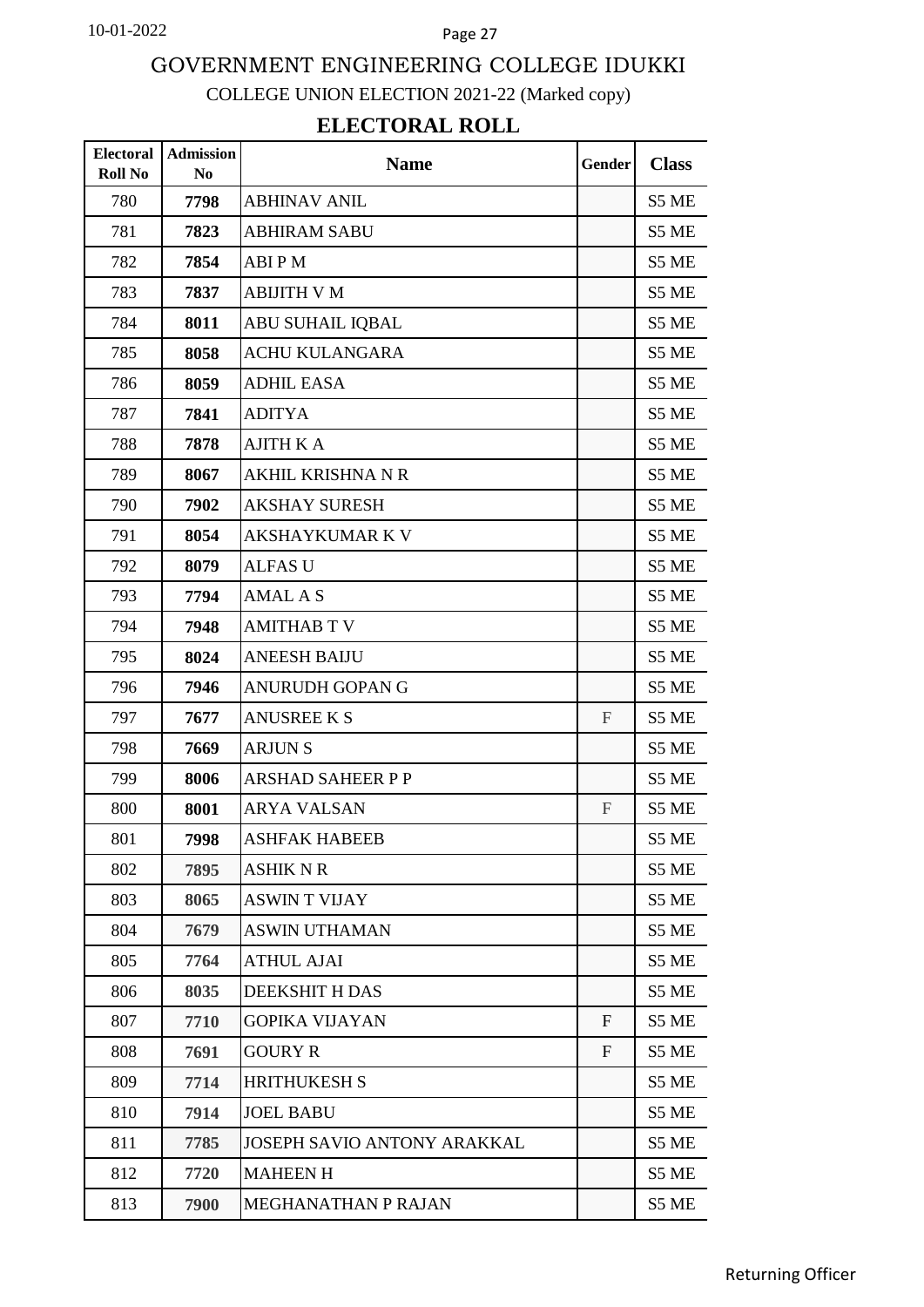### GOVERNMENT ENGINEERING COLLEGE IDUKKI

COLLEGE UNION ELECTION 2021-22 (Marked copy)

| <b>Electoral</b><br><b>Roll No</b> | <b>Admission</b><br>N <sub>0</sub> | <b>Name</b>                       | Gender       | <b>Class</b> |
|------------------------------------|------------------------------------|-----------------------------------|--------------|--------------|
| 814                                | 8007                               | MOHAMED DILSHAD M                 |              | S5 ME        |
| 815                                | 7766                               | <b>MOHAMED FAYIS T P</b>          |              | S5 ME        |
| 816                                | 8042                               | <b>MOHAMED SALIH ABDUL GAFOOR</b> |              | S5 ME        |
| 817                                | 8075                               | MOHAMMED AJMAL T                  |              | S5 ME        |
| 818                                | 7835                               | MOHAMMED IRFAD P K                |              | S5 ME        |
| 819                                | 7873                               | <b>MUHAMMED SHIFAS</b>            |              | S5 ME        |
| 820                                | 7673                               | MUNEES AHMED ABDUL MALIK          |              | S5 ME        |
| 821                                | 7687                               | NANDAKUMAR K P                    |              | S5 ME        |
| 822                                | 7814                               | <b>NANDU MAHESH</b>               |              | S5 ME        |
| 823                                | 8053                               | <b>NAVEEN KUMAR KS</b>            |              | S5 ME        |
| 824                                | 7896                               | <b>NIHAL S J</b>                  |              | S5 ME        |
| 825                                | 7894                               | <b>NIMESH R</b>                   |              | S5 ME        |
| 826                                | 8072                               | PRINCE S VARUGHESE                |              | S5 ME        |
| 827                                | 8019                               | RAHUL KARTHIKEYAN                 |              | S5 ME        |
| 828                                | 7684                               | <b>RIFAYI</b>                     |              | S5 ME        |
| 829                                | 7810                               | <b>RON SAM JOY</b>                |              | S5 ME        |
| 830                                | 7994                               | <b>SALMAN N</b>                   |              | S5 ME        |
| 831                                | 7782                               | <b>SHANIL A J</b>                 |              | S5 ME        |
| 832                                | 7826                               | <b>SHIVA SHANKARI R</b>           | $\mathbf{F}$ | S5 ME        |
| 833                                | 7698                               | <b>SNEHAKP</b>                    | F            | S5 ME        |
| 834                                | 7821                               | <b>SNEHAS</b>                     | F            | S5 ME        |
| 835                                | 7820                               | <b>SUJITH S</b>                   |              | S5 ME        |
| 836                                | 7877                               | <b>VISHAKH B</b>                  |              | S5 ME        |
| 837                                | 7834                               | <b>VISHNU DEVARAJAN</b>           |              | S5 ME        |
| 838                                | 8022                               | <b>VISHNU K R</b>                 |              | S5 ME        |
| 839                                | 7772                               | <b>VISHNU PRAKASH</b>             |              | S5 ME        |
| 840                                | 7941                               | YEDHU KRISHNAN S                  |              | S5 ME        |
| 841                                | 8474                               | <b>ABHIJITH N SATHYAN</b>         |              | S5 ME        |
| 842                                | 8591                               | <b>AKHIL V</b>                    |              | S5 ME        |
| 843                                | 8509                               | <b>ARJUNSP</b>                    |              | S5 ME        |
| 844                                | 8524                               | <b>HARIS ALIP</b>                 |              | S5 ME        |
| 845                                | 8466                               | <b>MOHAMMED MUSTHAFA</b>          |              | S5 ME        |
| 846                                | 8517                               | <b>RUZAIN HAROON M</b>            |              | S5 ME        |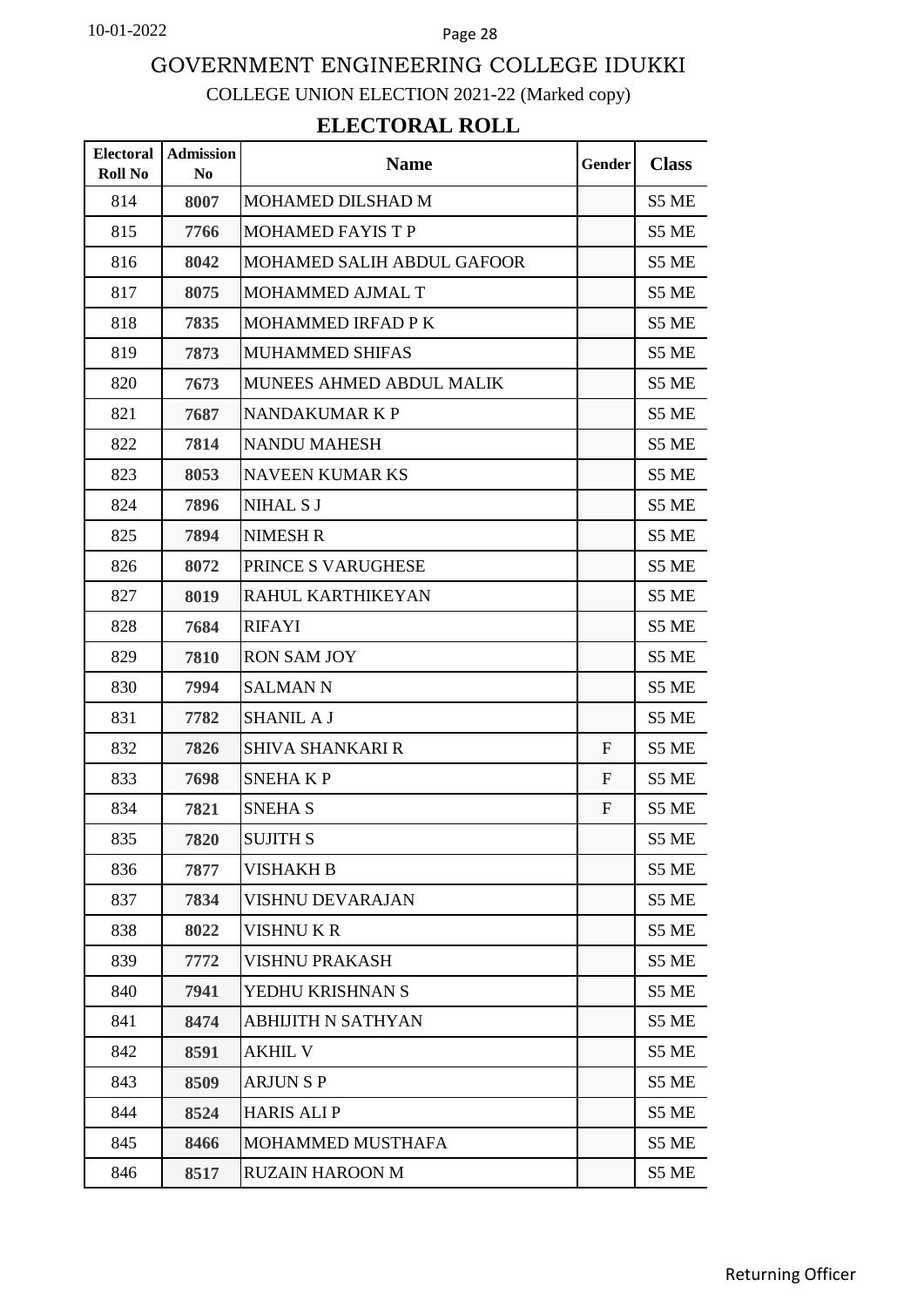COLLEGE UNION ELECTION 2021-22 (Marked copy)

| <b>Electoral</b><br><b>Roll No</b> | <b>Admission</b><br>N <sub>0</sub> | <b>Name</b>              | Gender       | <b>Class</b> |
|------------------------------------|------------------------------------|--------------------------|--------------|--------------|
| 847                                | 7093                               | <b>ABHILASH K U</b>      |              | S7 EEE       |
| 848                                | 7434                               | <b>ADITHYA V</b>         |              | S7 EEE       |
| 849                                | 7218                               | <b>AJEENA BABU</b>       | F            | S7 EEE       |
| 850                                | 7395                               | AJITH KRISHNA N S        |              | S7 EEE       |
| 851                                | 7246                               | ANN MARY TOM C           | $\mathbf{F}$ | S7 EEE       |
| 852                                | 7404                               | ANUDEEP KRISHNA V        |              | S7 EEE       |
| 853                                | 7247                               | ANUPAMA CHANDRAN         | F            | S7 EEE       |
| 854                                | 7539                               | <b>ANWAR SHAREEF</b>     |              | S7 EEE       |
| 855                                | 7386                               | APARNA K A               | F            | S7 EEE       |
| 856                                | 7495                               | <b>APARNA OR</b>         | F            | S7 EEE       |
| 857                                | 7341                               | <b>ASHWIN RAPHAEL</b>    |              | S7 EEE       |
| 858                                | 7238                               | <b>ASWIN CHANDRAN</b>    |              | S7 EEE       |
| 859                                | 7505                               | <b>ASWIN M</b>           |              | S7 EEE       |
| 860                                | 7252                               | <b>ATHIRA M S</b>        | F            | S7 EEE       |
| 861                                | 7266                               | <b>BHARATH P</b>         |              | S7 EEE       |
| 862                                | 7485                               | <b>BINEESH B S</b>       |              | S7 EEE       |
| 863                                | 7095                               | DEEPIKA SUGATHAN         | F            | S7 EEE       |
| 864                                | 7397                               | <b>DEVIKA T N</b>        | F            | S7 EEE       |
| 865                                | 7257                               | FATHIMATHUL SULTHANA T S | F            | S7 EEE       |
| 866                                | 7182                               | <b>GREESHMA LYTTON</b>   | $\mathbf{F}$ | S7 EEE       |
| 867                                | 7113                               | <b>JITHU PRASAD</b>      |              | S7 EEE       |
| 868                                | 7467                               | JIYA JOY                 | F            | S7 EEE       |
| 869                                | 7368                               | KAVYA VISWAMBHARAN       | F            | S7 EEE       |
| 870                                | 7336                               | <b>KEVIN SHIBU</b>       |              | S7 EEE       |
| 871                                | 7554                               | <b>MATHEWS LITTO</b>     |              | S7 EEE       |
| 872                                | 7251                               | <b>MIRASH ANTONY</b>     |              | S7 EEE       |
| 873                                | 7543                               | MOHAMMED SHAMEEL E K     |              | S7 EEE       |
| 874                                | 7267                               | MUHAMMAD HASHIR P V      |              | S7 EEE       |
| 875                                | 7429                               | PRAJISHA V P             | F            | S7 EEE       |
| 876                                | 7100                               | <b>RAHUL K</b>           |              | S7 EEE       |
| 877                                | 7116                               | REVATHY UNNIKRISHNAN     | $\mathbf F$  | S7 EEE       |
| 878                                | 7220                               | <b>SANDRA E S</b>        | F            | S7 EEE       |
| 879                                | 7388                               | SANJAY K THILAKAN        |              | S7 EEE       |
| 880                                | 7444                               | <b>SARANNYA</b>          | F            | S7 EEE       |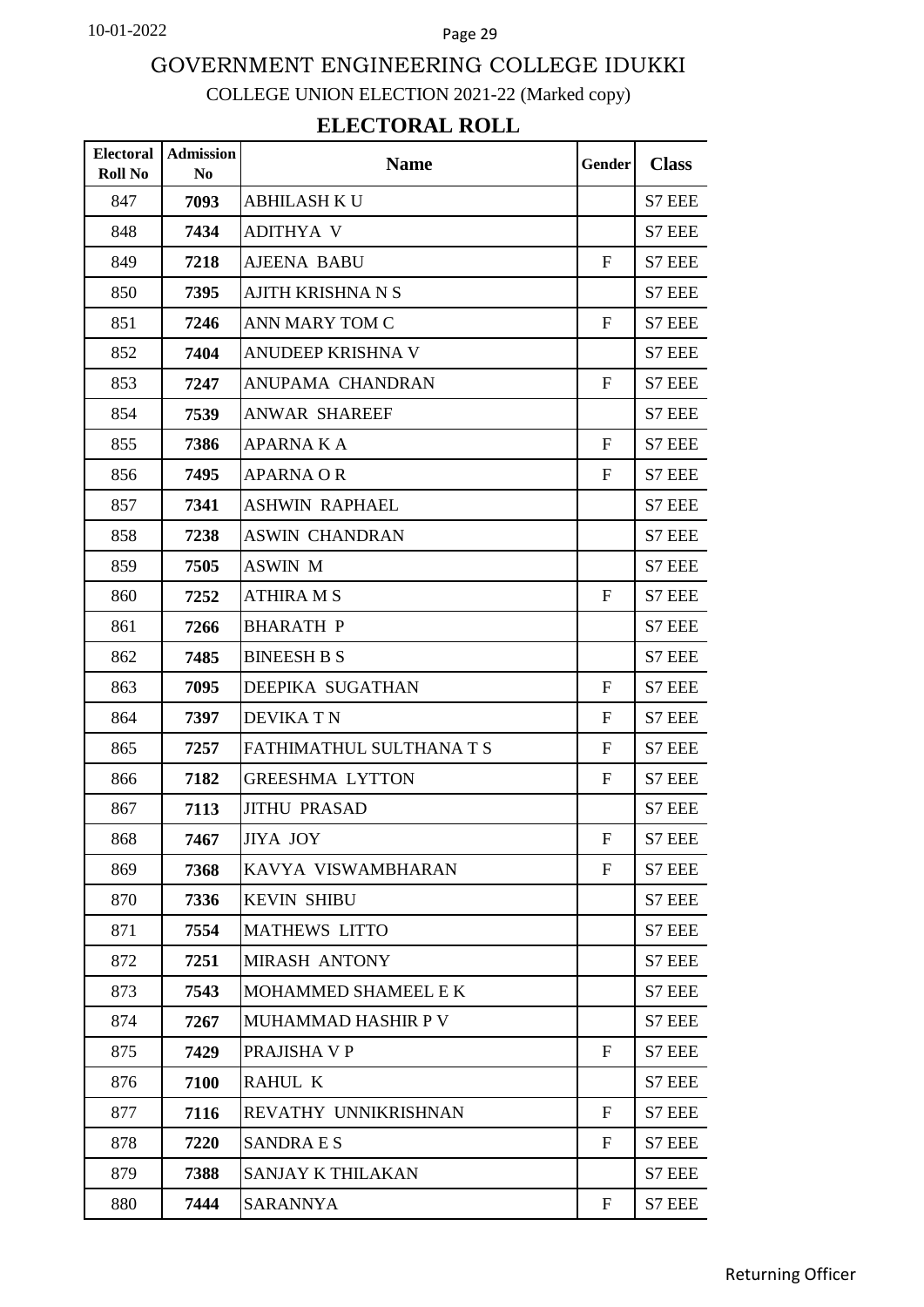### GOVERNMENT ENGINEERING COLLEGE IDUKKI

COLLEGE UNION ELECTION 2021-22 (Marked copy)

| <b>Electoral</b><br><b>Roll No</b> | <b>Admission</b><br>N <sub>0</sub> | <b>Name</b>               | Gender       | <b>Class</b> |
|------------------------------------|------------------------------------|---------------------------|--------------|--------------|
| 881                                | 7367                               | SHAMIL MUHAMMED T K       |              | S7 EEE       |
| 882                                | 7260                               | <b>SILPA SIVAN</b>        | $\mathbf{F}$ | S7 EEE       |
| 883                                | 7366                               | SONA S                    | $\mathbf{F}$ | S7 EEE       |
| 884                                | 7481                               | <b>SREEHARI A M</b>       |              | S7 EEE       |
| 885                                | 7490                               | <b>SREEJITH R S</b>       |              | S7 EEE       |
| 886                                | 7411                               | <b>SREEJITH SL</b>        |              | S7 EEE       |
| 887                                | 7203                               | SREELAKSHMI A             | $\mathbf{F}$ | S7 EEE       |
| 888                                | 7502                               | THASHEEL P                |              | S7 EEE       |
| 889                                | 7927                               | <b>ABDUL ARSHAD V S</b>   |              | S7 EEE       |
| 890                                | 7973                               | AKSHAYA P                 | $\mathbf{F}$ | S7 EEE       |
| 891                                | 7923                               | <b>ARATHY S KUMAR</b>     | $\mathbf{F}$ | S7 EEE       |
| 892                                | 7929                               | <b>ASHITH A</b>           |              | S7 EEE       |
| 893                                | 7979                               | <b>JOEL M JOSEPH</b>      |              | S7 EEE       |
| 894                                | 7906                               | NEENA VP                  | F            | S7 EEE       |
| 895                                | 7974                               | NITHIL K                  |              | S7 EEE       |
| 896                                | 7985                               | PRAVEEN P.I               |              | S7 EEE       |
| 897                                | 7978                               | SARATH JAYACHANDRAN       |              | S7 EEE       |
| 898                                | 8080                               | <b>JITHIN KOZHIPPALLI</b> |              | S7 EEE       |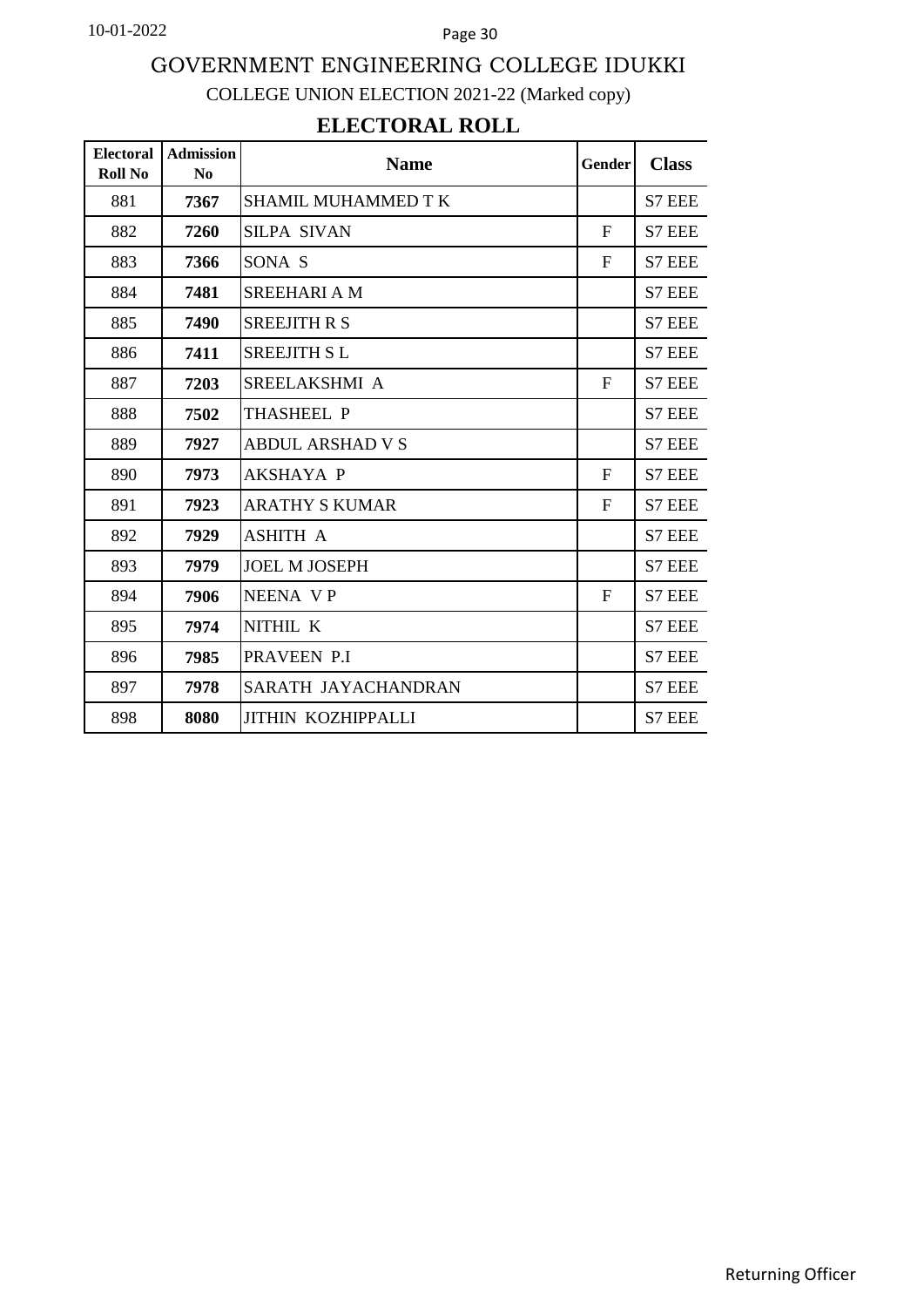## GOVERNMENT ENGINEERING COLLEGE IDUKKI

COLLEGE UNION ELECTION 2021-22 (Marked copy)

| Electoral<br><b>Roll No</b> | <b>Admission</b><br>N <sub>0</sub> | <b>Name</b>                | <b>Gender</b> | <b>Class</b> |
|-----------------------------|------------------------------------|----------------------------|---------------|--------------|
| 899                         | 7148                               | <b>AISWARYA VINOD</b>      | F             | S7 ECE       |
| 900                         | 7393                               | AJAY KU                    |               | S7 ECE       |
| 901                         | 7334                               | <b>AJITH BABU</b>          |               | S7 ECE       |
| 902                         | 7281                               | <b>AKHIL.R.S</b>           |               | S7 ECE       |
| 903                         | 7096                               | <b>AKSHAY JAYAN</b>        |               | S7 ECE       |
| 904                         | 7400                               | <b>AKSHAY KISHORE DAS</b>  |               | S7 ECE       |
| 905                         | 7346                               | <b>ALPHY JOSEPH</b>        | F             | S7 ECE       |
| 906                         | 7466                               | <b>AMEENA MASOOD</b>       | F             | S7 ECE       |
| 907                         | 7377                               | <b>ANJUKB</b>              | F             | S7 ECE       |
| 908                         | 7504                               | <b>ARUNSR</b>              |               | S7 ECE       |
| 909                         | 7098                               | <b>ASHNA SHAJAN</b>        | F             | S7 ECE       |
| 910                         | 7094                               | <b>ASWATHY M S</b>         | F             | S7 ECE       |
| 911                         | 7524                               | <b>ASWIN S RAMESH</b>      |               | S7 ECE       |
| 912                         | 7117                               | <b>ATHULYAR</b>            | F             | S7 ECE       |
| 913                         | 7414                               | <b>BABITHARAJ B</b>        | F             | S7 ECE       |
| 914                         | 7092                               | <b>BHAGYANANDHA SURESH</b> | F             | S7 ECE       |
| 915                         | 7458                               | <b>BINYA P BINU</b>        | F             | S7 ECE       |
| 916                         | 7291                               | <b>CHANCHAL J H</b>        | F             | S7 ECE       |
| 917                         | 7541                               | <b>FARHAN</b>              |               | S7 ECE       |
| 918                         | 7547                               | FEMINA .PC                 | $\mathbf{F}$  | S7 ECE       |
| 919                         | 7352                               | <b>GOKUL K R</b>           |               | S7 ECE       |
| 920                         | 7221                               | <b>GOURIPJ</b>             | F             | S7 ECE       |
| 921                         | 7390                               | <b>HAMNA FAZALALI</b>      | F             | S7 ECE       |
| 922                         | 7512                               | <b>HASHIR MUHAMMED S</b>   |               | S7 ECE       |
| 923                         | 7473                               | <b>HIBAT</b>               | F             | S7 ECE       |
| 924                         | 7150                               | <b>JOSMY ABRAHAM</b>       | F             | S7 ECE       |
| 925                         | 7439                               | <b>MANJIMAKS</b>           | F             | S7 ECE       |
| 926                         | 7511                               | <b>NAVEEN PRADEEP</b>      |               | S7 ECE       |
| 927                         | 7292                               | NIHIL JAYAPRAKASH          |               | S7 ECE       |
| 928                         | 7462                               | <b>RAHUL ROY</b>           |               | S7 ECE       |
| 929                         | 7370                               | <b>RINSA MOL.T</b>         | F             | S7 ECE       |
| 930                         | 7084                               | <b>ROSHANKS</b>            |               | S7 ECE       |
| 931                         | 7085                               | <b>SAGAR R B</b>           |               | S7 ECE       |
| 932                         | 7538                               | <b>SAHAD ZAMAN</b>         |               | S7 ECE       |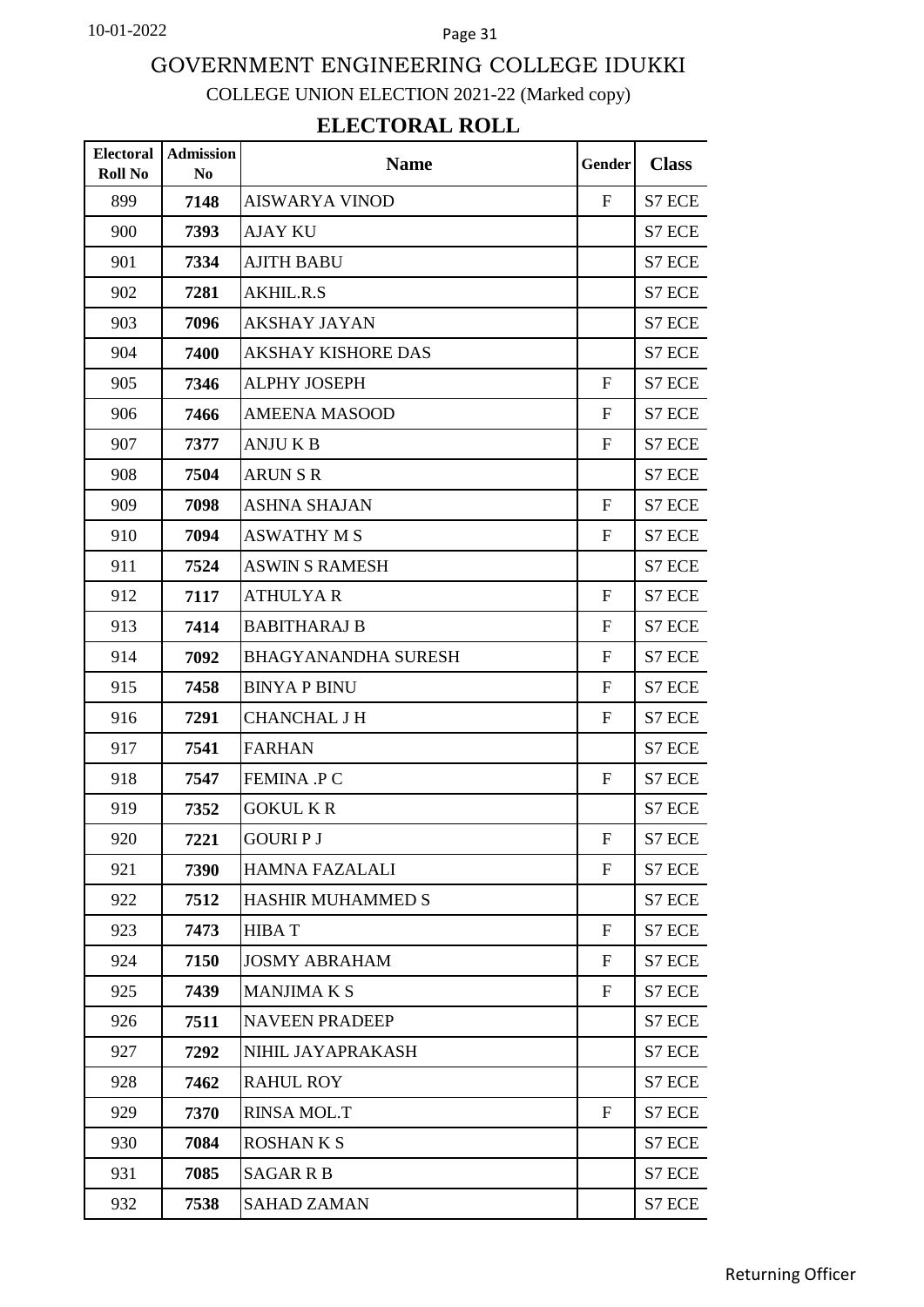## GOVERNMENT ENGINEERING COLLEGE IDUKKI

COLLEGE UNION ELECTION 2021-22 (Marked copy)

| <b>Electoral</b><br><b>Roll No</b> | <b>Admission</b><br>N <sub>0</sub> | <b>Name</b>              | Gender                    | <b>Class</b> |
|------------------------------------|------------------------------------|--------------------------|---------------------------|--------------|
| 933                                | 7392                               | <b>SALMANUL FARIS</b>    |                           | S7 ECE       |
| 934                                | 7298                               | <b>SARAVANA SELVI</b>    | F                         | S7 ECE       |
| 935                                | 7222                               | <b>SIBI DAS</b>          | F                         | S7 ECE       |
| 936                                | 7440                               | <b>SMIJILA P C</b>       | $\boldsymbol{\mathrm{F}}$ | S7 ECE       |
| 937                                | 7269                               | <b>SREEDEVILK</b>        | F                         | S7 ECE       |
| 938                                | 7448                               | <b>SREERAMMS</b>         |                           | S7 ECE       |
| 939                                | 7424                               | <b>SRUTHIM</b>           | F                         | S7 ECE       |
| 940                                | 7403                               | <b>TEJAS SALIM</b>       |                           | S7 ECE       |
| 941                                | 7328                               | <b>VIGNESH S</b>         |                           | S7 ECE       |
| 942                                | 7526                               | <b>VISHNUPRASAD T S</b>  |                           | S7 ECE       |
| 943                                | 7991                               | <b>ABHIJITH R</b>        |                           | S7 ECE       |
| 944                                | 7930                               | <b>AKHILESH C S</b>      |                           | S7 ECE       |
| 945                                | 7901                               | <b>AKHILESH MB</b>       |                           | S7 ECE       |
| 946                                | 7980                               | <b>ALEEDA E P S</b>      | F                         | S7 ECE       |
| 947                                | 7983                               | <b>BABY LISIYA R</b>     | F                         | S7 ECE       |
| 948                                | 7987                               | <b>KEERTHANA S KUMAR</b> | F                         | S7 ECE       |
| 949                                | 7866                               | NANDHAKISHORE C M V      |                           | S7 ECE       |
| 950                                | 7928                               | <b>NEETHUPN</b>          | F                         | S7 ECE       |
| 951                                | 7988                               | <b>ROSHMA V P</b>        | F                         | S7 ECE       |
| 952                                | 7986                               | TINTU R MOHAN            |                           | S7 ECE       |
| 953                                | 7052                               | <b>AYANA MC</b>          | F                         | S7 ECE       |
| 954                                | 7465                               | <b>REHNAR</b>            | F                         | S7 ECE       |
| 955                                | 6844                               | MOHAMMED SHIBIL K        |                           | S7 ECE       |
| 956                                | 6922                               | MISWAR IBRAHIM A.P       |                           | S7 ECE       |
| 957                                | 6950                               | <b>VEENAP</b>            | F                         | S7 ECE       |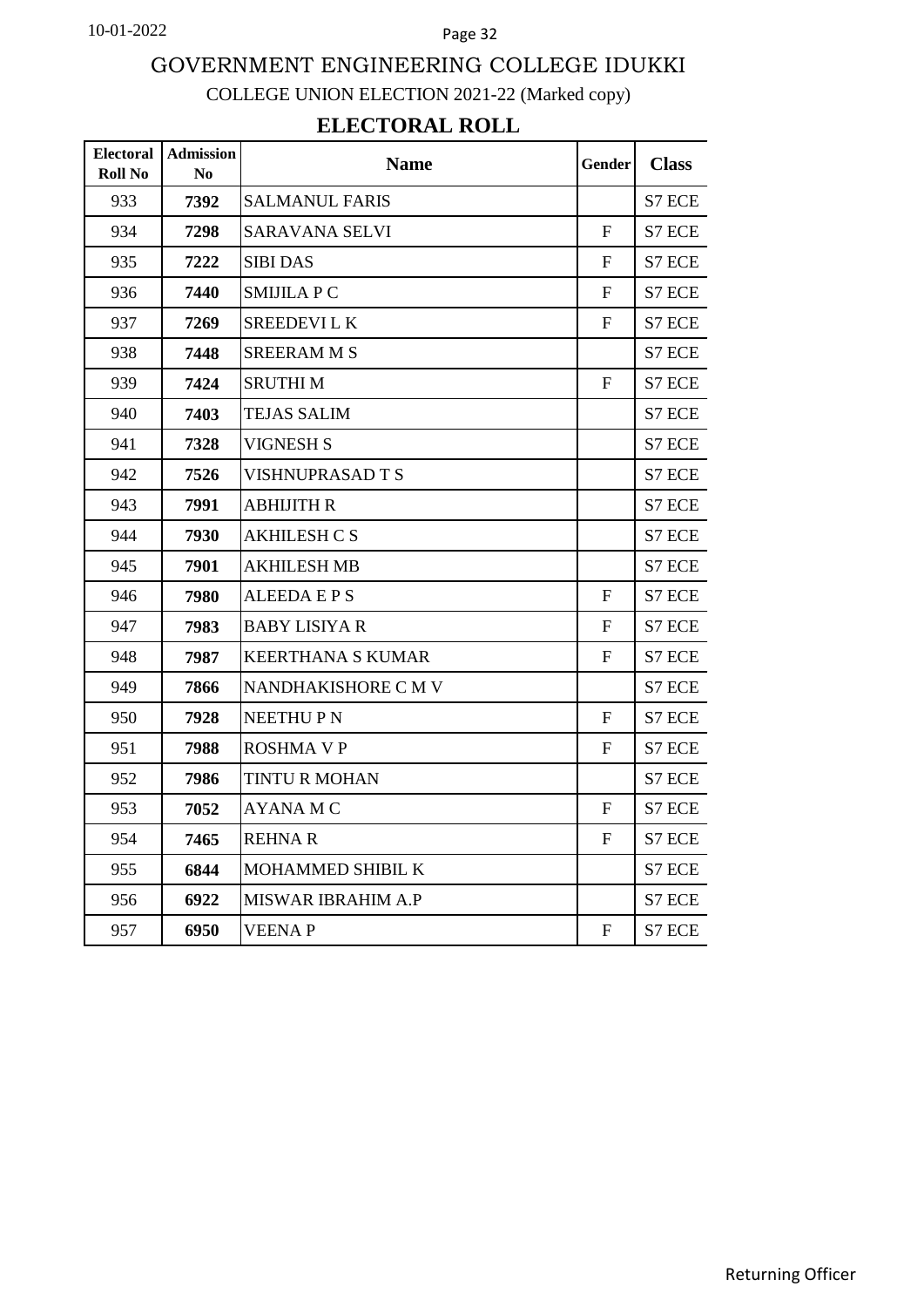## GOVERNMENT ENGINEERING COLLEGE IDUKKI

COLLEGE UNION ELECTION 2021-22 (Marked copy)

| <b>Electoral</b><br><b>Roll No</b> | <b>Admission</b><br>N <sub>0</sub> | <b>Name</b>                  | Gender       | <b>Class</b> |
|------------------------------------|------------------------------------|------------------------------|--------------|--------------|
| 958                                | 7301                               | ABHIMANYU KRISHNA T S        |              | S7 CSE       |
| 959                                | 7418                               | <b>ABHIRAMI SURESH</b>       | F            | S7 CSE       |
| 960                                | 7449                               | <b>ABHIRAMYA B R</b>         | F            | S7 CSE       |
| 961                                | 7275                               | ABY V J                      |              | S7 CSE       |
| 962                                | 7233                               | <b>ADWAITH V</b>             |              | S7 CSE       |
| 963                                | 7153                               | <b>AGNES K ANTONY</b>        | F            | S7 CSE       |
| 964                                | 7430                               | <b>AGRIMAPT</b>              | F            | S7 CSE       |
| 965                                | 7425                               | <b>AJAY JOSE A</b>           |              | S7 CSE       |
| 966                                | 7276                               | <b>AJAY KRISHNA K</b>        |              | S7 CSE       |
| 967                                | 7091                               | <b>AKHIL RAJAN</b>           |              | S7 CSE       |
| 968                                | 7332                               | <b>ALNA CL</b>               | F            | S7 CSE       |
| 969                                | 7167                               | <b>ALWIN RODRIGUES</b>       |              | S7 CSE       |
| 970                                | 7166                               | ANANTHALAKSHMI K A           | $\mathbf{F}$ | S7 CSE       |
| 971                                | 7426                               | <b>ANIRUDH T D</b>           |              | S7 CSE       |
| 972                                | 7249                               | <b>ANOOPR</b>                |              | S7 CSE       |
| 973                                | 7348                               | ANU O S                      | $\mathbf{F}$ | S7 CSE       |
| 974                                | 7125                               | <b>ASHMICL</b>               | F            | S7 CSE       |
| 975                                | 7453                               | <b>ASHWATHI SARATH</b>       | F            | S7 CSE       |
| 976                                | 7121                               | <b>ASWATHI S A</b>           | $\mathbf{F}$ | S7 CSE       |
| 977                                | 7255                               | <b>ATHIRA VENUGOPAL</b>      | $\mathbf{F}$ | S7 CSE       |
| 978                                | 7507                               | <b>ATHULYA BABU</b>          | F            | S7 CSE       |
| 979                                | 7122                               | <b>BRIGILA BINUKUMAR B V</b> | F            | S7 CSE       |
| 980                                | 7114                               | <b>CHANDANA UDAYAN</b>       | $\mathbf{F}$ | S7 CSE       |
| 981                                | 7398                               | DEEPAK OS                    |              | S7 CSE       |
| 982                                | 7549                               | <b>DHEERAJ R</b>             |              | S7 CSE       |
| 983                                | 7130                               | <b>FIDA FAIRUS</b>           | F            | S7 CSE       |
| 984                                | 7104                               | <b>GOURI RAMESH</b>          | $\mathbf F$  | S7 CSE       |
| 985                                | 7128                               | <b>HARITHA SUNIL</b>         | F            | S7 CSE       |
| 986                                | 7131                               | <b>JAYAKRISHNAN H</b>        |              | S7 CSE       |
| 987                                | 7555                               | <b>JEENA THOMAS</b>          | F            | S7 CSE       |
| 988                                | 7423                               | <b>JITHIN T V</b>            |              | S7 CSE       |
| 989                                | 7115                               | <b>JOVIN JOSEPH</b>          |              | S7 CSE       |
| 990                                | 7139                               | <b>JUSTIN JOHNSON</b>        |              | S7 CSE       |
| 991                                | 7345                               | <b>KALIDASAN K SHALU</b>     |              | S7 CSE       |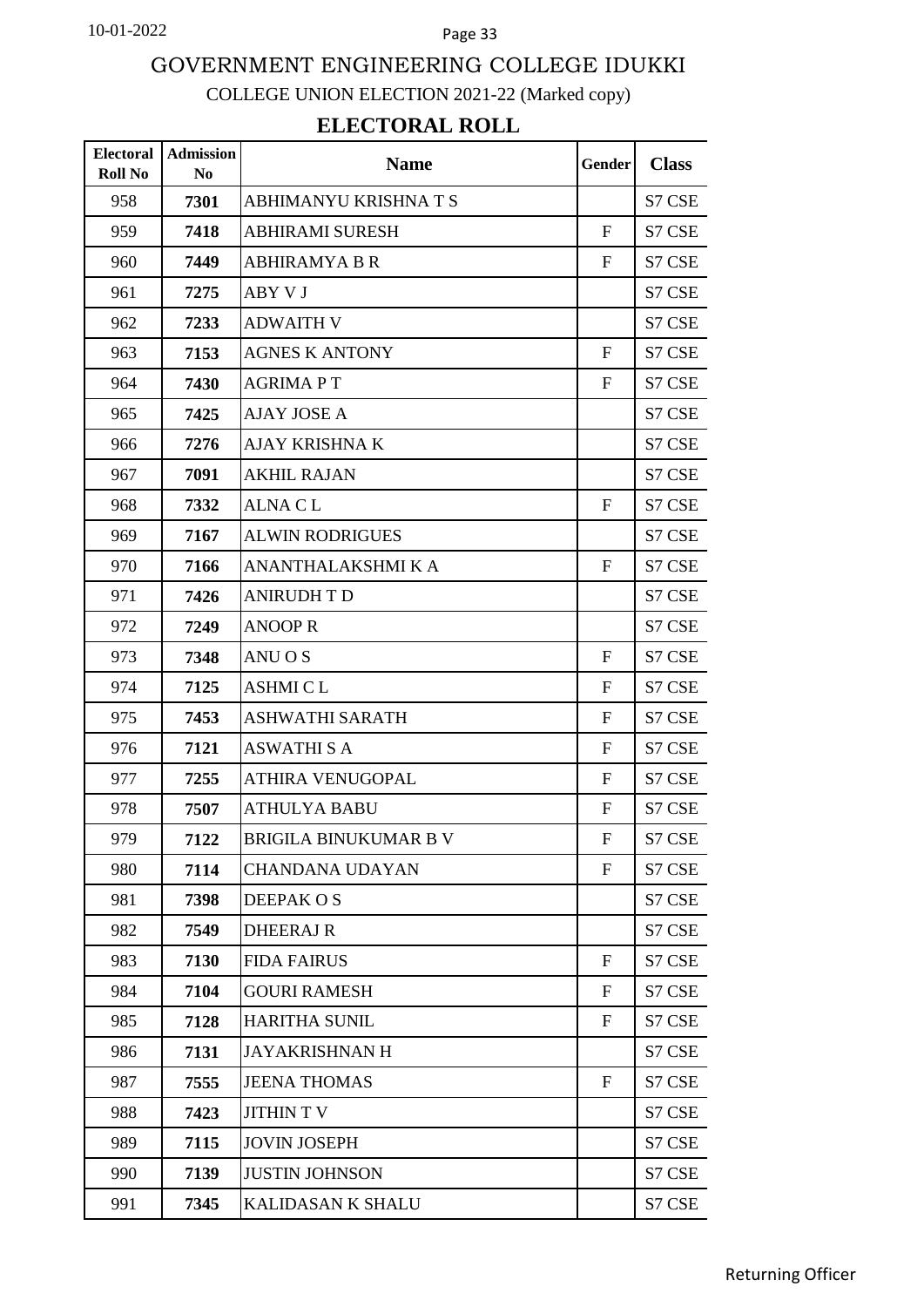COLLEGE UNION ELECTION 2021-22 (Marked copy)

#### **ELECTORAL ROLL**

| <b>Electoral</b><br><b>Roll No</b> | <b>Admission</b><br>N <sub>0</sub> | <b>Name</b>              | Gender       | <b>Class</b> |
|------------------------------------|------------------------------------|--------------------------|--------------|--------------|
| 992                                | 7225                               | <b>KIRANK</b>            |              | S7 CSE       |
| 993                                | 7088                               | <b>LIYA V S</b>          | $\mathbf{F}$ | S7 CSE       |
| 994                                | 7482                               | MOHAMED SHAMIL P V       |              | S7 CSE       |
| 995                                | 7159                               | <b>NARVEEN K A</b>       | $\mathbf{F}$ | S7 CSE       |
| 996                                | 7279                               | <b>NESRIN NOUFAL</b>     | $\mathbf{F}$ | S7 CSE       |
| 997                                | 7378                               | PARVATHY KRISHNAN        | F            | S7 CSE       |
| 998                                | 7170                               | PRATHYUSH P V            |              | S7 CSE       |
| 999                                | 7147                               | <b>RASIYA ARIF</b>       | $\mathbf{F}$ | S7 CSE       |
| 1000                               | 7501                               | <b>RIYA MOL S R</b>      | F            | S7 CSE       |
| 1001                               | 7295                               | <b>SACHINK V</b>         |              | S7 CSE       |
| 1002                               | 7207                               | <b>SAFWANK</b>           |              | S7 CSE       |
| 1003                               | 7407                               | SANTHRA RAJENDRAN        | $\mathbf{F}$ | S7 CSE       |
| 1004                               | 7406                               | SILPHA JACKSON           | F            | S7 CSE       |
| 1005                               | 7520                               | <b>SIRIL THARAKAN</b>    |              | S7 CSE       |
| 1006                               | 7118                               | SIYANA SABU              | F            | S7 CSE       |
| 1007                               | 7124                               | SOORYAMS                 | $\mathbf{F}$ | S7 CSE       |
| 1008                               | 7335                               | <b>SREESHMA E S</b>      | F            | S7 CSE       |
| 1009                               | 7127                               | <b>SRUTHYMOL K S</b>     | F            | S7 CSE       |
| 1010                               | 7363                               | <b>THEJAS RAJEESH</b>    |              | S7 CSE       |
| 1011                               | 7503                               | VARSHA K K               | $\mathbf{F}$ | S7 CSE       |
| 1012                               | 7165                               | <b>VISHNUMG</b>          |              | S7 CSE       |
| 1013                               | 7488                               | ABHINAV A V              |              | S7 CSE       |
| 1014                               | 7897                               | ANJU.A                   | $\mathbf F$  | S7 CSE       |
| 1015                               | 7788                               | <b>ARCHALEKSHMY .K.S</b> | $\mathbf{F}$ | S7 CSE       |
| 1016                               | 7989                               | <b>ASHITH .N.T</b>       |              | S7 CSE       |
| 1017                               | 7933                               | <b>GOPIKA RAVEENDRAN</b> | F            | S7 CSE       |
| 1018                               | 7976                               | MUHAMMED SAJJATH C K     |              | S7 CSE       |
| 1019                               | 7786                               | RIYA V P                 | F            | S7 CSE       |
| 1020                               | 7932                               | <b>SANDRAKS</b>          | F            | S7 CSE       |
| 1021                               | 7990                               | VAISAKHAN M L            |              | S7 CSE       |
| 1022                               | 6915                               | <b>ABHIJITH T SUNIL</b>  |              | S7 CSE       |
| 1023                               | 6988                               | ANAGHA RAJ K             | F            | S7 CSE       |
| 1024                               | 7060                               | <b>ASWIN SUNIL</b>       |              | S7 CSE       |
| 1025                               | 6929                               | <b>BRESHNY BABU</b>      | F            | S7 CSE       |
| 1026                               | 7015                               | SHILPA K SIVARAMAN       | $\mathbf F$  | S7 CSE       |

Returning Officer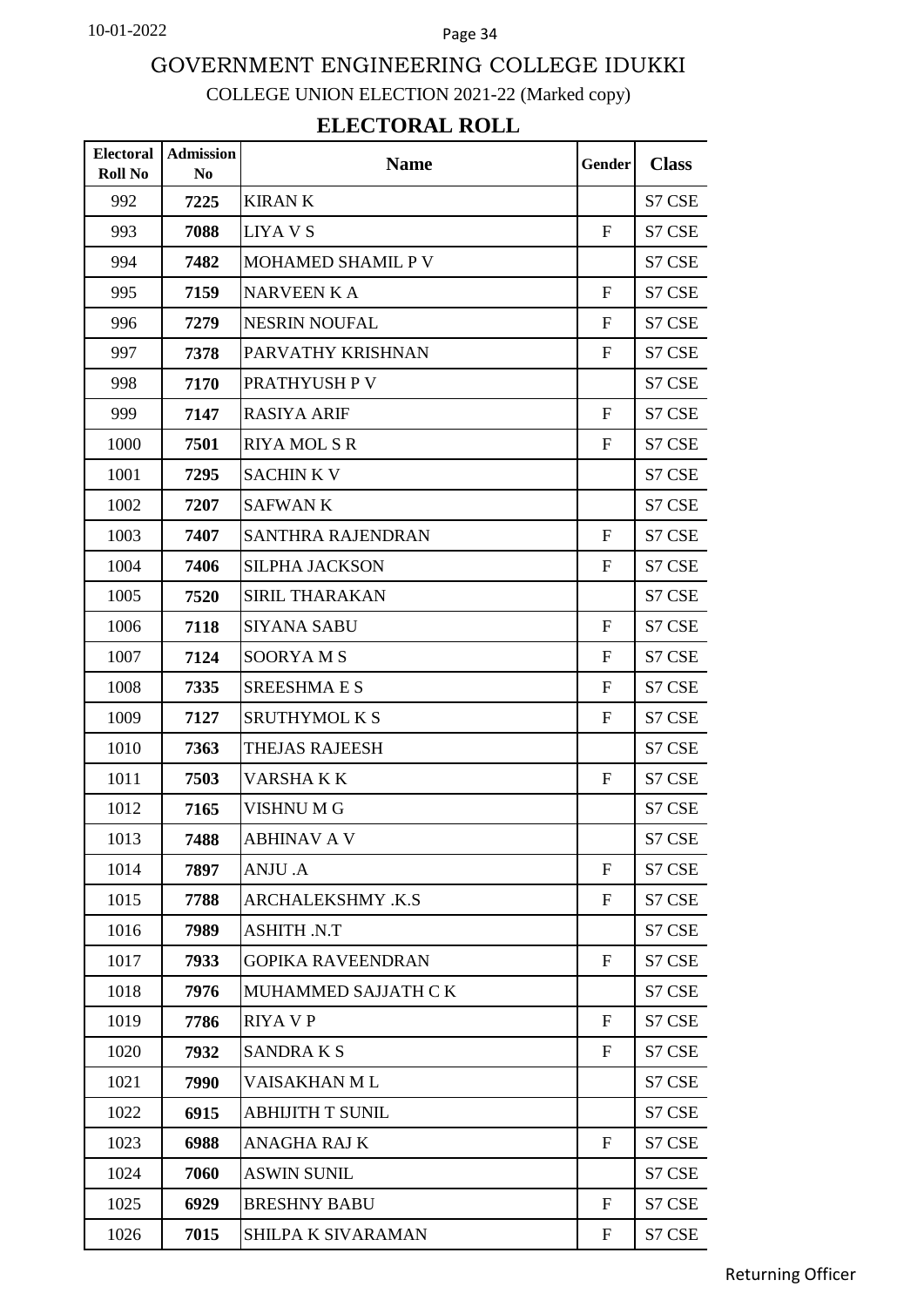COLLEGE UNION ELECTION 2021-22 (Marked copy)

#### **ELECTORAL ROLL**

| Electoral<br><b>Roll No</b> | <b>Admission</b><br>$\bf No$ | <b>Name</b>               | <b>Gender</b> | <b>Class</b> |
|-----------------------------|------------------------------|---------------------------|---------------|--------------|
| 1027                        | 7143                         | <b>AADITH S</b>           |               | S7 IT        |
| 1028                        | 7472                         | <b>ABDUL RASHEED A</b>    |               | S7 IT        |
| 1029                        | 7109                         | <b>ABHIMANYU A</b>        |               | S7 IT        |
| 1030                        | 7337                         | ABHINAND MANOHAR O P      |               | S7 IT        |
| 1031                        | 7359                         | <b>ABHISHEK RAJAN</b>     |               | S7 IT        |
| 1032                        | 7522                         | <b>ADARSH C</b>           |               | S7 IT        |
| 1033                        | 7293                         | <b>AISWARYA K</b>         | F             | S7 IT        |
| 1034                        | 7380                         | <b>AISWARYA M S</b>       | F             | S7 IT        |
| 1035                        | 7546                         | <b>AKASHTS</b>            |               | S7 IT        |
| 1036                        | 7499                         | <b>AKHIL S</b>            |               | S7 IT        |
| 1037                        | 7355                         | <b>AKSHAY R K</b>         |               | S7 IT        |
| 1038                        | 7447                         | <b>ALEN SAM</b>           |               | S7 IT        |
| 1039                        | 7457                         | <b>AMEER BADUSHAH T</b>   |               | S7 IT        |
| 1040                        | 7356                         | <b>ANURUDH SOMAN</b>      |               | S7 IT        |
| 1041                        | 7477                         | <b>ARUN V K</b>           |               | S7 IT        |
| 1042                        | 7497                         | <b>ATHULJITH T SUNIL</b>  |               | S7 IT        |
| 1043                        | 7107                         | <b>CHANDANA K SHAJI</b>   | $\mathbf{F}$  | S7 IT        |
| 1044                        | 7327                         | <b>DRISYAP</b>            | F             | S7 IT        |
| 1045                        | 7133                         | <b>HAFIS JAFOOR V</b>     |               | S7 IT        |
| 1046                        | 7155                         | <b>HAVINKH</b>            |               | S7 IT        |
| 1047                        | 7442                         | <b>JAGANNATH PRAKASH</b>  |               | S7 IT        |
| 1048                        | 7537                         | <b>JERIN GEORGE SUNNY</b> |               | S7 IT        |
| 1049                        | 7353                         | <b>KRIPAP</b>             | F             | S7 IT        |
| 1050                        | 7421                         | <b>KRIPA S</b>            | $\mathbf F$   | S7 IT        |
| 1051                        | 7360                         | <b>LAKSHMY KL</b>         | $\mathbf F$   | S7 IT        |
| 1052                        | 7479                         | <b>MAHSHOOQ ZUBAIR</b>    |               | S7 IT        |
| 1053                        | 7468                         | MANJIMA PRASAD P J        | F             | S7 IT        |
| 1054                        | 7236                         | MOHAMMED BASITH A         |               | S7 IT        |
| 1055                        | 7451                         | MOHAMMED FAZAL T          |               | S7 IT        |
| 1056                        | 7474                         | MUHAMMED IRFAN P N        |               | S7 IT        |
| 1057                        | 7354                         | NIKHILA SHAJI             | F             | S7 IT        |
| 1058                        | 7102                         | <b>RAHMATH K V</b>        | $\mathbf F$   | S7 IT        |
| 1059                        | 7480                         | <b>RIYAPK</b>             | F             | S7 IT        |
| 1060                        | 7106                         | <b>RUKSANA R</b>          | $\mathbf F$   | S7 IT        |
| 1061                        | 7365                         | SAFNU JASMIN K            | $\mathbf F$   | S7 IT        |
| 1062                        | 7534                         | <b>SAJIN SEBY</b>         |               | S7 IT        |

Returning Officer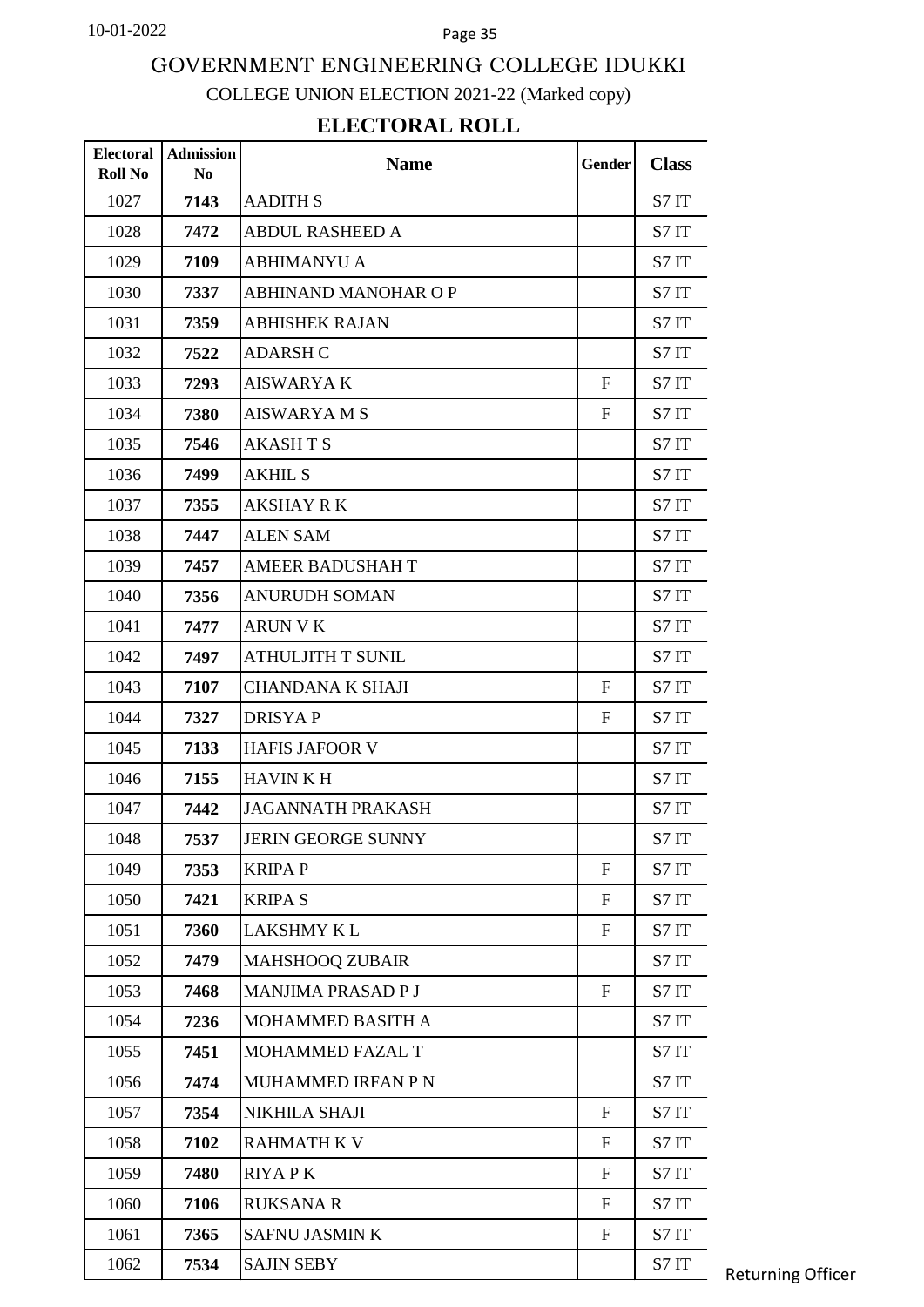### GOVERNMENT ENGINEERING COLLEGE IDUKKI COLLEGE UNION ELECTION 2021-22 (Marked copy)

| <b>Electoral</b><br>Roll No | <b>Admission</b><br>N <sub>0</sub> | <b>Name</b>              | Gender       | <b>Class</b> |
|-----------------------------|------------------------------------|--------------------------|--------------|--------------|
| 1063                        | 7140                               | <b>SHANIMOL R</b>        | $\mathbf F$  | S7 IT        |
| 1064                        | 7154                               | <b>SHIVANI SUDHEER</b>   | $\mathbf F$  | S7 IT        |
| 1065                        | 7389                               | <b>SNEHA KRISHNAN</b>    | $\mathbf F$  | S7 IT        |
| 1066                        | 7338                               | <b>SURYA LAKSHMI P S</b> | F            | S7 IT        |
| 1067                        | 7265                               | <b>TERLIN TITUS</b>      | F            | S7 IT        |
| 1068                        | 7931                               | AJAY C                   |              | S7 IT        |
| 1069                        | 7842                               | <b>ANCY ANTO</b>         | $\mathbf{F}$ | S7 IT        |
| 1070                        | 7972                               | <b>ARYA RAJ</b>          | $\mathbf{F}$ | S7 IT        |
| 1071                        | 7981                               | <b>ATHUL KRISHNA P S</b> |              | S7 IT        |
| 1072                        | 7984                               | <b>KARTHIKA N K</b>      | $\mathbf{F}$ | S7 IT        |
| 1073                        | 7982                               | <b>SACHIN KRISHNA</b>    |              | S7 IT        |
| 1074                        | 7032                               | <b>DELMA FRANCIS</b>     | $\mathbf{F}$ | S7 IT        |
| 1075                        | 7010                               | <b>AKSHAY NATH K</b>     |              | S7 IT        |
| 1076                        | 6888                               | <b>ANANTHU UNNI P</b>    |              | S7 IT        |
| 1077                        | 7079                               | <b>GIBSON DEVASSY</b>    |              | S7 IT        |
| 1078                        | 7081                               | <b>SILPANK</b>           | $\mathbf F$  | S7 IT        |
| 1079                        | 6395                               | <b>MANUM</b>             |              | S7 IT        |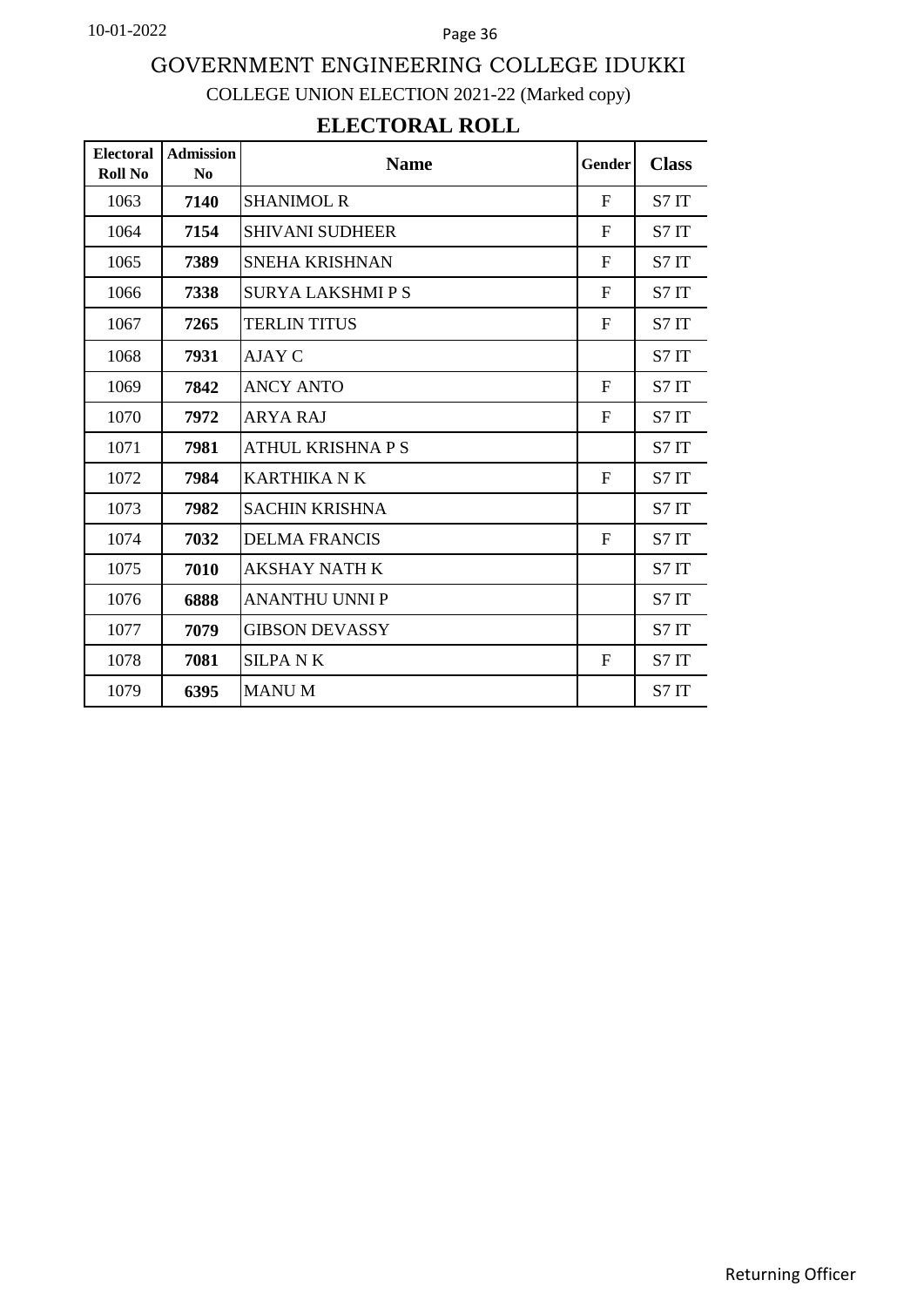## GOVERNMENT ENGINEERING COLLEGE IDUKKI

COLLEGE UNION ELECTION 2021-22 (Marked copy)

#### **ELECTORAL ROLL**

| <b>Electoral</b><br><b>Roll No</b> | <b>Admission</b><br>$\bf No$ | <b>Name</b>               | Gender | <b>Class</b> |
|------------------------------------|------------------------------|---------------------------|--------|--------------|
| 1080                               | 7194                         | <b>ABHISHEK H S</b>       |        | S7 ME        |
| 1081                               | 7264                         | <b>ABIN JACKSON</b>       |        | S7 ME        |
| 1082                               | 7201                         | <b>ACHYUTH K RAVIDAS</b>  |        | S7 ME        |
| 1083                               | 7358                         | <b>ADARSHTB</b>           |        | S7 ME        |
| 1084                               | 7200                         | ADIL MOHAMED SHANAVAS     |        | S7 ME        |
| 1085                               | 7412                         | AJSAL S S                 |        | S7 ME        |
| 1086                               | 7396                         | <b>AKASH MOHAN</b>        |        | S7 ME        |
| 1087                               | 7343                         | <b>AKSHAY SABU</b>        |        | S7 ME        |
| 1088                               | 7326                         | <b>AKSHAY S S</b>         |        | S7 ME        |
| 1089                               | 7204                         | <b>AKSHAY V P</b>         |        | S7 ME        |
| 1090                               | 7528                         | <b>ALAN K BINU</b>        |        | S7 ME        |
| 1091                               | 7544                         | <b>ALEX JOSEPH</b>        |        | S7 ME        |
| 1092                               | 7230                         | <b>AMARNATH P</b>         |        | S7 ME        |
| 1093                               | 7506                         | <b>ANUVIND P P</b>        |        | S7 ME        |
| 1094                               | 7402                         | <b>ARCHA GIRISH</b>       | F      | S7 ME        |
| 1095                               | 7176                         | <b>ARJUN R G</b>          |        | S7 ME        |
| 1096                               | 7223                         | <b>AROMAL B</b>           |        | S7 ME        |
| 1097                               | 7179                         | <b>ARUN A S</b>           |        | S7 ME        |
| 1098                               | 7177                         | <b>ASHITH A</b>           |        | S7 ME        |
| 1099                               | 7213                         | <b>ASHITH SUNNY</b>       |        | S7 ME        |
| 1100                               | 7237                         | <b>ASWIN RAMACHANDRAN</b> |        | S7 ME        |
| 1101                               | 7181                         | <b>BHARATWAJ C</b>        |        | S7 ME        |
| 1102                               | 7530                         | <b>BITHUL KRISHNA V B</b> |        | S7 ME        |
| 1103                               | 7553                         | <b>BURHANUDEEN C M</b>    |        | S7 ME        |
| 1104                               | 7231                         | <b>DAWN DOMINIC</b>       |        | S7 ME        |
| 1105                               | 7105                         | <b>GILJITH P</b>          |        | S7 ME        |
| 1106                               | 7191                         | <b>INDRAJITH P S</b>      |        | S7 ME        |
| 1107                               | 7391                         | <b>JITHIN P SHAJI</b>     |        | S7 ME        |
| 1108                               | 7387                         | <b>MANU RAJEEV</b>        |        | S7 ME        |
| 1109                               | 7330                         | MOHAMMED ANAS A K         |        | S7 ME        |
| 1110                               | 7536                         | <b>MRUDUL V S</b>         |        | S7 ME        |
| 1111                               | 7340                         | NANDAGOPAN C M            |        | S7 ME        |
| 1112                               | 7420                         | <b>NIHAL TP</b>           |        | S7 ME        |
| 1113                               | 7205                         | NIKHILESH KRISHNAN        |        | S7 ME        |
| 1114                               | 7545                         | NIMSHAN A M               |        | S7 ME        |
| 1115                               | 7187                         | <b>RIJO S WINSTON</b>     |        | S7 ME        |

**A** A Returning Officer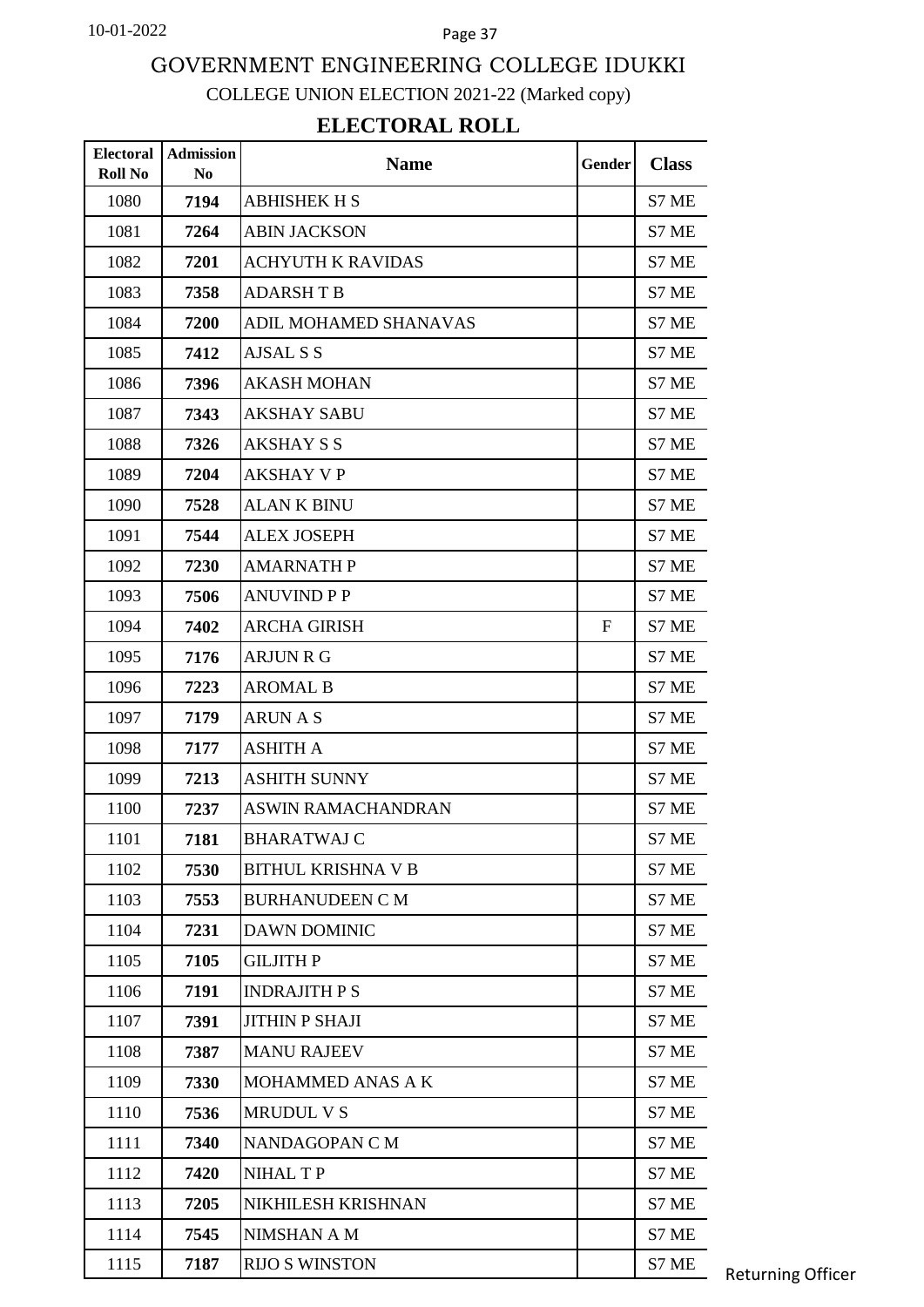### GOVERNMENT ENGINEERING COLLEGE IDUKKI

COLLEGE UNION ELECTION 2021-22 (Marked copy)

| Electoral<br><b>Roll No</b> | <b>Admission</b><br>N <sub>0</sub> | <b>Name</b>                | Gender | <b>Class</b> |
|-----------------------------|------------------------------------|----------------------------|--------|--------------|
| 1116                        | 7333                               | <b>SAFEER AHAMMED</b>      |        | S7 ME        |
| 1117                        | 7523                               | <b>SANAND SAYUJI</b>       |        | S7 ME        |
| 1118                        | 7185                               | <b>SANDEEP S KARMEL</b>    |        | S7 ME        |
| 1119                        | 7209                               | <b>SANJAY KH</b>           |        | S7 ME        |
| 1120                        | 7372                               | <b>SARANG V</b>            |        | S7 ME        |
| 1121                        | 7331                               | <b>SHAMSEER KP</b>         |        | S7 ME        |
| 1122                        | 7344                               | <b>SHEFFIN KHAN A S</b>    |        | S7 ME        |
| 1123                        | 7174                               | SHYAMPRAKASH T             |        | S7 ME        |
| 1124                        | 7405                               | <b>SREEHARIK</b>           |        | S7 ME        |
| 1125                        | 7144                               | <b>SREERAG V K</b>         |        | S7 ME        |
| 1126                        | 7441                               | <b>SUMOD S</b>             |        | S7 ME        |
| 1127                        | 7422                               | <b>VAISHNAV R</b>          |        | S7 ME        |
| 1128                        | 7184                               | VINTU V V                  |        | S7 ME        |
| 1129                        | 7163                               | <b>VISAKH STANU</b>        |        | S7 ME        |
| 1130                        | 7379                               | <b>VIVEK B</b>             |        | S7 ME        |
| 1131                        | 7277                               | <b>VYSHAK K MANIKANDAN</b> |        | S7 ME        |
| 1132                        | 7977                               | <b>ABHIJITH VISWAPPAN</b>  |        | S7 ME        |
| 1133                        | 7992                               | AJAY M                     |        | S7 ME        |
| 1134                        | 7776                               | <b>AKHIL P RAJAN</b>       |        | S7 ME        |
| 1135                        | 7799                               | <b>ARAVIND K S</b>         |        | S7 ME        |
| 1136                        | 7926                               | <b>EDWIN JOSE</b>          |        | S7 ME        |
| 1137                        | 7971                               | <b>GOKUL SREE GOPAN</b>    |        | S7 ME        |
| 1138                        | 7802                               | <b>JISHNU REGHUNATH</b>    |        | S7 ME        |
| 1139                        | 7883                               | MOHAMMED JABIR CP          |        | S7 ME        |
| 1140                        | 6703                               | <b>JITHU JOHNY</b>         |        | S7 ME        |
| 1141                        | 6895                               | <b>RAHUL MS</b>            |        | S7 ME        |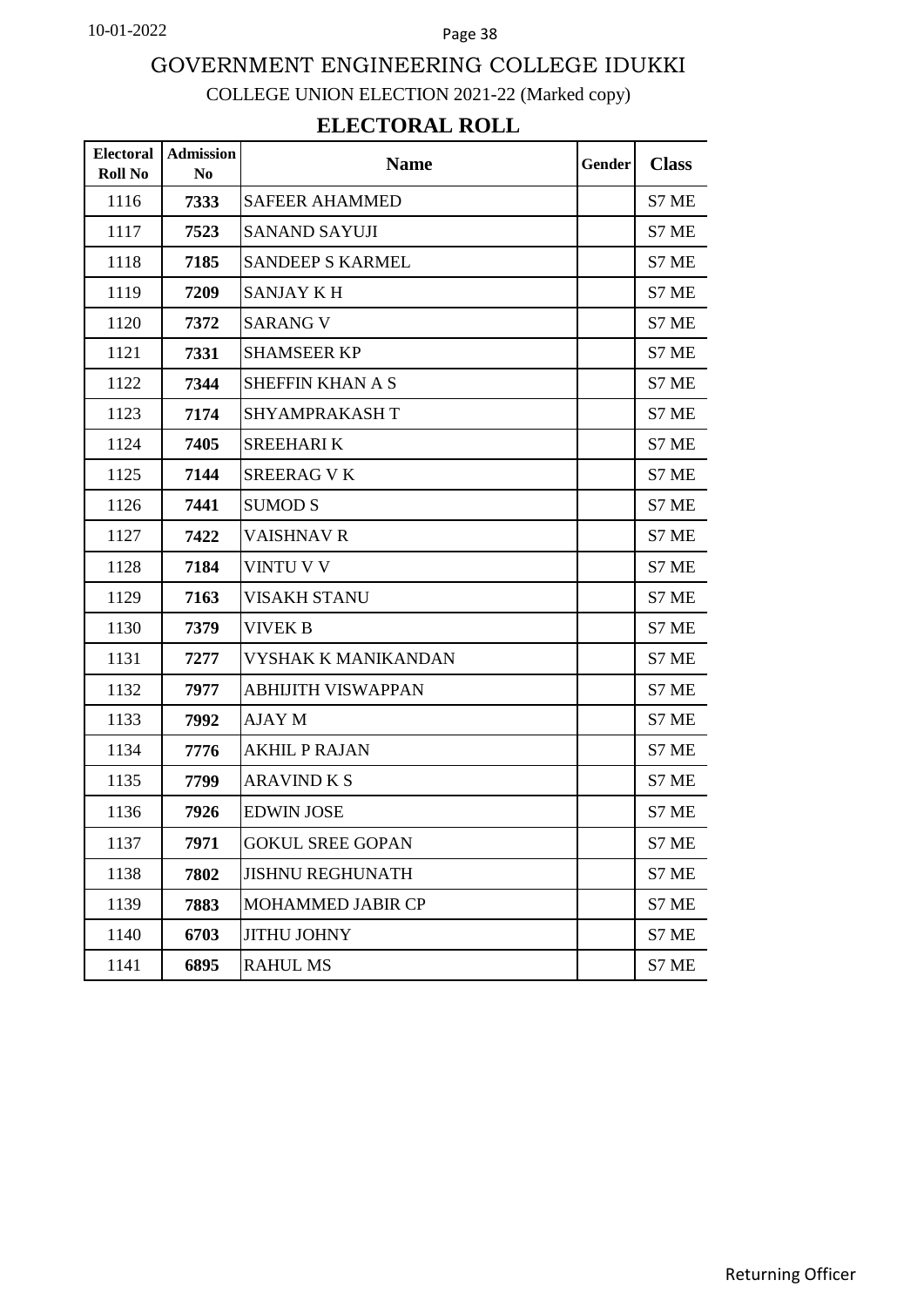### GOVERNMENT ENGINEERING COLLEGE IDUKKI COLLEGE UNION ELECTION 2021-22 (Marked copy)

| <b>Roll No</b> | Electoral   Admission  <br>No | <b>Name</b>           | <b>Gender</b> | <b>Class</b>       |
|----------------|-------------------------------|-----------------------|---------------|--------------------|
| ! 142          | 832                           | <b>ISUFI FRANKLIN</b> | F             | M <sub>1</sub> EEE |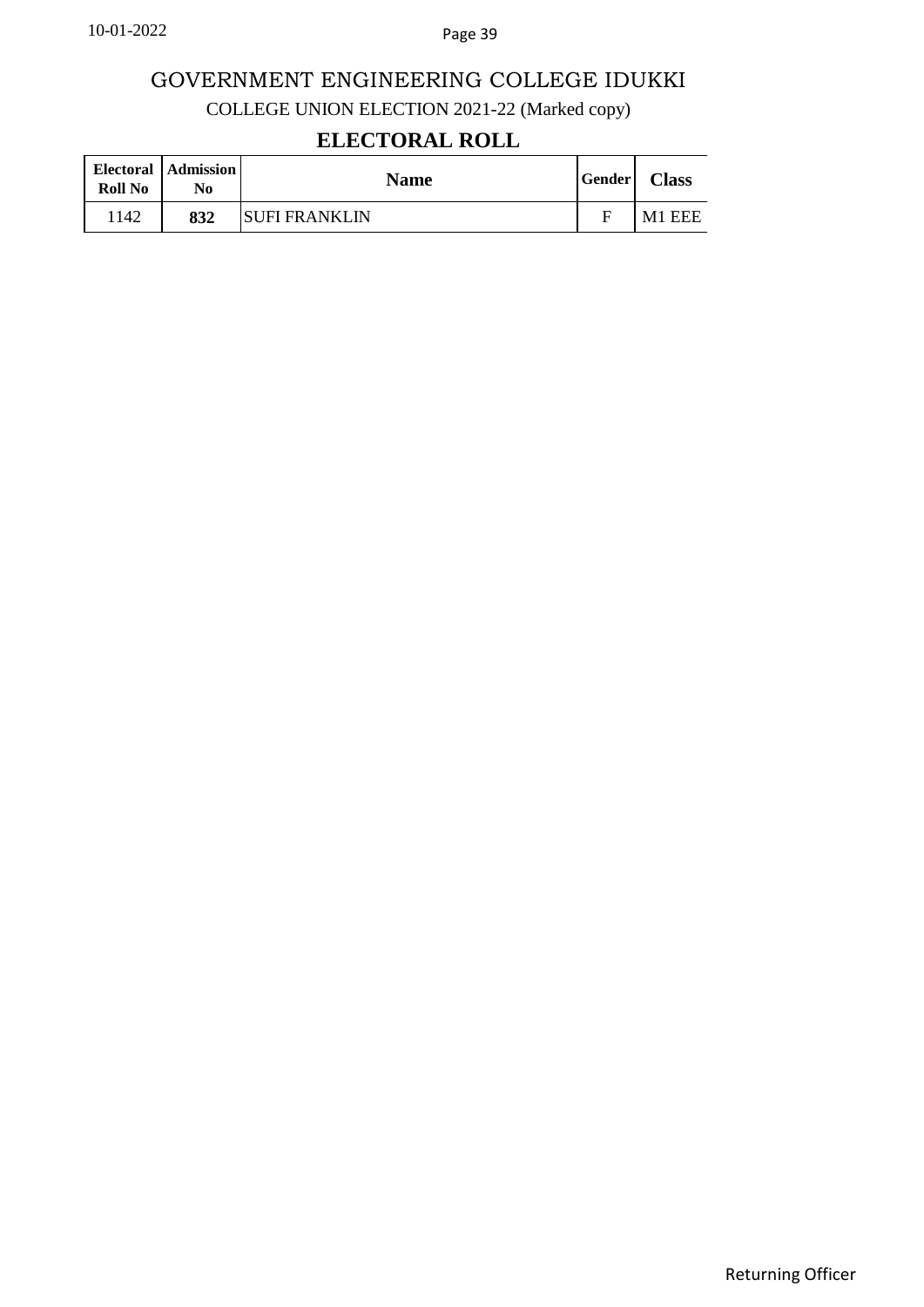### GOVERNMENT ENGINEERING COLLEGE IDUKKI COLLEGE UNION ELECTION 2021-22 (Marked copy)

**Electoral Roll No Admission Name Gender Class 782** ADHITHYA KRISHNA R S F M3 EEE **802** AMRUTHA T D F M3 EEE **826** ANJANA SURESH F M3 EEE **816** ANJIMA T R **F** M3 EEE **796** AVANIUS F M3 EEE **803** DANA V G F M3 EEE **774** DIVYA V S F M3 EEE **817** HIMA A U F M3 EEE **811 JIJITHA JOHN** F M3 EEE **830** RANJU A F M3 EEE **795** STEJIN THANKACHAN M3 EEE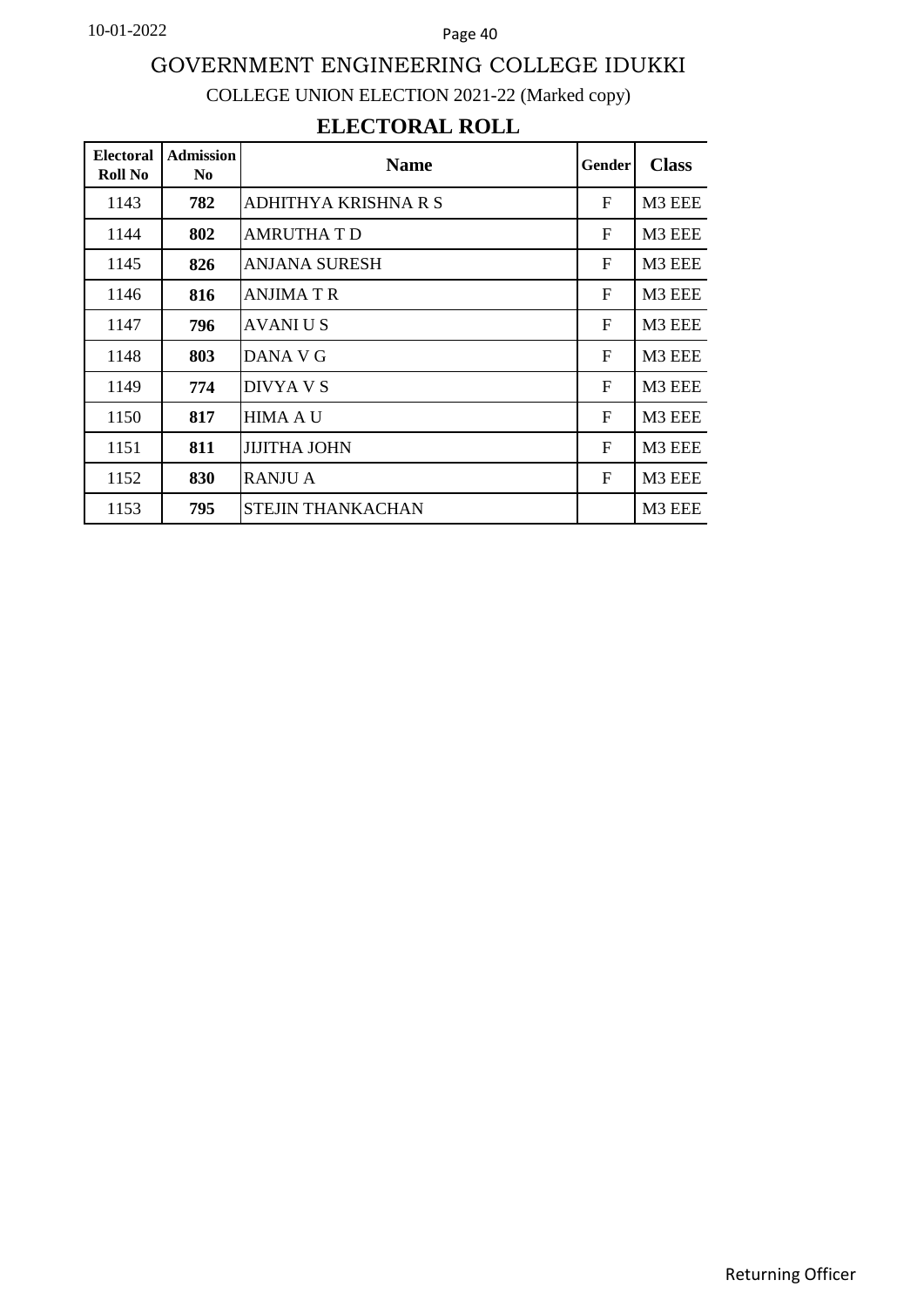#### GOVERNMENT ENGINEERING COLLEGE IDUKKI

COLLEGE UNION ELECTION 2021-22 (Marked copy)

| <b>Roll No</b> | Electoral   Admission  <br>No | <b>Name</b>      | Gender | <b>Class</b>       |
|----------------|-------------------------------|------------------|--------|--------------------|
| 1154           | 847                           | ISHABANA SALIM   | E      | M1 ECE             |
| 1155           | 837                           | ISWETHA ACHUTHAN | F      | M <sub>1</sub> ECE |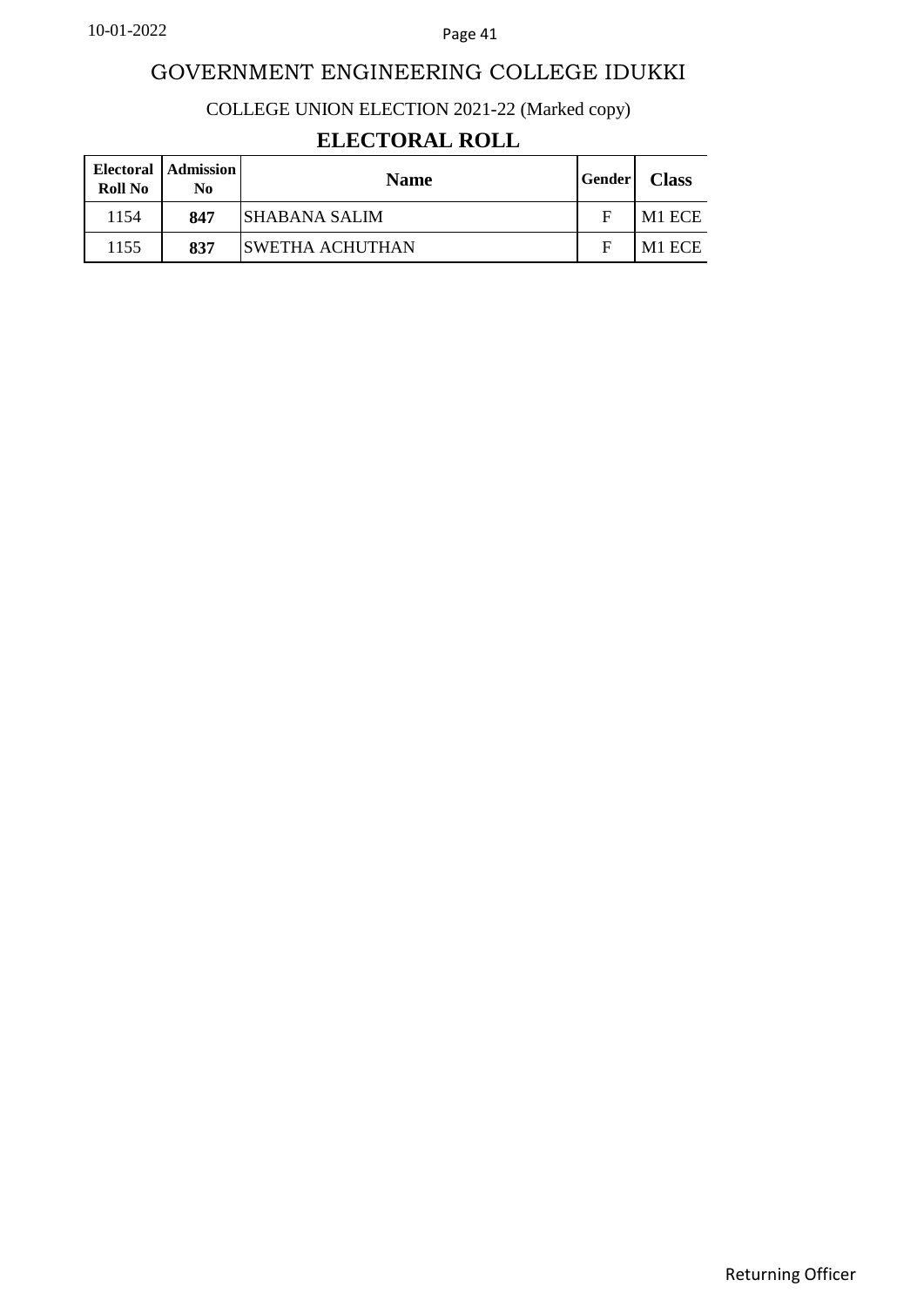## GOVERNMENT ENGINEERING COLLEGE IDUKKI

COLLEGE UNION ELECTION 2021-22 (Marked copy)

| <b>Electoral</b><br><b>Roll No</b> | <b>Admission</b><br>N <sub>0</sub> | <b>Name</b>                | Gender       | <b>Class</b> |
|------------------------------------|------------------------------------|----------------------------|--------------|--------------|
| 1156                               | 775                                | <b>ANAGHA S NAIR</b>       | F            | M3 ECE       |
| 1157                               | 798                                | <b>JOJI JOSE</b>           |              | M3 ECE       |
| 1158                               | 780                                | <b>ANITTA MARIYA SIMON</b> | F            | M3 ECE       |
| 1159                               | 777                                | <b>MEENU SASEENDRAN</b>    | $\mathbf{F}$ | M3 ECE       |
| 1160                               | 818                                | <b>ABIDALI V</b>           |              | M3 ECE       |
| 1161                               | 820                                | <b>ANILA KURIAKOSE</b>     | $\mathbf{F}$ | M3 ECE       |
| 1162                               | 787                                | <b>LEEMA M KUMAR</b>       | F            | M3 ECE       |
| 1163                               | 825                                | <b>JAYAN P VIJAYAN</b>     |              | M3 ECE       |
| 1164                               | 821                                | THEERTHA PRAKASH           | $\mathbf{F}$ | M3 ECE       |
| 1165                               | 819                                | <b>SHANIF KK</b>           |              | M3 ECE       |
| 1166                               | 827                                | <b>AKHIL KR</b>            |              | M3 ECE       |
| 1167                               | 828                                | BOSE V.V.                  |              | M3 ECE       |
| 1168                               | 829                                | <b>FAVAS</b>               |              | M3 ECE       |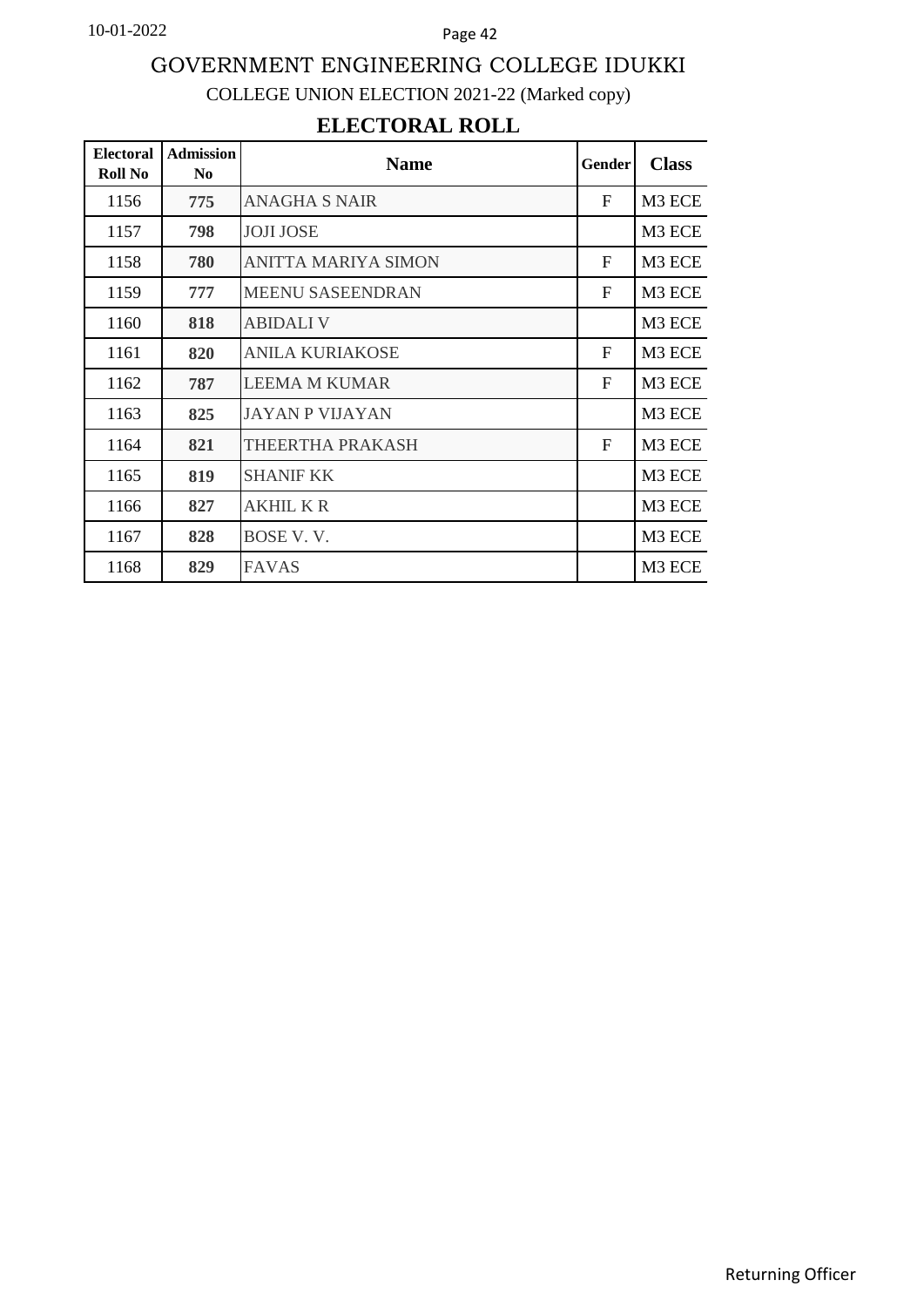#### GOVERNMENT ENGINEERING COLLEGE IDUKKI

COLLEGE UNION ELECTION 2021-22 (Marked copy)

| <b>Roll No</b> | Electoral   Admission  <br>No | <b>Name</b>            | Gender | <b>Class</b>       |
|----------------|-------------------------------|------------------------|--------|--------------------|
| 1169           | 836                           | <b>ANJALY SANTHOSH</b> | F      | M <sub>1</sub> CSE |
| 1170           | 841                           | ISANDRA S.NAIR         | E      | M <sub>1</sub> CSE |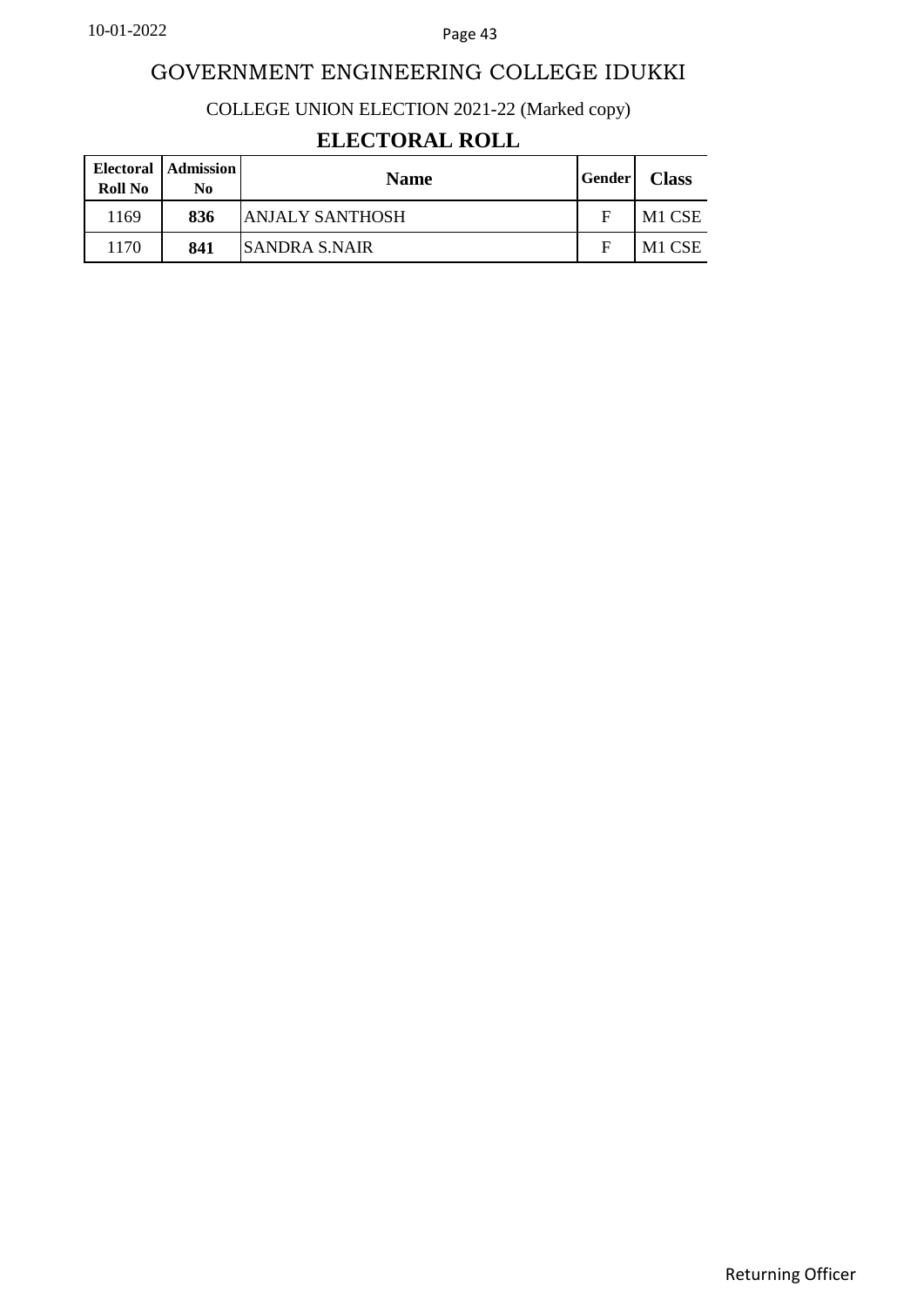## COLLEGE UNION ELECTION 2021-22 (Marked copy) GOVERNMENT ENGINEERING COLLEGE IDUKKI

| <b>Electoral</b><br><b>Roll No</b> | <b>Admission</b><br>N <sub>0</sub> | <b>Name</b>                | Gender      | <b>Class</b>                   |
|------------------------------------|------------------------------------|----------------------------|-------------|--------------------------------|
| 1171                               | 792                                | <b>ADHIL AHMED</b>         |             | M <sub>3</sub> CSE             |
| 1172                               | 783                                | <b>ALPHY T</b>             | F           | M <sub>3</sub> CSE             |
| 1173                               | 779                                | <b>RINSY MARY VARGHESE</b> | F           | M <sub>3</sub> CSE             |
| 1174                               | 814                                | <b>VYSHNA RAJEEV OV</b>    | $\mathbf F$ | M <sub>3</sub> C <sub>SE</sub> |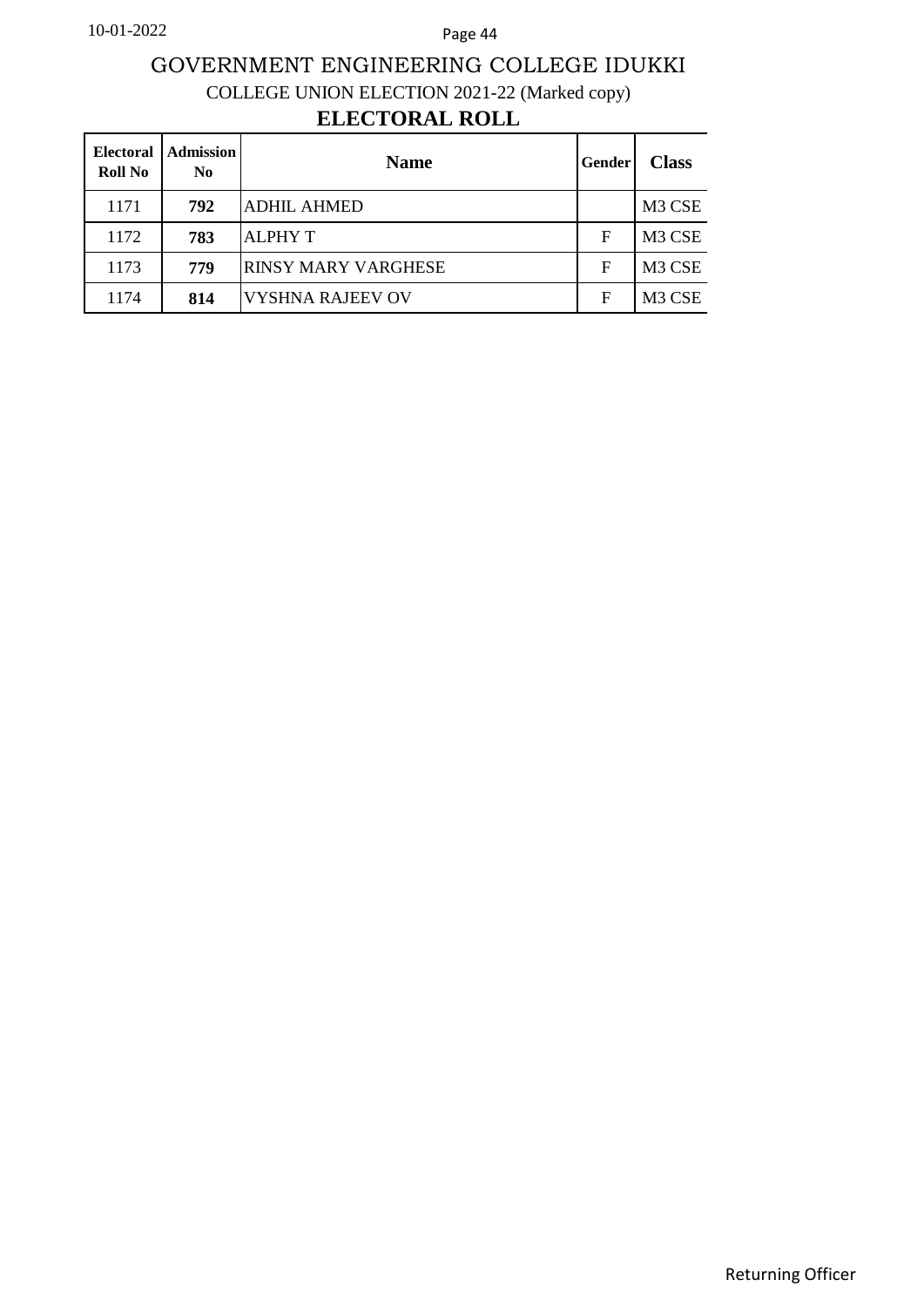#### GOVERNMENT ENGINEERING COLLEGE IDUKKI COLLEGE UNION ELECTION 2021-22 (Marked copy)

| <b>Electoral</b><br><b>Roll No</b> | <b>Admission</b><br>N <sub>0</sub> | <b>Name</b>             | Gender | <b>Class</b>      |
|------------------------------------|------------------------------------|-------------------------|--------|-------------------|
| 1175                               | 846                                | <b>JAINY VARGHESE C</b> | F      | M <sub>1</sub> IT |
| 1176                               | 835                                | <b>JINSHA BACKER</b>    | F      | M <sub>1</sub> IT |